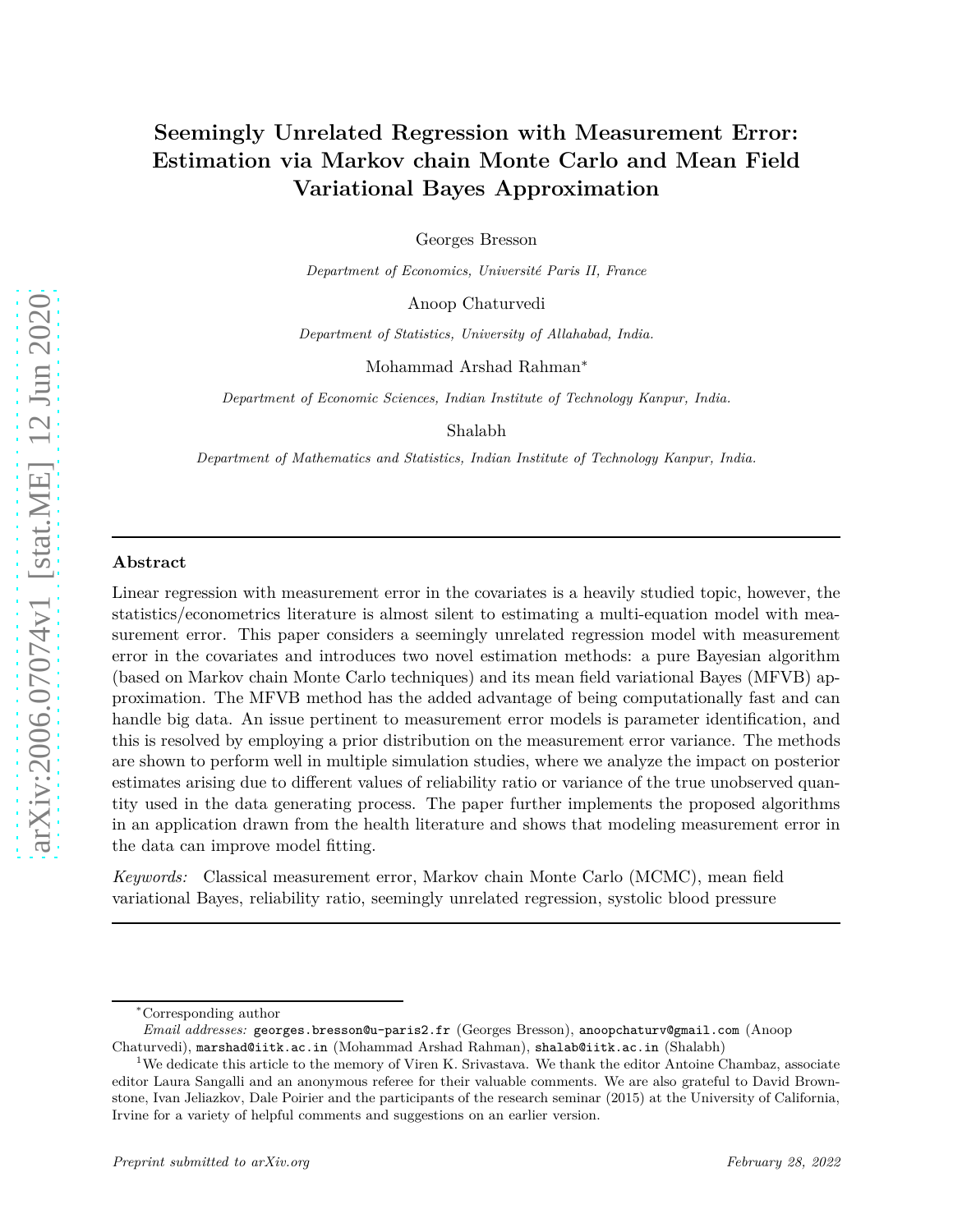#### **1. Introduction**

The seemingly unrelated regression (SUR) model consists of a system of linear multiple regression equations such that each equation has a different continuous dependent variable with a potentially different set of exogenous explanatory variables (covariates) and the errors are correlated across equations [\(Zellner](#page-21-0), [1962](#page-21-0)). When the conditions of the SUR model apply, estimators obtained from SUR are more efficient relative to ordinary least squares estimators. The optimality feature and other theoretical properties of the SUR estimator within the frequentist framework are well studied in [Srivastava and Dwivedi \(1979](#page-21-1)), [Srivastava and Giles](#page-21-2) [\(1987\)](#page-21-2) and [Fiebig \(2001](#page-19-0)). The Bayesian approach to estimating SUR model was introduced in [Zellner](#page-21-3) [\(1971](#page-21-3)), where the author analytically derived the conditional posterior densities of the parameters. Given the conditional posteriors, the model can then be estimated using a Markov chain Monte Carlo (MCMC) technique, known as Gibbs sampling [\(Geman and Geman, 1984](#page-19-1); [Casella and George](#page-19-2), [1992\)](#page-19-2). Since the introduction in [Zellner \(1971](#page-21-3)), the literature on Bayesian analysis of SUR has grown considerably in various directions, including estimation *via* MCMC [\(Percy](#page-20-0), [1992](#page-20-0); [Griffiths and Chotikapanich](#page-20-1), [1997;](#page-20-1) [Griffiths and Valenzuela](#page-20-2), [2006](#page-20-2)) and direct Monte Carlo approach [\(Zellner and Ando, 2010](#page-21-4); [Ando and Zellner](#page-19-3), [2010](#page-19-3)), prediction in SUR model [\(Percy, 1992](#page-20-0)) and several model extensions that include restricted SUR [\(Steel](#page-21-5), [1992\)](#page-21-5), SUR with serially correlated errors and time varying parameters [\(Chib and Greenberg, 1995](#page-19-4)) and semiparametric inference in SUR model [\(Koop et al.](#page-20-3), [2005\)](#page-20-3).

The existing literature on SUR models including the quoted articles have worked based on the assumption that the covariates are measured correctly. Nonetheless, in practice there can emerge situations where one or more of the covariates are recorded with error, thus giving rise to SUR with measurement error (hereafter SURME). Modeling measurement error within a SUR structure or more generally in a multi-equation system has largely gone unnoticed in the literature (both frequentist and Bayesian), the only exception is [Carroll et al.](#page-19-5) [\(2006a](#page-19-5)[,b](#page-19-6)) explained in the next paragraph. In contrast, there has been considerable work on single equation models with measurement error. Within a linear regression framework, it is well known that measurement error in the data leads to bias and inconsistency in ordinary least squares (OLS) estimator (see for instance [Cheng and Van Ness](#page-19-7) [\(1999](#page-19-7)), [Fuller \(1987](#page-19-8)), [Wansbeek and Meijer](#page-21-6) [\(2000](#page-21-6)), [Rao et al.](#page-21-7) [\(2008](#page-21-7)) and [Hu and Wansbeek](#page-20-4) [\(2017](#page-20-4))). To achieve consistency of OLS estimator, side assumptions are required such as known measurement error variance or known *reliability ratio*. [2](#page-1-0) However, consistent estimator of regression parameters without the side assumptions can be constructed when measurement errors have replicated observations [\(Shalabh](#page-21-8), [2003](#page-21-8)). Measurement error in nonlinear models is discussed in [Carroll et al.](#page-19-6) [\(2006b\)](#page-19-6) along with the Bayesian analysis of linear and non-linear measurement error models.

Within the multi-equation framework, [Carroll et al.](#page-19-6) [\(2006b\)](#page-19-6) consider a combination of linear mixed measurement error model and SUR model to understand the properties of measurement error in food frequency questionnaire data for protein and energy. They adopt the frequentist estimation approach and use a nearby adaptive method based on weighted Akaike information criterion (AIC) to select the best fitting model, a form of model averaging which is popular in the Bayesian literature. [Carroll et al.](#page-19-6) [\(2006b](#page-19-6)) find that a fully parameterized model in which measurement errors in the two nutrients are modeled jointly, offers no gain in efficiency compared

<span id="page-1-0"></span><sup>&</sup>lt;sup>2</sup>If *w* and *z* are two random variables such that  $w = z + u$  and the error *u* is independent of *z*, then the reliability ratio  $R_z$  is defined as the true variance divided by the total variance, *i.e.*,  $R_z = Var(z)/(Var(z) + Var(u))$ . By definition  $0 \leq R_z \leq 1$ .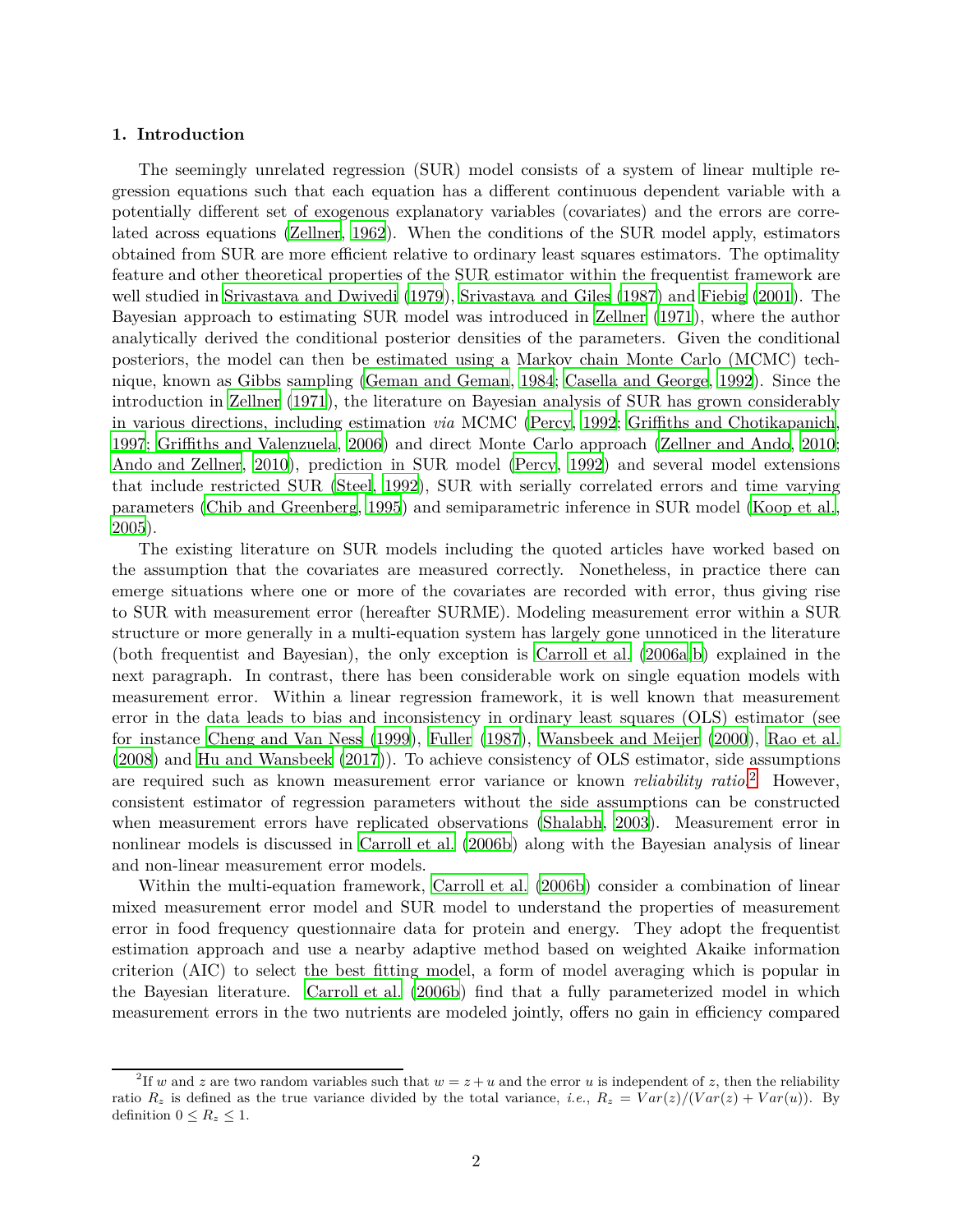to fitting each model separately. However, when some parameters are set to zero resulting in a reduced model, considerable gains in efficiency is attained. We may adopt the frequentist approach to estimating SURME model with *structural* measurement error, but it is fraught with difficulty because the number of parameters become larger than the number of normal equations derived from the likelihood function. In such cases, side assumptions can be used to identify the model as done in linear regression, but even then deriving the maximum likelihood estimators for SURME model is a challenging task. Besides, ignoring measurement error in the data can lead to a poor model fit.

In this paper, we introduce two novel methods—a pure Bayesian algorithm and a mean field variational Bayes (MFVB) technique—to estimate the SURME model where each equation can potentially have a different covariate that is measured with error. Both the approach employs a classical structural form of measurement error and the link between the covariate measured with error and the other covariates (with no measurement error) is modeled through an exposure equation. Identification of parameters is achieved by placing a prior distribution on the measurement error variance. The pure Bayesian approach is analytically simpler and produces tractable conditional distributions which enables the use of Gibbs sampling. However, the MCMC draws of the parameters corresponding to the covariate measured with error tend to be highly correlated. To reduce autocorrelation in MCMC draws, one may consider *thinning* i.e., use every *l*-th draw in estimating the parameter. Thinning is debatable and while some authors such as [Owen](#page-20-5) [\(2017\)](#page-20-5) recommend thinning, others such as [Link and Eaton](#page-20-6) [\(2012](#page-20-6)) advise against the use of thinning. So, we explore other methods and come up with a more elegant solution to the problem of high autocorrelation i.e., the MFVB approach to estimating SURME model.

We illustrate both the techniques in multiple simulation studies and compare the results to a standard SUR model, where we ignore or do not model the measurement error. In the first set of simulation studies, data are generated from a SURME model using different values of the variance of the true unobserved variable, while holding the reliability ratio fixed. In the second set of simulations, data are generated using different values of reliability ratio, holding the variance of the true unobserved variable at a fixed value. The results suggest that both the proposed methods perform well and correctly highlight the importance of modeling measurement error within the SUR structure when variables are measured with error. In addition, the SURME model is implemented in an application drawn from the health literature and estimated using the two proposed methods. Specifically, weight and high density lipoprotein (*HDL*) are jointly modeled as a function of several covariates and blood pressure, which is common to both equations and considered to have measurement error. Blood pressure is modeled as a function of the covariates in the exposure equation. Model selection exemplify the practical utility of the SURME model compared to the standard SUR model.

The remainder of the paper is organized as follows. Section 2 presents the SURME model, derives the joint posterior density and proposes a Gibbs sampling algorithm to estimate the model. Section 3 develops the MFVB approximation of the MCMC algorithm. Section 4 demonstrates the two algorithms in several Monte Carlo simulation exercises and Section 5 presents an application drawn from health literature. Section 6 concludes.

## **2. The SURME Model and Estimation via Gibbs sampling**

The seemingly unrelated regression with measurement error (SURME) model incorporates measurement error for covariates in the SUR model and can be expressed in terms of the following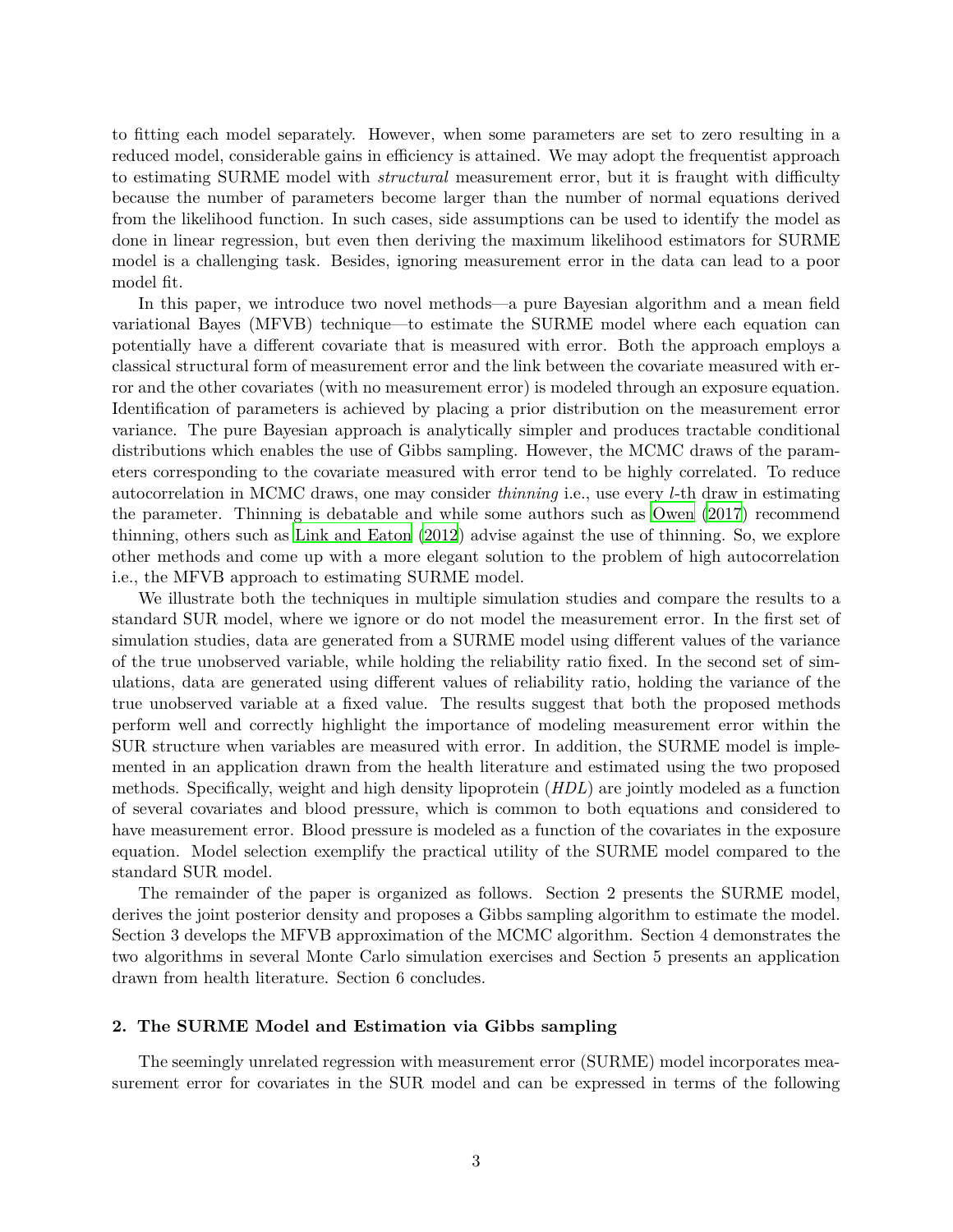equations,

<span id="page-3-0"></span>
$$
y_{mi} = x'_{mi}\beta_m + z_{mi}\gamma_m + \varepsilon_{mi}, \qquad m = 1, ..., M; \ i = 1, ..., N,
$$
 (1)

where the response  $y_{mi}$  is a scalar,  $x'_{mi}$  is  $(1 \times k_m)$  vector of covariates,  $z_{mi}$  is a true unobserved scalar covariate that is prone to measurement error, and the subscripts *m* and *i* denote the equation number and individual/observation, respectively. Stacking the equations for each *i*, we can write model [\(1\)](#page-3-0) as follows,

<span id="page-3-1"></span>
$$
y_i = X_i \beta + Z_i \gamma + \varepsilon_i, \qquad i = 1, ..., N,
$$
\n
$$
(2)
$$

where  $y_i = (y_{1i}, ..., y_{Mi})'$  and  $\gamma = (\gamma_1, ..., \gamma_M)'$  are vectors of dimension  $(M \times 1)$ , and  $\beta = (\beta_1, ..., \beta_M)'$ is of dimension  $(K \times 1)$ , where  $K = k_1 + \cdots + k_M$ . The matrices,

$$
X_i = \left(\begin{array}{ccc} x'_{1i} & \cdots & 0 \\ \vdots & \vdots & \vdots \\ 0 & \cdots & x'_{Mi} \end{array}\right) \qquad \text{and} \qquad Z_i = \left(\begin{array}{ccc} z_{1i} & \cdots & 0 \\ \vdots & \vdots & \vdots \\ 0 & \cdots & z_{Mi} \end{array}\right),
$$

are of dimension  $(M \times K)$  and  $(M \times M)$ , respectively. In addition, the error  $\varepsilon_i$  is assumed to be independently and identically distributed (*i.i.d.*) as a normal distribution i.e.,  $\varepsilon_i \sim N(0, \Sigma_{\varepsilon})$  for  $i = 1, \dots, N$ , where the covariance,

$$
\Sigma_{\varepsilon} = \left( \begin{array}{ccc} \sigma_{11} & \cdots & \sigma_{1M} \\ \vdots & \ddots & \vdots \\ \sigma_{M1} & \cdots & \sigma_{MM} \end{array} \right),
$$

is a symmetric matrix that permits nonzero correlation across equations (or first subscript) for any given individual (or second subscript) and ties each independent regression into a system of equations, hence the phrase seemingly unrelated regression. Measurement error in reference to model [\(2\)](#page-3-1) arises because  $Z_i$  is not observed, instead we observe  $W_i$  which is a sum of the true unobserved quantity *Z<sup>i</sup>* and a measurement error term *u<sup>i</sup>* . This definition implies a *classical measurement error* [\(Fuller, 1987\)](#page-19-8). Additionally, we assume that the true unobserved quantity *Z<sup>i</sup>* follows a distribution, so that the measurement error model is of the *structural form*. This can be represented as follows,

<span id="page-3-2"></span>
$$
\widetilde{W}_i = \widetilde{Z}_i + \widetilde{u}_i, \qquad \widetilde{u}_i \sim N_M\left(0, \sigma_u^2 I_M\right), \qquad classical\,\, structural\,\,form,\tag{3}
$$

where for algebraic simplification, we use the notations  $\widetilde{W}_i = (w_{1i}, ..., w_{Mi})'$ ,  $\widetilde{Z}_i = (z_{1i}, ..., z_{Mi})'$ ,  $\widetilde{u}_i = (u_{1i},...,u_{Mi})'$ , then  $W_i = diag(\widetilde{W}_i)$ ,  $Z_i = diag(\widetilde{Z}_i)$ ,  $u_i = diag(\widetilde{u}_i)$  are  $(M \times M)$  diagonal matrices and  $I_M$  is a  $(M \times M)$  identity matrix.

An interesting addition to equation [\(3\)](#page-3-2) is to relate the primary explanatory variable of interest (here  $Z_i$ ) to other covariates  $(X_i)$ , giving rise to the *exposure model*. The term "exposure model" comes from epidemiology, where the primary explanatory variable is affected by exposure to "toxicants" or "risk factors". Therefore, the potential links between the latent variable *Z* and the other covariates *X* can be expressed as follows,

<span id="page-3-3"></span>
$$
\widetilde{Z}_i = X_i \omega + \widetilde{\varepsilon}_{z,i}, \qquad \widetilde{\varepsilon}_{z,i} \sim N_M\left(0, \sigma_Z^2 I_M\right), \qquad \text{exposure model.} \tag{4}
$$

The three equations [\(2\)](#page-3-1), [\(3\)](#page-3-2) and [\(4\)](#page-3-3) together define our SURME model and the resulting likelihood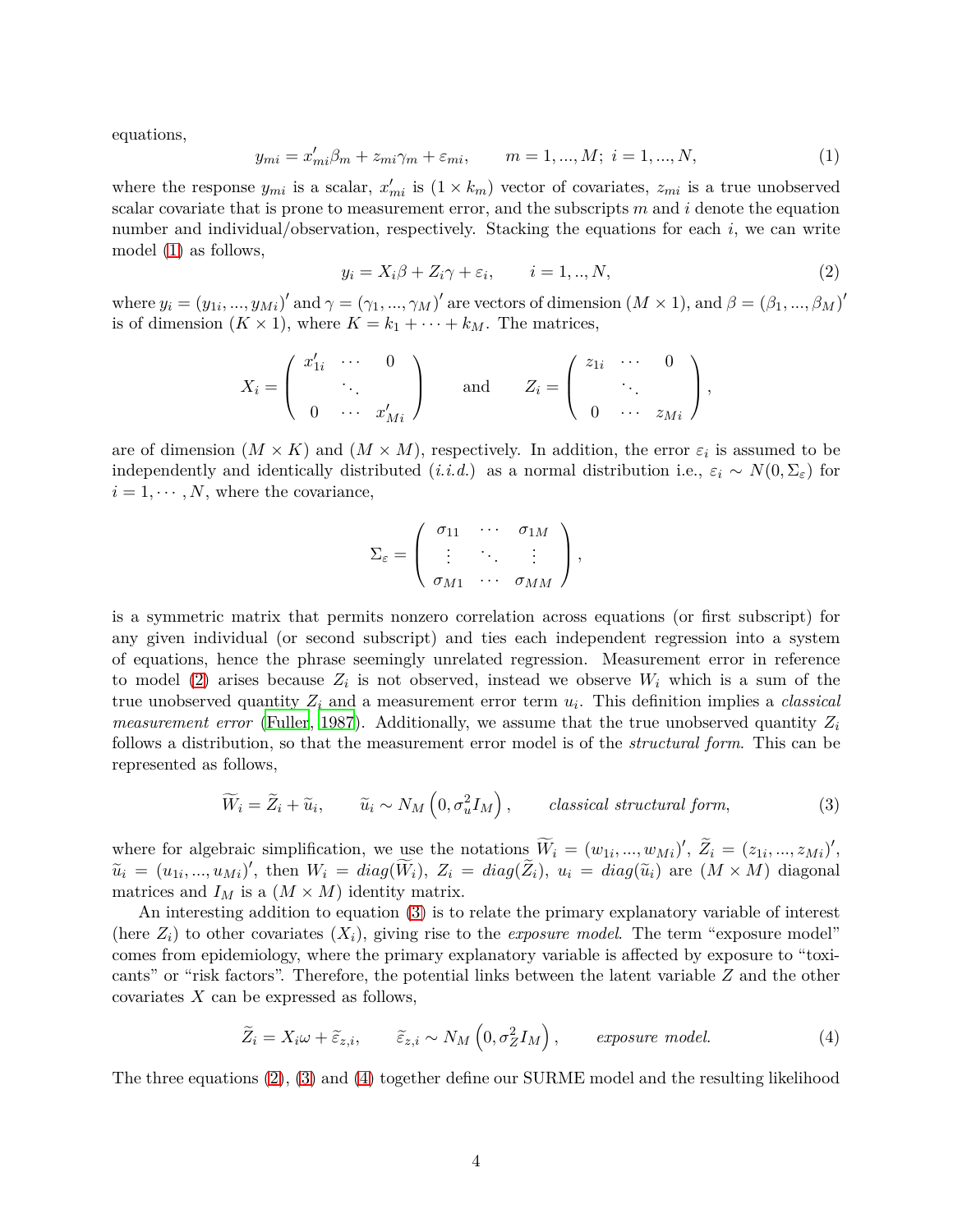is derived as follows,

<span id="page-4-0"></span>
$$
f(y, W, Z|X, \Delta) = \prod_{i=1}^{N} f(y_i, W_i, Z_i|X, \Delta)
$$
  
\n
$$
= \prod_{i=1}^{N} \left\{ f(y_i|W_i, Z_i, X, \Delta) \times f(W_i|Z_i, X, \Delta) \times f(Z_i|X, \Delta) \right\}
$$
  
\n
$$
= \prod_{i=1}^{N} \left\{ f(y_i|Z_i, X, \Delta) \times f(W_i|Z_i, X, \Delta) \times f(Z_i|X, \Delta) \right\}
$$
  
\n
$$
= \prod_{i=1}^{N} \left\{ (2\pi)^{-M/2} |\Sigma_{\varepsilon}|^{-1/2} \exp \left[ -\frac{1}{2} (y_i - X_i \beta - Z_i \gamma)' \Sigma_{\varepsilon}^{-1} (y_i - X_i \beta - Z_i \gamma) \right] \right\}
$$
  
\n
$$
\times (2\pi)^{-M/2} (\sigma_u^2)^{-M/2} \exp \left[ -\frac{1}{2\sigma_u^2} (\widetilde{W}_i - \widetilde{Z}_i)' (\widetilde{W}_i - \widetilde{Z}_i) \right]
$$
  
\n
$$
\times (2\pi)^{-M/2} (\sigma_Z^2)^{-M/2} \exp \left[ -\frac{1}{2\sigma_Z^2} (\widetilde{Z}_i - X_i \omega)' (\widetilde{Z}_i - X_i \omega) \right],
$$
\n(5)

where  $\Delta \equiv (\beta, \gamma, \Sigma_{\varepsilon}, \omega, \sigma_Z^2, \sigma_u^2)$  and as mentioned earlier,  $\widetilde{W}_i$  and  $\widetilde{Z}_i$  are column vectors that contain the diagonal elements of the matrices  $W_i$  and  $Z_i$ , respectively.

Before proceeding with estimation, we add a few words on identification issues that typically arise with measurement error models. In linear regression with measurement error, identification of parameters require additional assumptions. Such assumptions can be constant measurement error variance, known reliability ratio or some other conditions as presented in [Cheng and Van Ness](#page-19-7) [\(1999](#page-19-7)). The same identification conditions are also applicable to the proposed SURME model under the existing distributional assumptions. Nonetheless, we follow a purely Bayesian approach and employ prior distributions to identify the parameters of the model (see [Zellner](#page-21-3), [1971](#page-21-3), Chap. 5).

The Bayesian estimation method combines the likelihood of the model with suitable prior distributions to obtain the joint posterior distribution. We utilize the following prior distributions:

$$
\beta \sim N_K(\beta_0, B_0), \quad \gamma \sim N_M(\gamma_0, G_0), \quad \Sigma_{\varepsilon}^{-1} \sim W_M(\nu_0, S_0),
$$
  

$$
\omega \sim N_K(\omega_0, O_0), \quad \sigma_Z^2 \sim IG(\delta_1, \delta_2), \quad \sigma_u^2 \sim IG(\delta_3, \delta_4),
$$
 (6)

<span id="page-4-1"></span>where *W<sup>M</sup>* denotes a Wishart distribution of dimension *M* and *IG* denotes an inverse gamma distribution. Here we note that if one is not interested in the exposure equation, it can be dropped from the model. In such a case,  $\tilde{Z}_i \sim N(\mu, \sigma_Z^2 I_M)$  and  $\mu$  can be given a normal prior as  $\mu \sim$  $N(\mu_0, \sigma_\mu^2 I_M)$ . Coming back to the SURME model, the joint posterior distribution can be obtained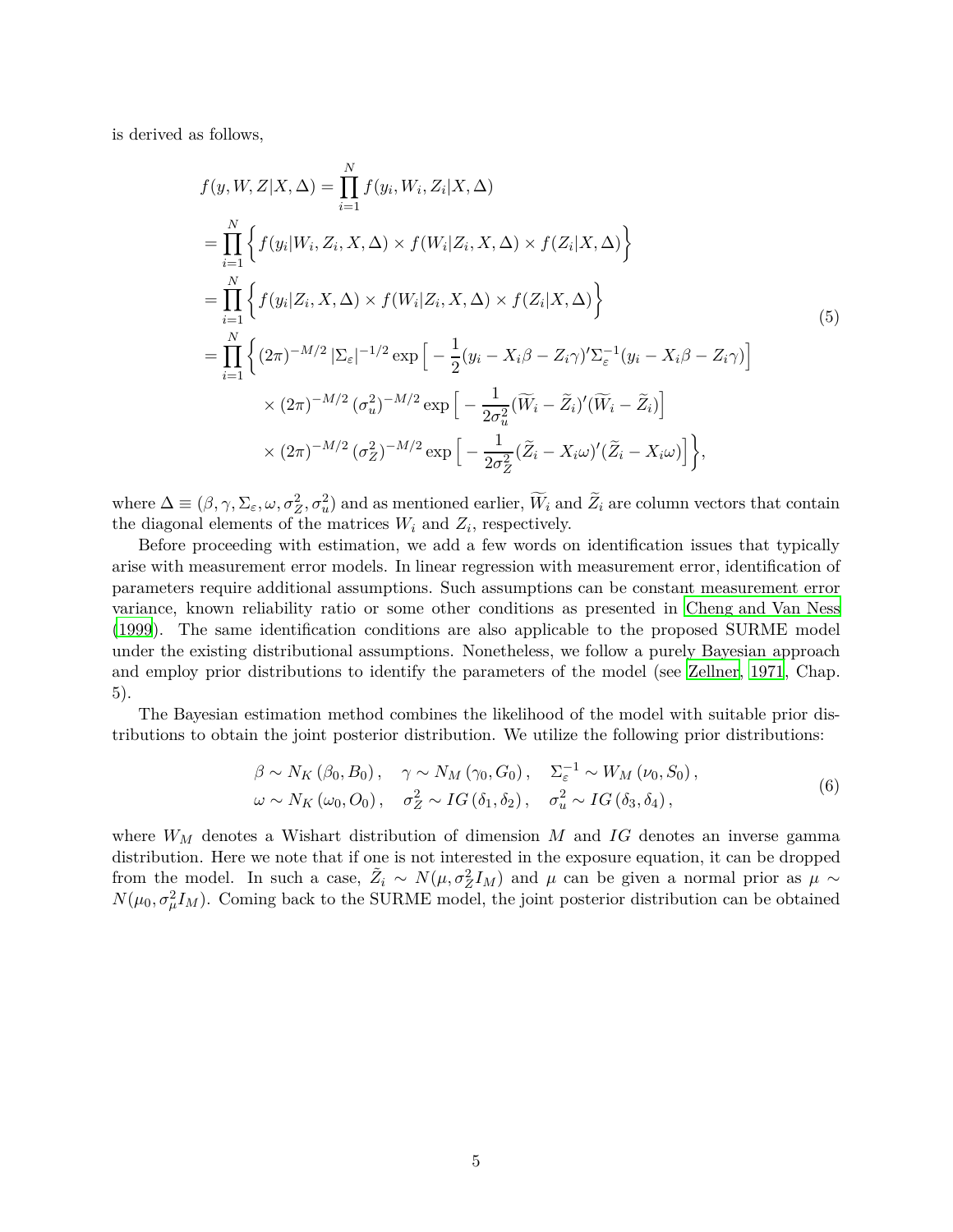by combining the likelihood [\(5\)](#page-4-0) with the prior distributions [\(6\)](#page-4-1) as follows,

<span id="page-5-0"></span>
$$
p(\Delta, Z|y, X, W) \propto \prod_{i=1}^{N} \left\{ |\Sigma_{\varepsilon}|^{-1/2} \exp\left[ -\frac{1}{2} (y_i - X_i \beta - Z_i \gamma)' \Sigma_{\varepsilon}^{-1} (y_i - X_i \beta - Z_i \gamma) \right] \right\}
$$
  
\n
$$
\times (\sigma_u^2)^{-M/2} \exp\left[ -\frac{1}{2\sigma_u^2} \left( \widetilde{W}_i - \widetilde{Z}_i \right)' \left( \widetilde{W}_i - \widetilde{Z}_i \right) \right]
$$
  
\n
$$
\times (\sigma_Z^2)^{-M/2} \exp\left[ -\frac{1}{2\sigma_Z^2} \left( \widetilde{Z}_i - X_i \omega \right)' \left( \widetilde{Z}_i - X_i \omega \right) \right] \right\}
$$
  
\n
$$
\times |B_0|^{-1/2} \exp\left[ -\frac{1}{2} (\beta - \beta_0)' B_0^{-1} (\beta - \beta_0) \right]
$$
  
\n
$$
\times |G_0|^{-1/2} \exp\left[ -\frac{1}{2} (\gamma - \gamma_0)' G_0^{-1} (\gamma - \gamma_0) \right]
$$
  
\n
$$
\times |\Sigma_{\varepsilon}|^{-\frac{s_0 - M - 1}{2}} \exp\left[ -\frac{1}{2} \text{tr} \left( S_0^{-1} \Sigma_{\varepsilon}^{-1} \right) \right]
$$
  
\n
$$
\times (\sigma_Z^2)^{-\delta_1 - 1} \exp\left[ -\frac{\delta_2}{\sigma_Z^2} \right] \times (\sigma_u^2)^{-\delta_3 - 1} \exp\left[ -\frac{\delta_4}{\sigma_u^2} \right].
$$
  
\n(7)

Typical with the Bayesian approach, the joint posterior density [\(7\)](#page-5-0) is not tractable and the parameters are sampled using MCMC techniques. To this purpose, conditional posterior densities of the parameters are derived (see Appendix A in the supplementary material) and Gibbs sampling is employed to estimate the model as exhibited in Algorithm [1.](#page-6-0) Note that some of the conditional posteriors are conditioned on a subset of parameters, but these are full conditionals that just do not depend on the full set of parameters. Conditional posteriors that depend on a subset of parameters have also been referred to as reduced conditional posteriors and Gibbs sampling as partially collapsed Gibbs sampling (see [Liu](#page-20-7), [1994](#page-20-7); [van Dyk and Park](#page-21-9), [2008](#page-21-9)).

The sampling algorithm, presented in Algorithm [1,](#page-6-0) shows that *β* and *γ* are sampled from an updated multivariate normal distribution. Standard result is obtained for the precision matrix  $\Sigma_{\varepsilon}^{-1}$ , which is sampled from an updated Wishart distribution. All the three parameters  $(\beta, \gamma, \Sigma_{\varepsilon})$ follow their respective distributions marginally of  $\omega$ ,  $\sigma_u^2$  and  $\sigma_Z^2$ . The true unobserved quantity *Z* is drawn from an updated multivariate normal distribution conditional on all the remaining model parameters. Similarly,  $\omega$  is sampled from an updated multivariate normal distribution conditional on  $(Z, \sigma_Z^2)$ . The two variance parameters are drawn from updated inverse gamma distributions with  $\sigma_Z^2$  conditioned on  $(Z, \omega)$  and  $\sigma_u^2$  conditioned on  $(W, Z)$ . Note that if we drop the exposure equation from the SURME model, Algorithm [1](#page-6-0) only requires a slight modification. In this context,  $\mu$  replaces  $X_i\omega$  and is sampled from an updated normal distribution as  $\mu|Z,\sigma_Z^2 \sim N_M(\bar{l},\bar{\Lambda})$ , where  $\bar{l} = \bar{\Lambda} \Big( \sum_{i=1}^N \widetilde{Z}_i / \sigma_Z^2 + \frac{\mu_0}{\sigma_\mu^2}$ ) and  $\bar{\Lambda}^{-1} = \left(\frac{N}{\sigma^2}\right)$  $\frac{N}{\sigma_Z^2} + \frac{1}{\sigma_\mu^2}$  $I_M$  are the posterior mean and posterior precision, respectively.

We note that the model presented in this paper utilizes the structural measurement error model which assumes that *Z* follows a distribution. Hence, the distribution of *Z* was introduced as a part of the model. However, in the measurement error literature, there is another form of measurement error known as *functional* form. The functional measurement error model assumes that the true unobserved quantity *Z* is fixed. In our modeling and estimation framework, we can easily incorporate the functional form of measurement error by modeling the distribution of *Z* as a part of the subjective prior information [\(Zellner, 1971](#page-21-3)). This implies that the joint posterior distribution [\(6\)](#page-4-1) will be unchanged and derivations of the conditional posterior distributions will proceed in exactly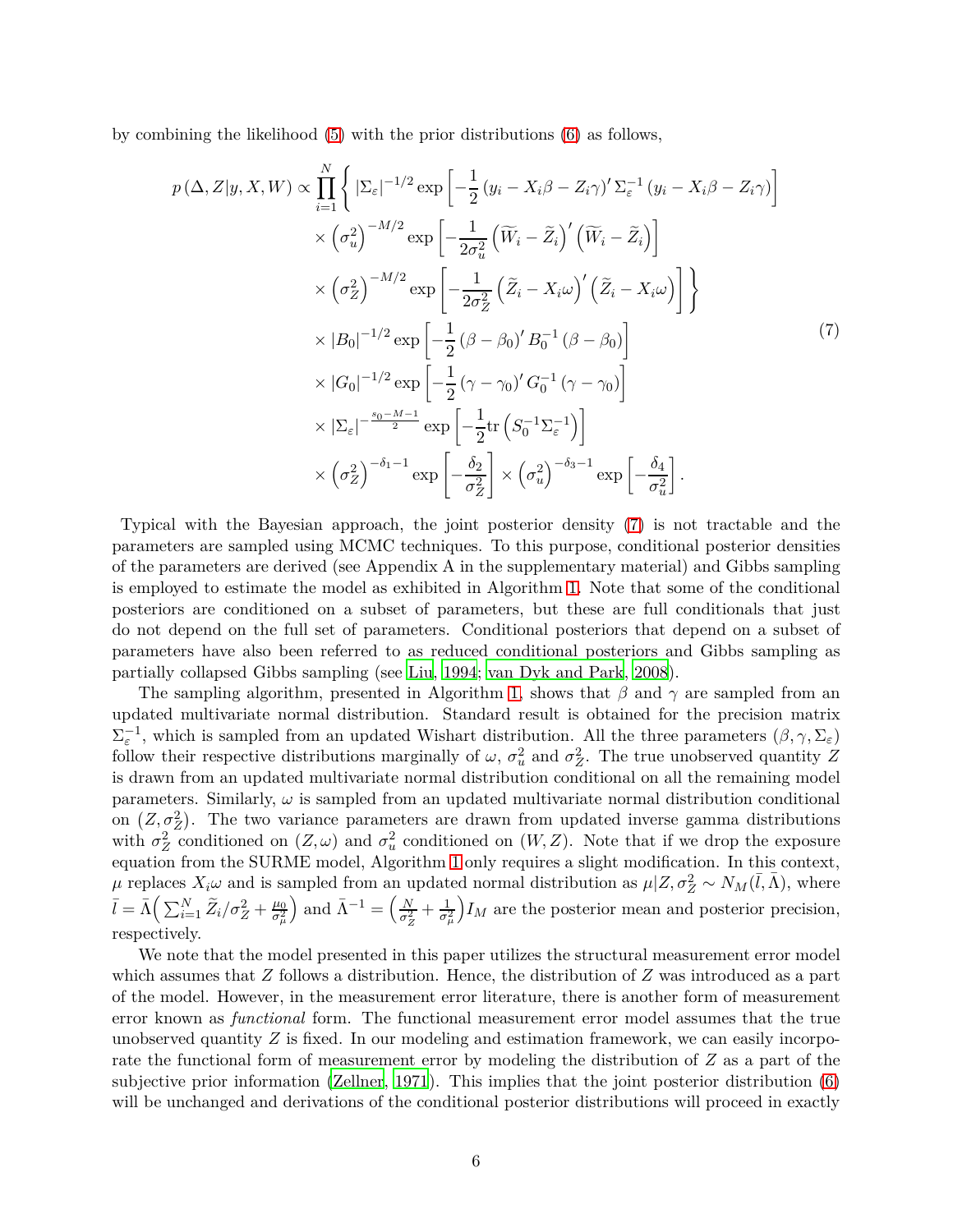### <span id="page-6-0"></span>**Algorithm 1 (Gibbs sampling for SURME model)**

1. Sample  $\beta | \gamma, \Sigma_{\varepsilon}, Z, y \sim N_K(\overline{\beta}, B_1)$ , where,  $B_1^{-1} = \left[\sum_{i=1}^N a_i\right]$ *i*=1  $X'_i \Sigma_{\varepsilon}^{-1} X_i + B_0^{-1}$ 1  $,\overline{\beta} = B_1 \left[ \sum^N \right]$ *i*=1  $X'_i \Sigma_{\varepsilon}^{-1} y_i^* + B_0^{-1} \beta_0$  $\overline{1}$  $y_i^* = y_i - Z_i \gamma.$ 

2. Sample 
$$
\gamma|\beta, \Sigma_{\varepsilon}, Z, y \sim N_M(\overline{\gamma}, G_1)
$$
, where,  

$$
G_1^{-1} = \left[\sum_{i=1}^N Z_i' \Sigma_{\varepsilon}^{-1} Z_i + G_0^{-1}\right], \overline{\gamma} = G_1 \left[\sum_{i=1}^N Z_i' \Sigma_{\varepsilon}^{-1} \tilde{y}_i + G_0^{-1} \gamma_0\right], \text{ and } \tilde{y}_i = y_i - X_i \beta.
$$

3. Sample 
$$
\Sigma_{\varepsilon}^{-1}|\beta, \gamma, Z, y \sim W_M(\nu_1, S_1)
$$
, where,  

$$
\nu_1 = \nu_0 + N \text{ and } S_1^{-1} = \left[ S_0^{-1} + \sum_{i=1}^N (y_i - X_i \beta - Z_i \gamma) (y_i - X_i \beta - Z_i \gamma)' \right]
$$

4. Sample  $\tilde{Z}_i | \beta, \gamma, \Sigma_\varepsilon, \omega, \sigma_Z^2, \sigma_u^2, W, y \sim N_M(M_{1,i}, M_2), \forall i = 1, ..., N$ , where,  $M_2^{-1} =$  $\left[\Psi + \left(\frac{1}{\sigma^2}\right)\right]$  $\frac{1}{\sigma_Z^2} + \frac{1}{\sigma_u^2}$ Ī *I<sup>M</sup>* 1 , with  $\Psi = \Gamma \odot \Sigma_{\varepsilon}^{-1}$ ,  $\Gamma = \gamma \gamma'$ , and  $M_{1,i} = M_2$  $\int d\mathbf{i}ag(\gamma)\Sigma_{\varepsilon}^{-1}(y_i-X_i\beta)+\frac{\widetilde{W}_i}{\sigma_u^2}+\frac{X_i\omega}{\sigma_Z^2}$  $\sigma_Z^2$ 1 , where ⊙ is the dot (or Hadamard) product.

.

.

5. Sample 
$$
\omega | Z, \sigma_Z^2 \sim N_M (\omega_1, \Sigma_\omega)
$$
, where,  
\n
$$
\Sigma_\omega^{-1} = \left[ \frac{1}{\sigma_Z^2} \sum_{i=1}^N X_i' X_i + O_0^{-1} \right]
$$
 and  $\omega_1 = \Sigma_\omega \left[ \frac{1}{\sigma_Z^2} \sum_{i=1}^N X_i' \tilde{Z}_i + O_0^{-1} \omega_0 \right].$ 

6. Sample 
$$
\sigma_Z^2 | Z, \omega \sim IG(\delta_1^*, \delta_2^*)
$$
, where,  
\n $\delta_1^* = \delta_1 + \frac{N.M}{2}$  and  $\delta_2^* = \delta_2 + \frac{1}{2} \sum_{i=1}^N (\tilde{Z}_i - X_i \omega)' (\tilde{Z}_i - X_i \omega)$ 

7. Sample 
$$
\sigma_u^2 | Z, W \sim IG(\delta_3^*, \delta_4^*)
$$
, where,  
\n $\delta_3^* = \delta_3 + \frac{N.M}{2}$  and  $\delta_4^* = \delta_4 + \frac{1}{2} \sum_{i=1}^N (\tilde{W}_i - \tilde{Z}_i)' (\tilde{W}_i - \tilde{Z}_i)$ .

the same way as described in Appendix A of the supplementary file. To reiterate, the fundamental difference in analyzing SUR model with structural and functional forms of measurement error lies in the interpretation given to the distribution of *Z*, the true unobserved quantity.

In the MCMC estimation of SURME model, one consideration that arise is that *Z* and *γ* are both unknown, and drawing them conditional on each other lead to high autocorrelation in MCMC draws. This occurrence is a general problem and happens when two or more unknown variables/parameters that appear in product form are drawn conditional on each other. To reduce the autocorrelation in MCMC draws (and consequently reduce the inefficiency factors) some au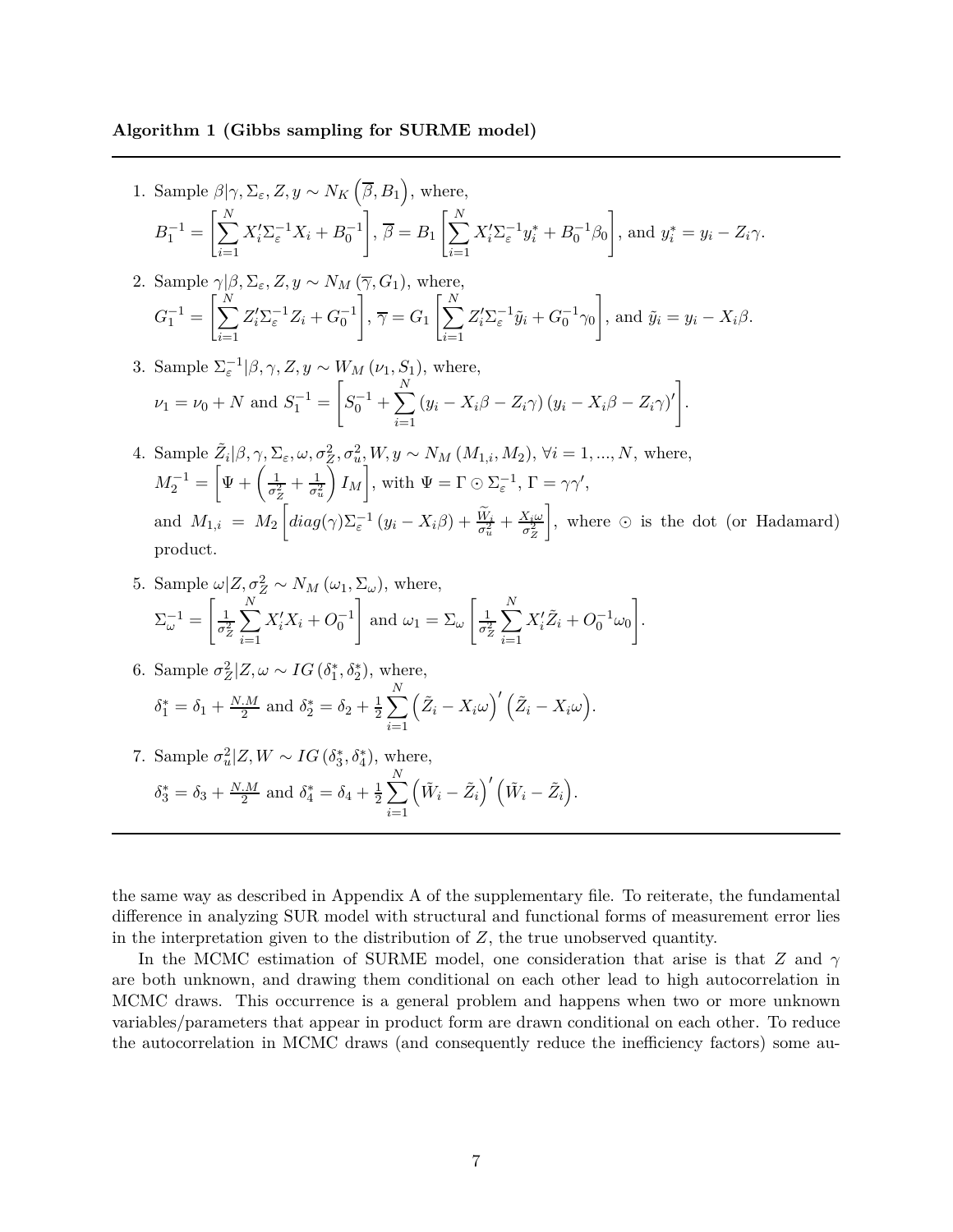thors<sup>[3](#page-7-0)</sup> propose to improve mixing by sampling  $\gamma$  from the marginal distribution and then sampling *Z*|*γ* or *vice versa*. However, deriving the marginal posterior distribution of *γ* (or of *Z*) is not straightforward and the marginalization trick do not improve the results in our modeling context. [4](#page-7-1) As a solution to reduce autocorrelation, many researchers have employed *thinning* to improve the mixing of the draws. The thinning of MCMC draws has been criticized by some authors including [MacEachern and Berliner \(1994](#page-20-8)), [Link and Eaton \(2012](#page-20-6))), but others such as [Geyer](#page-19-9) [\(1991](#page-19-9)) acknowledges that thinning can increase statistical efficiency. In a recent paper, [Owen](#page-20-5) [\(2017](#page-20-5)) shows that the usual advice against thinning can be misleading. We employ thinning to improve the mixing properties of the MCMC draws of  $\gamma$  in our simulation studies and application. However, given the controversy around thinning, we explore other methods and come up with the MFVB approximation to estimate SURME model.

## **3. The mean field variational Bayes (MFVB) approximation**

Variational Bayes is an alternative to MCMC methods that provides a locally-optimal, exact analytical solution to an approximation of the posterior distribution. The parameters of the approximate distribution are selected to minimize the Kullback-Leibler divergence (a distance measure) between the approximation and the posterior. The MFVB approximation is a deterministic optimization approach and so is particularly useful for big data sets and/or models with large sparse covariance matrices. Besides, it is similar to Gibbs sampling for conjugate models. Some recent articles on MFVB approach include [Bishop \(2006](#page-19-10)), [Ormerod and Wand](#page-20-9) [\(2010\)](#page-20-9), [Pham et al.](#page-20-10) [\(2013](#page-20-10)), [Lee and Wand](#page-20-11) [\(2016\)](#page-20-11) and [Blei et al. \(2017](#page-19-11)).

Suppose, *y* denotes an observed data vector and  $\theta$  is a parameter vector defined over the parameter space Θ. Following the Bayes theorem, the posterior distribution can be written as:

$$
p(\theta|y) = \frac{p(\theta, y)}{p(y)} = \frac{p(y|\theta) p(\theta)}{p(y)},
$$

where  $p(y) = \int_{\Theta} p(\theta, y) d\theta$  is the marginal likelihood. Let q be an arbitrary density function over Θ. Then, the logarithm of the marginal likelihood is,

$$
\log p(y) = \log p(y) \int_{\Theta} q(\theta) d\theta = \int_{\Theta} q(\theta) \log p(y) d\theta
$$
  
= 
$$
\int_{\Theta} q(\theta) \log \left\{ \frac{p(\theta, y)/q(\theta)}{p(\theta/y)/q(\theta)} \right\} d\theta
$$
  
= 
$$
\int_{\Theta} q(\theta) \log \left\{ \frac{p(\theta, y)}{q(\theta)} \right\} d\theta + \int_{\Theta} q(\theta) \log \left\{ \frac{q(\theta)}{p(\theta|y)} \right\} d\theta
$$
  
= 
$$
\log \underline{p}(y, q) + KL(q, p)
$$
  
= 
$$
\log \underline{p}(y, q) + E_{q(\theta)} [\log q(\theta)] - E_{q(\theta)} [\log p(\theta, y)] + \log p(y),
$$
 (8)

where  $\log p(y, q) = E_{q(\theta)} \left[ \log \left( \frac{p(\theta, y)}{q(\theta)} \right) \right]$  $\left(\frac{\theta(y)}{q(\theta)}\right)$  denotes the lower bound on the marginal log-likelihood and  $KL(q, p) = E_{q(\theta)} [\log q(\theta)] - E_{q(\theta)} [\log p(\theta|y)]$  is the Kullback-Leibler divergence  $q(\theta)$  and  $p(\theta|y)$ .

<span id="page-7-1"></span><span id="page-7-0"></span><sup>3</sup>See for instance [Jeliazkov \(2013](#page-20-12)) for the case of latent variables in a non parametric VAR specification.

<sup>4</sup>Many thanks to Ivan Jeliazkov and the participants of the UCI seminar for the suggestion to sample *γ* marginally of *Z* and then sampling  $Z|\gamma$ . See appendix E in the supplementary material. However, the several tests we conducted did not improve our initial results with standard Gibbs sampling.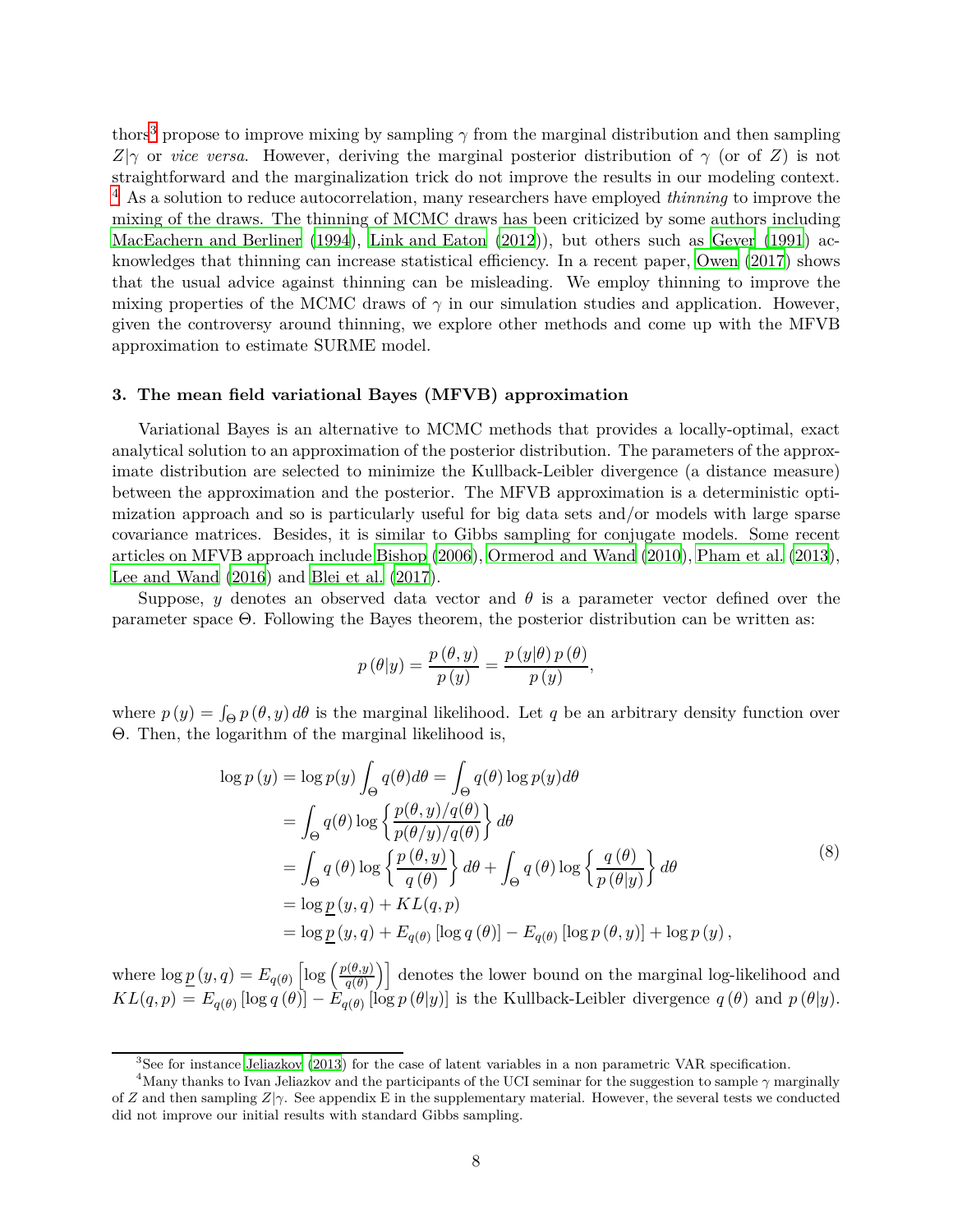Since  $\log p(y)$  is a constant, the minimization of  $KL(q, p)$  is equivalent to maximizing the scalar quantity log *p* (*y, q*), typically known as evidence lower bound (ELBO) or variational lower bound. In practice, the maximization of the ELBO is often preferred to minimization of the KL divergence since it does not require knowledge of the posterior.

The MFVB approximates the posterior distribution  $p(\theta|y)$  by the product of the *q*-densities,

$$
q(\theta) = \prod_{j=1}^{P} q_j(\theta_j).
$$
\n(9)

Each *optimal q*-density minimizes the Kullback-Leibler divergence and is given by,

$$
q_j(\theta_j) \propto \exp\left[E_{q(-\theta_j)}\left\{\log p\left(\theta_j|\Omega\right)\right\}\right], j = 1, ..., P
$$
\n(10)

where  $E_{q(-\theta_j)}$  denotes the expectation with respect to  $\prod_{k\neq j} q_k(\theta_k)$ ,  $\Omega \equiv \{y, \theta_1, ..., \theta_{j-1}, \theta_{j+1}, ..., \theta_P\}$ is the set containing all random vectors in the model except  $\theta_j$ , and  $p(\theta_j|\Omega)$  are the full conditional distributions of the parameters.

For the SURME model, we now consider a MFVB approximation based on the following factorization:

$$
q\left(\beta,\gamma,\Sigma_{\varepsilon},\omega,\sigma_Z^2,\sigma_u^2,\tilde{Z}\right)=q\left(\beta\right)q\left(\gamma\right)q\left(\Sigma_{\varepsilon}\right)q\left(\omega\right)q\left(\sigma_Z^2\right)q\left(\sigma_u^2\right)\prod_{i=1}^Nq\left(\tilde{Z}_i\right).
$$

These optimal *q*-densities can be derived, as presented in Appendix B of the supplementary file, to have the following form,

$$
q(\beta) = f_{N_K} \left(\mu_{q(\beta)}, \Sigma_{q(\beta)}\right) \qquad q(\gamma) = f_{N_M} \left(\mu_{q(\gamma)}, \Sigma_{q(\gamma)}\right)
$$
  
\n
$$
q\left(\Sigma_{\varepsilon}^{-1}\right) = f_{W_M} \left(\nu_1, B_{q(\Sigma)}\right) \qquad q(\omega) = f_{N_K} \left(\mu_{q(\omega)}, \Sigma_{q(\omega)}\right)
$$
  
\n
$$
q\left(\tilde{Z}_i\right) = f_{N_M} \left(\mu_{q(\tilde{Z}_i)}, \Sigma_{q(\tilde{Z}_i)}\right) \qquad q\left(\sigma_Z^2\right) = f_{IG} \left(\delta_1^*, B_{q(\sigma_Z^2)}\right)
$$
  
\n
$$
q\left(\sigma_u^2\right) = f_{IG} \left(\delta_3^*, B_{q(\sigma_u^2)}\right), \qquad (11)
$$

where f denotes the density function of the distribution given in the subscript. The parameters of the optimal densities are updated according to Algorithm [2.](#page-9-0) When exposure is dropped,  $q(\omega)$ is replaced with  $q(\mu)$  and the optimal density is an updated normal distribution. Convergence of Algorithm [2](#page-9-0) is assessed using the evidence lower bound *ℓ* on the marginal log-likelihood (see Appendix C in the supplementary material) that is guaranteed to reach a local optima based on the convexity property. This algorithm belongs to the family of coordinate ascent variational inference (CAVI) and iteratively optimizes each factor of the mean field variational density, while holding the remaining fixed (see [Bishop](#page-19-10), [2006;](#page-19-10) [Blei et al.](#page-19-11), [2017](#page-19-11)).

The MFVB technique provides computational advantages compared to MCMC because it is deterministic and does not require a large number of iterations [\(Pham et al.](#page-20-10), [2013](#page-20-10); [Lee and Wand](#page-20-11), [2016\)](#page-20-11). Besides, existing works including [Bishop](#page-19-10) [\(2006](#page-19-10)), [Ormerod and Wand](#page-20-9) [\(2010](#page-20-9)), [Faes et al.](#page-19-12) [\(2011](#page-19-12)), [Pham et al.](#page-20-10) [\(2013](#page-20-10)), and [Lee and Wand \(2016](#page-20-11)) suggest that the accuracy scores of the MFVB approximation, relative to MCMC, generally exceed 95 − 97% and rarely goes below 90%. Given these advantages, the MFVB approach can be gainfully utilized for large data models. However, some authors have reported that covariance matrices from variational approximation may be typically "too small" relative to the sampling distribution of the maximum likelihood estimator.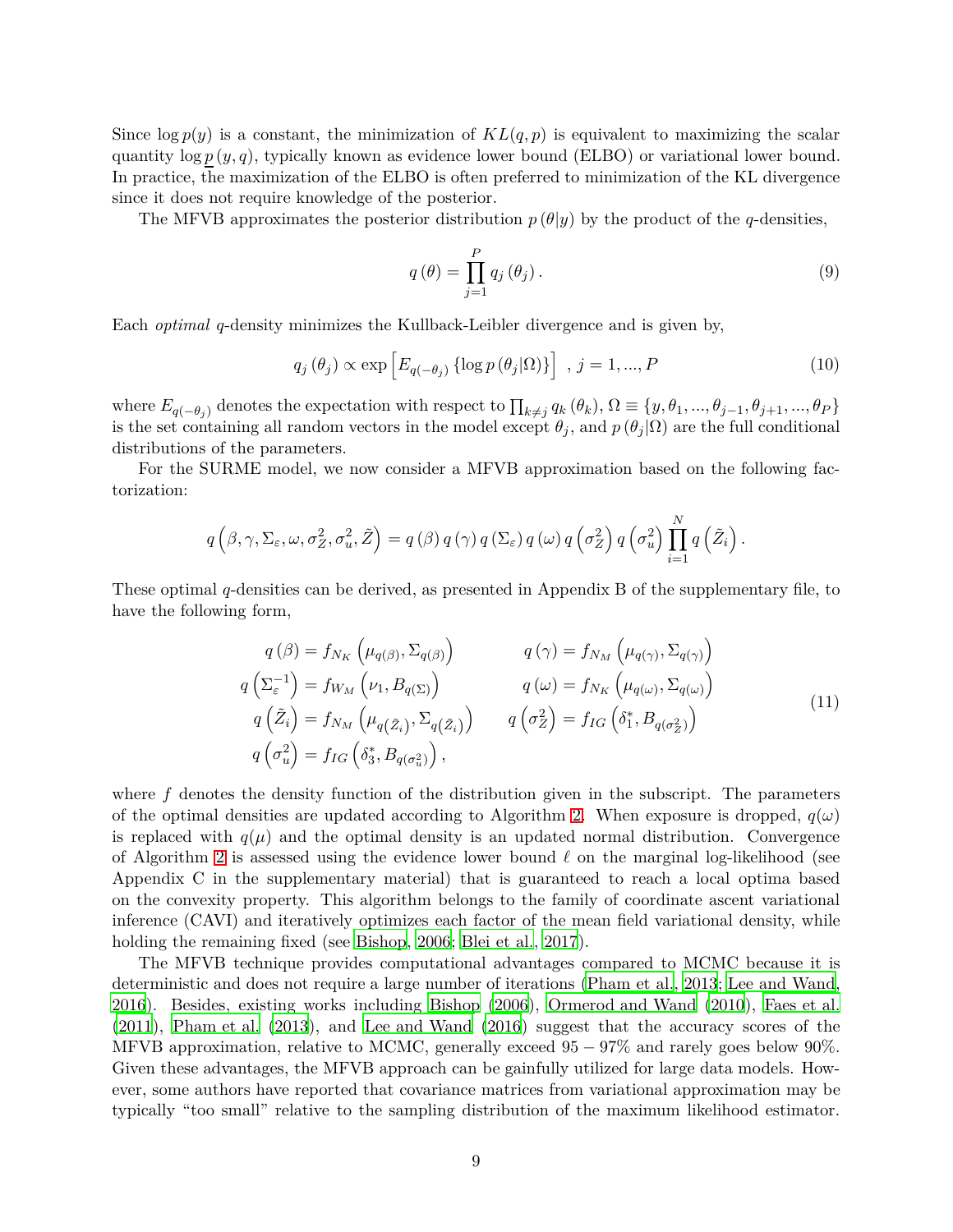### <span id="page-9-0"></span>**Algorithm 2 (MFVB algorithm for SURME model)**

- 1. Initialize  $\delta_1^*$ ,  $\delta_3^*$ ,  $B_{q(\sigma_z^2)}$ ,  $B_{q(\sigma_u^2)}$ ,  $\mu_{q(\beta)}$ ,  $\mu_{q(\gamma)}$ ,  $\mu_{q(\omega)}$ ,  $\Sigma_{q(\beta)}$ ,  $B_{q(\Sigma)}$ ,  $\Sigma_{q(\gamma)}$ ,  $\Sigma_{q(\omega)}$ ,  $\mu_{q(\tilde{Z}_i)}$ ,  $\Sigma_{q(\tilde{Z}_i)}$  (for  $i = 1, ..., N$ .
- 2. Cycle:  $(a) \ \Sigma_{q(\beta)} \leftarrow \left[ \sum_{i=1}^{N} X'_{i} \left( \nu_{1} B_{q(\Sigma)} \right) X_{i} + B_{0}^{-1} \right]^{-1}$ (b)  $\mu_{q(\beta)} \leftarrow \Sigma_{q(\beta)} \left[ \sum_{i=1}^{N} X_i' \left( \nu_1 B_{q(\Sigma)} \right) \left( y_i - diag(\mu_{q(\tilde{Z}_i)}) \mu_{q(\gamma)} \right) + B_0^{-1} \beta_0 \right]$  $\sum_{q(\gamma)} \mathcal{L}_{q(\gamma)} \leftarrow \left[ \sum_{i=1}^{N} \left( \sum_{q(\tilde{Z}_i)} + \mu_{q(\tilde{Z}_i)} \mu_{q(\tilde{Z}_i)} \right) \right]$  $q(\tilde{Z}_i)$  $\overline{\phantom{0}}$  $\odot (\nu_1 B_{q(\Sigma)}) + G_0^{-1}$  $1^{-1}$ (d)  $\mu_{q(\gamma)} \leftarrow \Sigma_{q(\gamma)} \left[ \sum_{i=1}^{N} diag(\mu_{q(\tilde{Z}_{i})}) (\nu_1 B_{q(\Sigma)}) (y_i - X_i \mu_{q(\beta)}) + G_0^{-1} \gamma_0 \right]$ (e) *B<sup>q</sup>*(Σ) ←  $\sqrt{ }$  $S_0^{-1} + \sum_{i=1}^N \left[ (y_i - X_i \mu_{q(\beta)} - diag(\mu_{q(\tilde{Z}_i)}) \mu_{q(\gamma)}) \right]$  $\times \left(y_i - X_i \mu_{q(\beta)} - diag(\mu_{q(\tilde{Z}_i)})\mu_{q(\gamma)}\right)' + X_i \Sigma_{q(\beta)} X'_i$ +  $\sqrt{2}$  $\mu_{q(\tilde{Z}_i)}\mu'_{q(\tilde{Z}_i)}$  $q\big(\tilde{Z}_i\big)$  $\overline{\phantom{0}}$  $\odot \Sigma_{q(\gamma)} + \Sigma_{q(\tilde{Z}_i)} \odot (\Sigma_{q(\gamma)} + \mu_{q(\gamma)}\mu'_q)$ *q*(*γ*)  $\bigcap^{1}$  $\mathcal{L}\left( \text{f} \right) \ B_{q(\sigma^2_Z)} \leftarrow \delta_2 + \frac{1}{2} \sum_{i=1}^N \left\{ \parallel \mu_{q(\tilde{Z}_i)} - X_i \mu_{q(\omega)} \ \parallel^2 + \text{tr} \left[ \Sigma_{q(\tilde{Z}_i)} \right] \right\}$  $\mathcal{L}(\mathbf{g})$   $B_{q(\sigma_u^2)} \leftarrow \delta_4 + \frac{1}{2} \sum_{i=1}^N \left\{ \|\tilde{W}_i - \mu_{q(\tilde{Z}_i)}\|^2 + \text{tr}\left[\Sigma_{q(\tilde{Z}_i)}\right] \right\}$ (h)  $\Sigma_{q(\omega)} \leftarrow \left[ \left( \frac{\delta_1^*}{B_{q(\sigma_{\omega}^2)}} \right) \sum_{i=1}^N X'_i X_i + O_0^{-1}$ *Z*  $1^{-1}$ (i)  $\mu_{q(\omega)} \leftarrow \Sigma_{q(\omega)} \left[ \left( \frac{\delta_1^*}{B_{q(\sigma_Z^2)}} \right) \sum_{i=1}^N X_i' \mu_{q(\bar{Z}_i)} + O_0^{-1} \omega_0 \right]$ 1  $(j)$   $\Sigma_{q(\tilde{Z}_{i})}$  ←  $\left[\left\{\Sigma_{q(\gamma)} + \mu_{q(\gamma)}\mu'_{\alpha}\right\}\right]$ *q*(*γ*)  $\big\} \odot (\nu_1 B_{q(\Sigma)}) +$  $\left( \frac{\delta_1^*}{B_{q(\sigma^2_Z)}} + \frac{\delta_3^*}{B_{q(\sigma^2_u)}} \right.$ *Z*  $\overline{\phantom{0}}$ *I<sup>M</sup>*  $1^{-1}$  $(k)$   $\mu_{q}(\tilde{z}_i) \leftarrow \Sigma_{q}(\tilde{z}_i)$  $\sqrt{ }$  $diag(\mu_{q(\gamma)}) (\nu_1 B_{q(\Sigma)}) (y_i - X_i \mu_{q(\beta)}) +$  $\left( \frac{\delta_3^*}{B_{q(\sigma^2_u)}} \right)$  $\overline{ }$  $W_i$ +  $\left(\frac{\delta_1^*}{B_{q(\sigma_Z^2)}}\right)$ *Z*  $\setminus$  $X_i\mu_{q(\omega)}$ 1

until the increase in the ELBO  $(\ell)$  is negligible  $(\approx 10^{-7})$ .

In this regard, [Blei et al. \(2017](#page-19-11)) opine that underestimation of the variance should be judged in relation to the task at hand. However, evidence from empirical research indicate that variational inference typically do not suffer in accuracy.

## **4. Monte Carlo simulation studies**

This section examines the performance of the two proposed methods in multiple simulation studies. The first set of simulations (Case I) employ different values of  $\sigma_Z^2$  to generate the simulated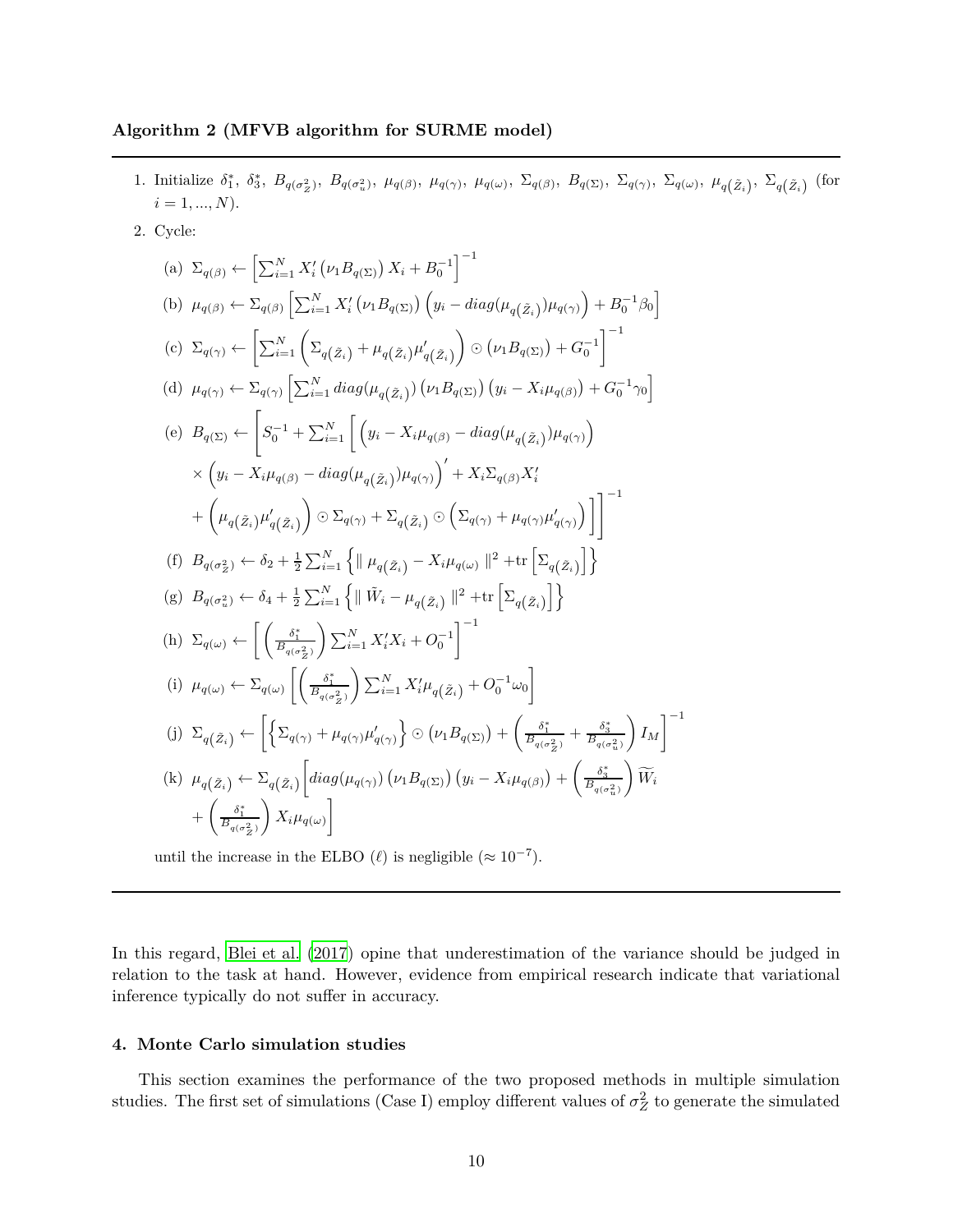data. The second set of simulations (Case II) use different values of reliability ratio defined as  $R_Z = \frac{\sigma_Z^2}{\sigma_Z^2} + \frac{\sigma_u^2}{\sigma_u^2}$ . In both sets of simulations, we use a two equation structure represented as follows,

$$
y_{1i} = \beta_{11} + x_{1i2}\beta_{12} + x_{1i3}\beta_{13} + z_{1i}\gamma_1 + \varepsilon_{1i},
$$
  
\n
$$
y_{2i} = \beta_{21} + x_{2i2}\beta_{22} + x_{2i3}\beta_{23} + z_{2i}\gamma_2 + \varepsilon_{2i},
$$
\n(12)

where the first, second and third subscripts in  $x_{mij}$  denote the equation number  $(m = 1, 2)$ , observation  $(i = 1, \dots, N)$  and variable number  $(j = 2, 3)$ , respectively. The first variable is common to both the equations (i.e.,  $x_{1i2} = x_{2i2}$  for all  $i = 1, ..., N$ ) and the remaining covariates are exclusive to the respective equations. Moreover, we assume the error prone covariate  $Z_i = diag(z_{1i}, z_{2i})$  for all *i* is unobserved, but is defined by an exposure model as follows,

$$
z_{1i} = \omega_{11} + x_{1i2}\omega_{12} + x_{1i3}\omega_{13} + \varepsilon_{z1i},
$$
  
\n
$$
z_{2i} = \omega_{21} + x_{2i2}\omega_{22} + x_{2i3}\omega_{23} + \varepsilon_{z2i}.
$$
\n(13)

The unobserved  $Z_i$  is related to the observed  $W_i = diag(w_{1i}, w_{2i})$  by the equations below,

$$
w_{1i} = z_{1i} + u_{1i},
$$
  
\n
$$
w_{2i} = z_{2i} + u_{2i}.
$$
\n(14)

Note that the estimation of the SURME model solely relies on *W* and the role of *Z* is limited to generating values for (*W, y*).

To proceed with data generation, we assign specific values to the parameters  $\beta$ ,  $\gamma$ ,  $\omega$ ,  $\Sigma_{\varepsilon}$ ,  $\sigma_Z^2$ ,  $\sigma_u^2$  and generate  $N = 300$  observations in each simulation study for all the variables in the model. Let  $\beta_{11} = 3, \ \beta_{12} = 5, \ \beta_{13} = 4, \ \beta_{21} = 4, \ \beta_{22} = 3.8, \ \beta_{23} = 3, \ \gamma_1 = 4, \ \gamma_2 = 4, \ \omega_{11} = 1.5, \ \omega_{12} = 0.75,$  $\omega_{13} = 0.3, \omega_{21} = 1.5, \omega_{22} = 1.05, \text{ and } \omega_{23} = 0.45.$  For all values of *i*, the error vector  $\varepsilon_i = (\varepsilon_{1i}, \varepsilon_{2i})'$  is generated from a bivariate normal distribution  $N(0_M, \Sigma_\varepsilon)$ , where  $\Sigma_\varepsilon = [1 \ 0.5; 0.5 \ 1]$ . Values for the common covariate  $(x_{1i2} = x_{2i2})$  are generated from  $U(0, 2)$  and values for the exclusive covariates  $x_{1i3}$  and  $x_{2i3}$  are generated from  $U(0, 4)$ , where *U* denotes an uniform distribution. Values for  $\widetilde{Z}_i = (z_{1i}, z_{2i})'$  are generated as  $\widetilde{Z}_i \sim N(X_i \omega, \sigma_Z^2 I_M)$ , and the  $\widetilde{W}_i$ 's are generated as  $\widetilde{W}_i = \widetilde{Z}_i + \widetilde{u}_i$ where  $\tilde{u}_i \sim N(0_M, \sigma_u^2 I_M)$ . The above setting remains the same in the following subsections, with change occurring only in values of  $\sigma_u^2$  (through  $R_Z$ ) or  $\sigma_Z^2$ .

In Case I, we investigate the performance of the proposed algorithms in two simulation studies where the reliability ratio  $R_Z$  is fixed  $(R_Z = 0.8)$  and  $\sigma_Z^2$  is gradually decreased. Specifically, two values are considered  $\sigma_Z^2 = \{1, 0.0625\}$ . The definition of  $R_Z$  is used to generate the corresponding values for  $\sigma_u^2 = \sigma_Z^2(1 - R_Z)/R_Z$ , which leads to a noise-to-true variance ratio  $(1 - R_Z)/R_Z$  of 25%. In Case II, we again examine the performance of the proposed algorithms in two simulation studies by keeping  $\sigma_Z^2$  fixed ( $\sigma_Z^2 = 0.0625$ ) and using two values of reliability ratio  $R_Z = \{0.8, 0.5714\}$ . The chosen values are similar to those used in [Pham et al. \(2013](#page-20-10)) and leads to noise-to-true variance ratios of 25% and 75%, respectively. We could define a noise-to-true variance of 100%, 150% or more, but in those cases we will be dealing more with outliers than with measurement errors.

Bayesian procedures require prior distribution on the parameters of the model. For the SURME model, we stipulate the following priors:  $\beta \sim N_K(\beta_0, B_0)$  with  $\beta_0 = \iota_K$ ,  $B_0 = I_K$ , and  $\iota_M$  is a  $(M \times 1)$  vector of ones;  $\gamma \sim N_M(\gamma_0, G_0)$  with  $\gamma_0 = \iota_M$ ,  $G_0 = I_M$ ;  $\omega \sim N_K(\omega_0, O_0)$  with  $\omega_0 = \iota_K$ ,  $O_0 = I_K$ ;  $\Sigma_{\varepsilon}^{-1} \sim W_M(\nu_0, S_0)$  with  $\nu_0 = 50$  and  $S_0 = \nu_0[1 \ 0.5; \ 0.5 \ 1]$ ;  $\sigma_Z^2 \sim IG(\delta_1, \delta_2)$  and  $\sigma_u^2 \sim IG(\delta_3, \delta_4)$  with  $\delta_1 = \delta_2 = \delta_3 = \delta_4 = 1/100$ . All these priors are proper yet specify vague information about the parameters mainly for the measurement error  $u_i$  and the error prone covariate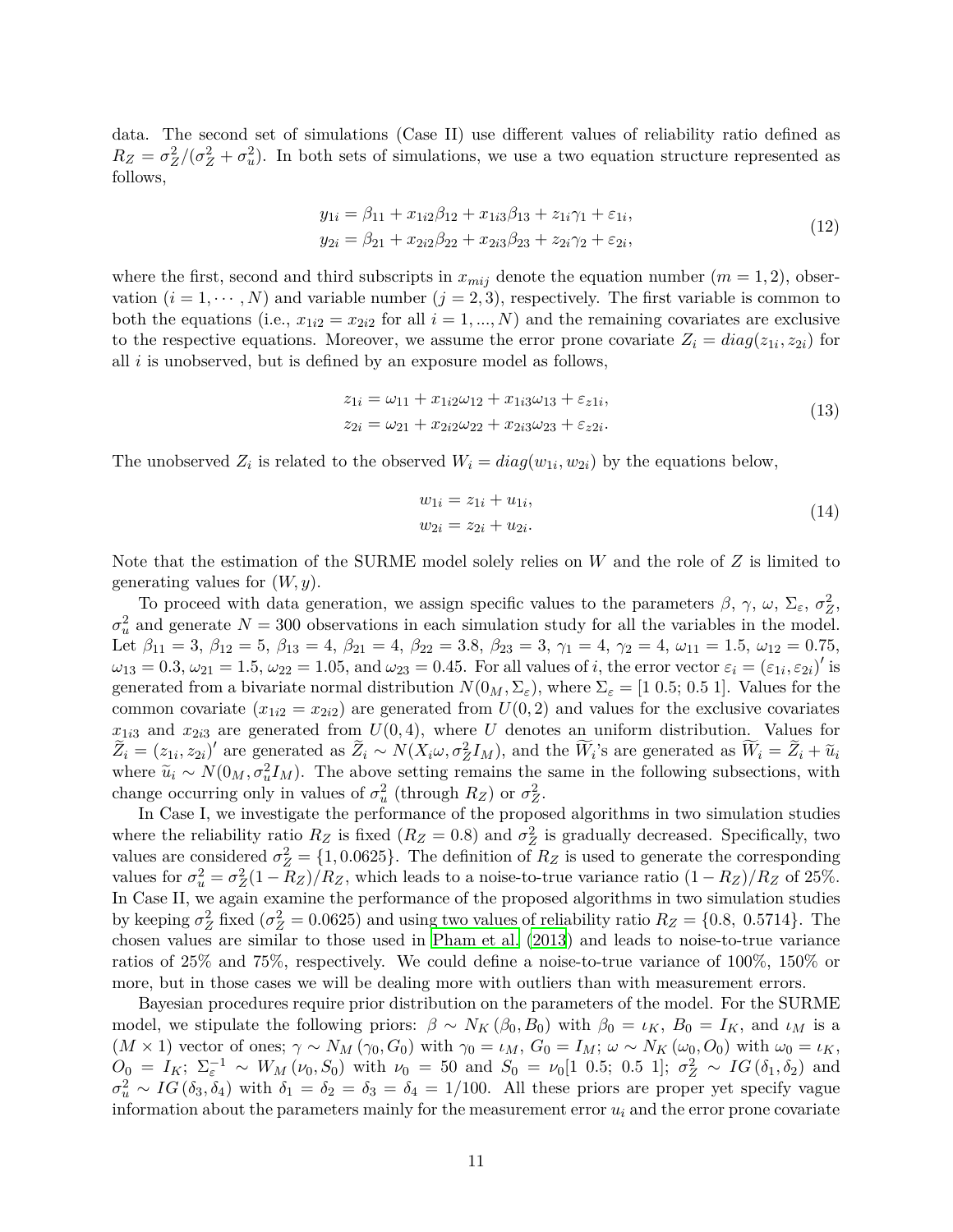*Zi* . In addition, the same priors are used in all the simulations to highlight the effect of changing  $R_Z$  or  $\sigma_Z^2$  in estimation of the parameters and consequently on the performance of the algorithms.

The MCMC results are obtained from 50*,* 000 draws, after a burn-in of 1*,* 000 draws. We replicate these simulations 100 times and report the means over these 100 replications of the posterior means<sup>[5](#page-11-0)</sup>. We also compare the results with the usual frequentist SUR estimation and the standard Bayesian estimation of SUR model. The Gibbs sampling algorithm for the latter is presented in Appendix D of the supplementary material.

## *4.1. Case I: Altering σ* 2 *Z*

Amongst the first set of simulation studies labeled Case I, Table [1](#page-22-0) presents the results from the frequentist estimation of SUR<sup>[6](#page-11-1)</sup> model for the case  $R_Z = 0.8$  and  $\sigma_Z^2 = 1$ . Results show that estimates are strongly biased mainly for the intercepts  $\beta_{11}$  and  $\beta_{21}$ , and for  $\gamma_1$  and  $\gamma_2$ . The relative biases  $(\beta/\beta - 1)$  of the intercepts (resp. the *γ*'s) are 38.1% and 28.8%, (resp. −19.8% and  $-19.6\%$ ). The *γ*'s are strongly under-estimated. On the contrary, slope coefficients  $\beta_{12}$ ,  $\beta_{13}$  and *β*<sup>23</sup> are less contaminated by the measurement error and have a lower dispersion of the estimated coefficients than the intercepts. The relative bias of  $\beta_{22}$  (22.3%) is close (in absolute value) to that of  $\gamma$ 's. Elements of the variance-covariance matrix  $\Sigma_{\varepsilon}$  are strongly over-estimated with a relative error of 317% and 314% for the variances and 4.6% for the covariance  $\sigma_{12}$ . It leads to a strong under-evaluation of the coefficient of correlation  $\rho_{\varepsilon_1\varepsilon_2} = 0.126$  far from the true value (0.5). The Bayesian estimation of SUR model, presented in Table G1 of the supplementary material, give similar results. The posterior means of the coefficients (resp. posterior standard errors) are similar to the frequentist coefficient estimates (resp. standard errors) of the SUR model. The 95% highest posterior density intervals (HPDI) are also close to the 95% confidence interval of the frequentist estimation. The estimated correlation coefficient  $\rho_{\varepsilon_1\varepsilon_2} = 0.125$  is similar to the frequentist estimate. We also report Geweke's convergence diagnostic (CD), which tests for the equality of means of the first and last part of a Markov chain on the basis of samples drawn from the stationary distribution of the chain. In more than 98% of cases, Geweke's CD (under the null hypothesis,  $CD \sim N(0, 1)$ ) accepts the null hypothesis at 5% level, which suggests that a sufficiently large number of draws has been taken. Moreover, inefficiency factors (reported in Table G1) are also close to 1, which confirms that the chain is mixing well.

In the upper panel of Table G2 (of the supplementary material), we see how the Bayesian estimation of SURME model improves the results. The intercepts  $\beta_{11}$  and  $\beta_{21}$  are now less biased as compared to that of SUR model in Table G1. Their relative errors are −3*.*5% and −7*.*1%, respectively. This is also true for the other slope coefficients *β*. Moreover, the model neatly corrects the measurement errors and results in better estimates of  $\gamma_1$  and  $\gamma_2$ , their relative errors being 2*.*1% and 2*.*6%, respectively. We also note that the variance-covariance matrix is precisely estimated leading to a correlation coefficient  $\rho_{\varepsilon_1 \varepsilon_2} = 0.494$ . The parameters  $\sigma_Z^2$  and  $\sigma_u^2$  are well estimated with small posterior standard deviations and small relative errors (−2*.*6% and 0*.*6%, respectively). But inefficiency factors are large indicating strong autocorrelation in MCMC draws, particularly for  $\gamma_1$  and  $\gamma_2$  whose inefficiency factors are 8.62 and 10.52, respectively. In more than

<span id="page-11-0"></span><sup>5</sup> To save time, we only run 51*,* 000 draws per replication. Higher number of MCMC draws, such as 100*,* 000 or 200,000, exponentially increase the computing time without any increase in precision. As an example for  $\sigma_Z^2 = 0.0625$ and *R<sup>Z</sup>* = 0*.*909, the MFVB takes only 11*.*52 seconds per replication. If 51*,* 000 (resp. 101*,* 000 and 201*,* 000) draws are used, the computing time per replication for the Gibbs sampling of the BSURME model is about 65*.*64 (resp. 142*.*07 and 352*.*29) seconds using a MacBook Pro, 2.8 GHz core i7 with 16Go 1600 MHz DDR3 RAM.

<span id="page-11-1"></span><sup>6</sup>Without any prior information on the measurement error, the SUR model for *M* equations is the following:  $y_i = X_i \beta + W_i \gamma + \varepsilon_i$ ,  $\varepsilon_i \sim N(0, \Sigma_{\varepsilon})$ ,  $i = 1, ..., N$  where  $W_i$  is the covariate with measurement error.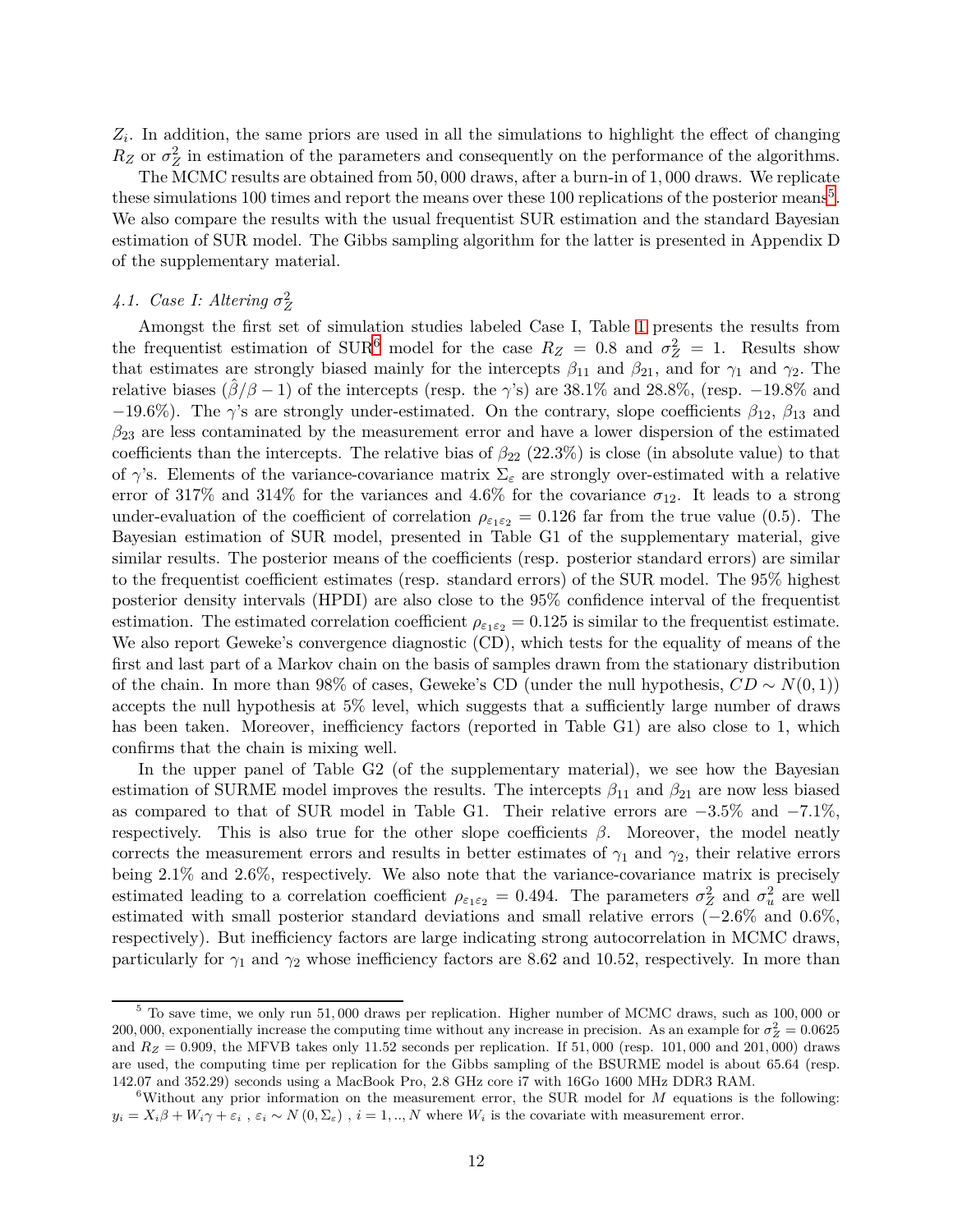90% of cases, the Geweke's CD confirms that a sufficiently large number of draws has been taken. The improvement obtained with a SURME (as compared to the SUR) is interesting and emphasizes the need to model measurement error. The lower panel of Table G2 (in the supplementary material) presents the results of the exposure equation from the SURME model. They show that the biases are negligible, the posterior standard deviations are small and so are the inefficiency factors.

Overall, the SURME model is well estimated, but the high autocorrelation in MCMC draws of *γ* needs additional consideration. According to [Owen](#page-20-5) [\(2017](#page-20-5)), the problem of high autocorrelation can be dealt with thinning, which itself can be optimized according to the cost of computing the quantities of interest (after advancing the Markov chain) and the speed at which autocorrelations decay. As shown in Table G3 (see the supplementary material), autocorrelations between the successive draws of  $\gamma_1$  and  $\gamma_2$ , denoted  $\rho_\tau(\gamma_1)$  and  $\rho_\tau(\gamma_2)$ , are close to one and the rate of decay is very slow. For example,  $\rho_1(\gamma_1) = 0.98$ ,  $\rho_{10}(\gamma_1) = 0.82$  and  $\rho_1(\gamma_2) = 0.98$ ,  $\rho_{10}(\gamma_2) = 0.87$ . The autocorrelations of some latent variables  $Z_i$  are slightly higher (0.995) than those of the  $\gamma$ 's, but not reported for the sake of brevity. The cost of computing of  $\tilde{Z}_i$  is on average 2.71 and an autocorrelation of 0*.*995 leads to an optimal thinning of factor *k* = 86 (see appendix F and Table F1 in the supplementary material). Henceforth, we use a thinning of factor  $k = 100$  for all simulations.

We re-estimate the Bayesian SUR and SURME models with a thinning of 100, but only report the results for SURME. The results, presented in the upper panel of Table [2,](#page-22-1) show that the posterior means and standard deviations are close (or identical) to those of Table G2 (in the supplementary material). Values of the inefficiency factors are small and are all between (1*.*004*,* 1*.*23). Specifically, the reduction in inefficiency factor is tremendous for  $\gamma$ 's (*e.g.*, 1.11 *versus* 8.62 for  $\gamma_1$  and 1.23 *versus* 10.52 for  $\gamma_2$ ). The lower panel of Table [2](#page-22-1) presents the results for the exposure equation in the SURME model. Once again, the results show that the biases are negligible, the posterior standard deviations are small and the inefficiency factors and Geweke's CD suggest good mixing of the MCMC draws. Specifically, the autocorrelations of  $\gamma_1$  and  $\gamma_2$  are now small ( $\rho_1(\gamma_1) = 0.15$ ,  $\rho_1(\gamma_2) = 0.27$ ) and quickly converge towards zero  $(\rho_{10}(\gamma_1) = -0.007, \rho_{10}(\gamma_2) = -0.003)$  confirming a good mixing of Markov chains (see Table G4 in the supplementary material).

To compare models, we employ the deviance information criterion or  $DIC<sup>7</sup>$  $DIC<sup>7</sup>$  $DIC<sup>7</sup>$  proposed by [Spiegelhalter et al. \(2002](#page-21-10)), and further studied in [Celeux et al. \(2006](#page-19-13)) and [Spiegelhalter et al.](#page-21-11) [\(2014](#page-21-11)). Following [Chan and Grant \(2016](#page-19-14)), we compute the integrated likelihood for the SUR and SURME model with a thinning factor of 1 and 100. This is used to calculate the marginal likelihood, which is then utilized in DIC and the effective number of parameters *pD*. For the SUR model, we get negative estimates of *p<sup>D</sup>* which is indicative of either a poor fit between the model and data or a conflict between the prior and data. Different variations on the prior yield negative  $p<sub>D</sub>$ , so it is more likely due to a poor fit between the SUR model and data. When  $p<sub>D</sub> < 0$ , the DICs are not adequate for evaluating the complexity and the fit of a model [\(Celeux et al., 2006](#page-19-13)). On the other hand, for the SURME model we get a positive estimate of *pD*, synonymous with better fit (see Appendix E in the supplementary material for further discussion of the method and Table G5 for the results).

We next discuss the results from MFVB approach, which on average takes about 145 cycles to get the maximum of the evidence lower bound *l* and the algorithm is terminated when the relative increase in the evidence lower bound *l* is less than 10−<sup>7</sup> . The results from the MFVB estimation of SURME model are presented in Table [3,](#page-23-0) which shows that the MFVB approach gives better results

<span id="page-12-0"></span><sup>&</sup>lt;sup>7</sup>Note that there does not exist any model adequacy measure that takes into account measurement error in a multi-equation setup. This is an open area of research and the only related work is [Cheng et al.](#page-19-15) [\(2014](#page-19-15)), where they propose a coefficient of determination for linear regression models with measurement error.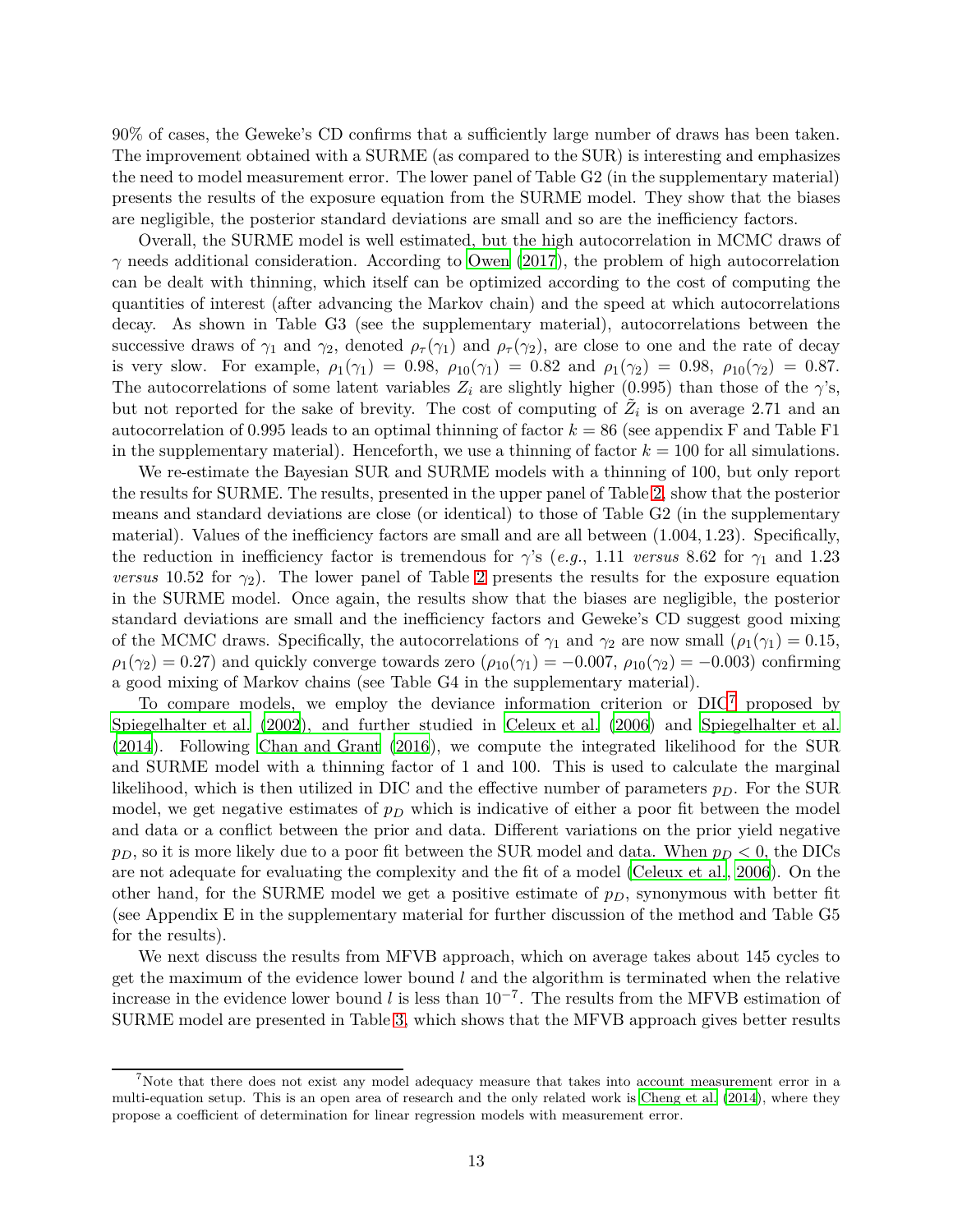compared to Gibbs sampling. All parameters have similar or lower biases, mainly for the intercepts *β*<sub>11</sub>, *β*<sub>21</sub> and for *γ*. However, the relative biases of the *γ*'s are now reduced (0.7% and −0.3%) as compared to Bayesian estimation of SURME model. The estimates for  $\sigma_Z^2$  and  $\sigma_u^2$  show that the model accurately estimates the variances and their relative biases are small (0*.*4% and −3*.*5%, respectively). The standard deviation of all the parameters are smaller compared to those from MCMC estimation leading to slightly narrower 95% credible intervals (as compared to the 95% HPDI)<sup>[8](#page-13-0)</sup>. Additionally, estimates of  $\sigma_{mm'}$  are closer to their theoretical values and the estimated correlation coefficient  $\rho_{\varepsilon_1\varepsilon_2} = 0.488$  is close to 0.5, the actual value. The lower panel of Table [3](#page-23-0) presents the results from the exposure equation which emphasizes the accurate estimation of the *ω* parameters. The MFVB approximation of both the classical structural form and the exposure model shows that there are definite advantages in adopting the MFVB approach to estimate measurement error models as compared to the pure Bayesian method.

We next decrease the variance  $\sigma_Z^2$  from  $\sigma_Z^2 = 1$  to  $\sigma_Z^2 = 0.0625$  leading to  $\sigma_u^2 = 0.0156$ . The results are presented in Tables G6 to G9 of the supplementary material. Results from the frequentist and Bayesian estimation of SUR model always reveal strong over-estimation of the intercepts,  $\beta_{22}$  and strong under-estimation of the slopes  $\gamma$  of the error prone covariate  $Z_i$ . However, over-estimation of the variances  $\sigma_{11}$  and  $\sigma_{22}$  ( $\simeq 19\%$  for both) are largely reduced as compared to those of  $\sigma_Z^2 = 1$ , but leads to a slightly under-estimated correlation coefficient  $\rho = 0.42$ . When we incorporate the measurement error in the model, *i.e.*, SURME model with a very small variance of  $\sigma_Z^2$ , the Bayesian estimates show a less accurate estimation of the intercepts (increasing the negative relative biases  $-29.4\%$  and  $-25.6\%$ ), of the *γ*'s (15% and 16.8%) and of all the *β*'s. Moreover, inefficiency factors rise to about 2 indicating a relative loss of efficiency due to slightly correlated samples. To neutralize this effect, we can increase the thinning appropriately<sup>[9](#page-13-1)</sup>. Results for the exposure equation in the SURME model do not seem to be affected by the strong decrease of the variance  $\sigma_Z^2$ . The use of the MFVB approximation significantly attenuates the biases observed with the Bayesian estimation of SURME. The relative biases for the intercepts are now −17% and −11%, and those for the *γ*'s are 8*.*6% and 7%, respectively. The relative errors for the variances  $\sigma_{mm}$ , (*m* = 1,2) reduce to −2.5% approximately and we get an estimated correlation coefficient  $\rho = 0.52$ . The MFVB approximation accurately estimates parameters of the exposure equation. Once again, the MFVB method reveals its advantages in estimating a SUR model with measurement error although this advantage tends to be attenuated when a very small variance  $\sigma_Z^2$  occurs.

In summary, for a fixed measurement error of 25%, increasing the variance  $\sigma_Z^2$  of the error prone covariate  $Z_i$  strongly biases the estimated variances  $\sigma_{mm}$  ( $m = 1, 2$ ) as well as the whole set of coefficients (intercepts and slopes) in the SUR model irrespective of the method of estimation. But, taking into account the measurement errors through SURME model neutralizes the negative effects of the increasing uncertainty on the error prone covariate  $Z_i$  and thus strongly reduces, or even eliminates the biases to obtain satisfactory estimates. This conclusion is further reinforced with the use of the MFVB approximation.

<span id="page-13-0"></span><sup>&</sup>lt;sup>8</sup>When calibrating this Monte Carlo study, we found a significant underestimation of the variances of the coefficients *γ*<sup>1</sup> and *γ*2, echoing the previous discussion around the work of Blei *et al.* (2017) (Section 3). After several trials (and to avoid embarking on more complex approaches such as linear response variational Bayes [\(Giordano et al.](#page-20-13), [2018](#page-20-13)) or *α*-variational inference [\(Yang et al.](#page-21-12), [2018](#page-21-12)), we decided to use the following simple trick to correct this undervaluation:  $\sigma_{\gamma_j}$  is replaced by  $\sigma_{\gamma_j} \times \sqrt{MK/E_{q(\sigma_Z^2)}}$ , for  $j = 1, ..., M$  (see Section B2 of the supplementary material).

<span id="page-13-1"></span><sup>9</sup>We relaunched the simulations for this case with a thinning of 120 and we find inefficiency factors close to 1. The results are available upon request for the sake of brevity.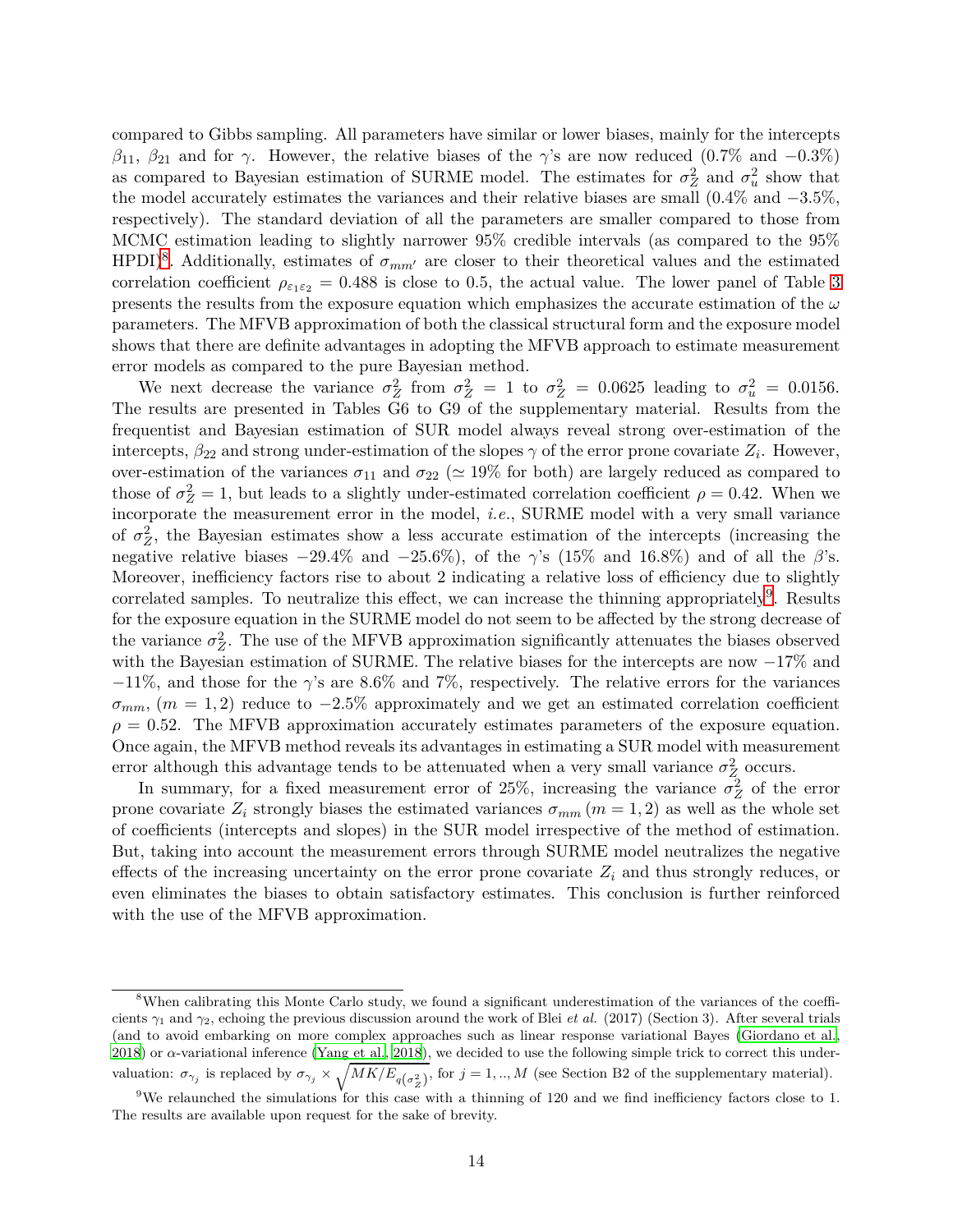#### *4.2. Case II: Altering R<sup>Z</sup>*

We now investigate the performance of the proposed algorithms where  $\sigma_Z^2 = 0.0625$  and the reliability ratio  $R_Z$  is gradually decreased. Specifically, we consider  $R_Z = \{0.8, 0.5714\}$ , which leads to  $\sigma_u^2 = \sigma_Z^2(1 - R_Z)/R_Z = \{0.0156, 0.0469\}$  and noise-to-true variance ratio  $(1 - R_Z)/R_Z$  of  ${25\%, 75\%}$ . In the previous subsection, we have already studied the case where  $\sigma_Z^2 = 0.0625$  and  $R_Z = 0.8$ , therefore the focus is only on the case where the reliability is reduced to 0.5714.

The results presented in Tables G14-G17 of the supplementary material are poorer than those of *R<sup>Z</sup>* = 0*.*8 for both the frequentist and Bayesian estimates of SUR model, with stronger overestimation of the intercepts (84*.*3% and 25*.*6%) and stronger under-estimation of the slopes *γ* (−42*.*5%). The relative biases of the intercepts are larger than in the previous cases and the same is true for the *γ*'s and even more obvious for the  $\sigma_{mm}(m = 1, 2)$  (approximately 42%). The estimated correlation coefficient  $\rho = 0.38$  is far from the true value 0.5. The Bayesian estimates of SURME model show a significant improvement, reducing the biases for the intercepts (33% and −10*.*8%) and the *γ*'s (16*.*2% and 18*.*4%), but with slightly larger posterior standard deviations. The variance-covariance matrix  $\Sigma_{\varepsilon}$  is well estimated, with small relative biases of  $-7\%$  and  $-9\%$ for  $\sigma_{mm}$  (*m* = 1, 2). The estimated correlation coefficient turns out to be  $\rho = 0.53$ . Both  $\sigma_Z^2$  and  $\sigma_u^2$ are also close to the true values (their relative biases are −15*.*2% and 15*.*1%, respectively). Once again, the improvement with the MFVB approximation is more noticeable as we get better results for the parameters with slightly smaller standard deviations. The relative biases for the intercepts are −16*.*6% and −5*.*7%, and those of the *γ*'s are 8*.*5% and 6*.*5%. For the slope coefficients, the relative biases range between  $-11\%$  and  $-2.5\%$ . Both  $\sigma_Z^2$  and  $\sigma_u^2$  are also better estimated (their relative biases are respectively  $-5.6\%$  and 4.4%). This is also true for the  $\sigma_{mm}$  ( $m = 1, 2$ ) (with small relative biases of  $-1.9\%$  and  $-1.6\%$ ) leading to an estimated correlation coefficient  $\rho = 0.51$ .

To summarize, a change in the reliability ratio  $R_Z$  — for example, increasing the measurement error from 25% to 75% — strongly biases the whole set of coefficients (intercepts and slopes), including the estimated variances  $\sigma_{mm}$  ( $m = 1, 2$ ) in the SUR model. This is true both for the frequentist and Bayesian approach. On the other hand, accounting for measurement error through SURME model largely eliminates the negative effects of this alteration and strongly reduces the biases in SUR estimation. Moreover, the use of MFVB approximation improves the results beyond those obtained with the Bayesian estimation of SURME model.[10](#page-14-0)

Finally, we present in Table [4](#page-24-0) the relative errors of parameters for all the cases<sup>[11](#page-14-1)</sup> of  $\sigma_Z^2$  =  $\{1, 0.0625\}$  and  $R_Z = \{0.8, 0.5714\}$ . At a glance, this table allows us to compare and contrast all of the previously discussed results and another case provided in the supplementary material. To reiterate, the results show that for a fixed measurement error, increasing the variance of the error prone covariate *Z<sup>i</sup>* strongly biases the whole set of coefficients (intercepts and slopes) as well as the estimated variances  $\sigma_{mm}$  ( $m = 1, 2$ ) in the SUR model, irrespective of the method of estimation. This is also the case when, for a fixed variance  $\sigma_Z^2$ , the reliability ratio  $R_Z$  is reduced. Fortunately, taking into account the measurement error through SURME model attenuates or even neutralises the undesirable effects of the increasing uncertainty on the error prone covariate  $Z_i$  or reducing the reliability ratio. This conclusion is further reinforced with the use of the MFVB approximation.

<span id="page-14-0"></span> $10$ To get results with the Bayesian estimation of the SURME equivalent to those obtained with the MFVB approximation, it should be necessary to greatly increase the number of MCMC draws resulting in a very important cost in terms of computing time. Going from 51*,* 000 draws to 201*,* 000 draws leads to a relative increase in computing time per replication from 16 to 86 times that of MFVB (see note <sup>[5](#page-11-0)</sup>). There is therefore an obvious trade-off against the Bayesian estimation of the SURME and in favor of the MFVB approximation.

<span id="page-14-1"></span><sup>&</sup>lt;sup>11</sup>For  $\sigma_Z^2 = 1$  and  $R_Z = 0.5714$ , results are given in Tables G13-G18. Last, Table G25 gives a summary of DICs and *pD*s.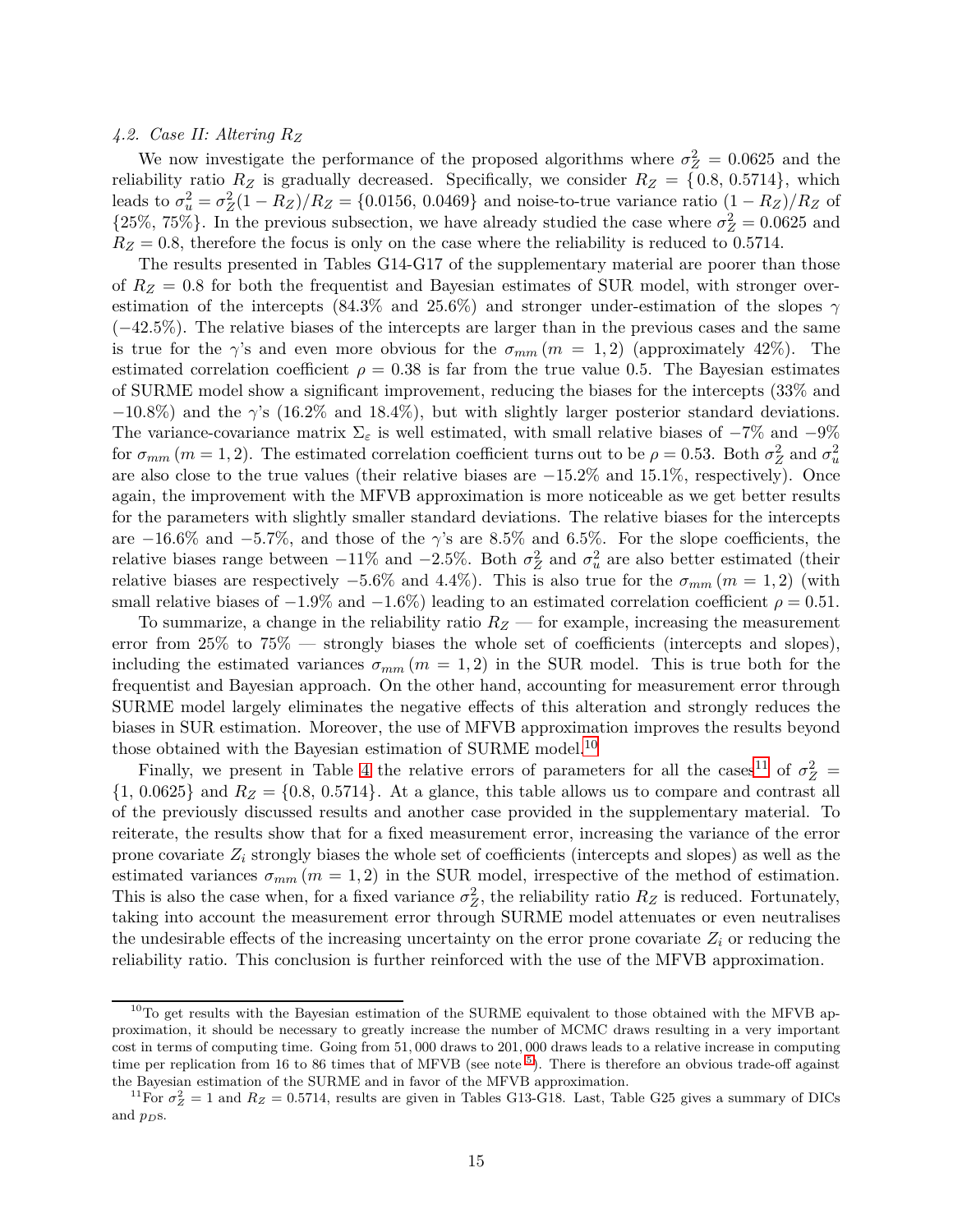#### **5. Application**

The statistical literature on modeling measurement error has often drawn applications from health and epidemiology studies where certain variables such as urinary sodium chloride [\(Liu and Liang, 1992\)](#page-20-14) and blood pressure [\(Kannel et al., 1986\)](#page-20-15) are treated as measured with error. In this context, [Carroll et al.](#page-19-5) [\(2006a](#page-19-5)) utilizes measurement error in systolic blood pressure (*SBP*) on several occasions to illustrate different kinds of measurement error models and estimation methods. The idea is that long-term *SBP* is extremely difficult to measure and hence all recorded observations from clinic visits on *SBP* have measurement error. We draw motivation from [Carroll et al. \(2006b](#page-19-6)) and [Tao et al.](#page-21-13)  $(2011)^{12}$  $(2011)^{12}$  $(2011)^{12}$  $(2011)^{12}$  and present an application of SURME model where the primary objective is to model the measurement error in *SBP* and explore the possibility of a better model fit relative to a standard SUR model.

The current study utilizes data from the National Health and Nutrition Examination Survey (NHANES) for 2007-2008, a widely used survey designed to assess health and nutritional status of civilians, non-institutionalized adults and children in the United States. NHANES collects data by interviewing individuals at home, who then report to mobile examination centers (MECs) to complete the health examination component of the survey. The MEC's provide a standardized environment for the collection of high quality data, thus favoring dependable statistical estimation and interpretations. The survey is unique in the sense that it combines interviews and physical examinations of the respondents.

The dependent variables in the model are log of weight and high density lipoprotein (*HDL*), which is also known as 'good cholesterol'. The covariates that are common to both equations and assumed to be measured without error are as follows: age, gender, smoking status, hours of sedentary activities, sleep disorder and low density lipoprotein plus 20 percent of Triglyceride (*LDL*20*T*). The variable 'height' is only expected to effect weight, not *HDL*, and therefore only included in the log weight equation. Observed *SBP* is assumed to have measurement error and transformed as ln(*SBP* −50) to avoid scaling problems, as done in [Carroll et al.](#page-19-6) [\(2006b\)](#page-19-6). The third reading on *SBP* is used as data and the first two readings are utilized to form priors on relevant parameters. Focussing on adults and removing missing observations on all variables of interest leaves us with a total of  $N = 1,001$  observations. Table [5](#page-25-0) presents the definition and descriptive statistics of all the variables used in the study.

To estimate the different SUR models with and without measurement error, we utilize the following relatively vague priors on the parameters:  $\beta \sim N_{15} (\beta_0, B_0)$  with  $\beta_0 = 0_{15}$ ,  $B_0 = 10I_{15}$ ,  $\gamma \sim N_2(\gamma_0, G_0)$  with  $\gamma_0 = 0_2$ ,  $G_0 = 10I_2$ ,  $\Sigma_{\varepsilon} \sim IW_2(\nu_0, S_0)$  with  $\nu_0 = 10$  and  $S_0 = 10I_2$ ,  $ω \sim N(\omega_0, O_0)$  with  $ω_0 = 0_{15}$ ,  $O_0 = I_{15}$ ,  $σ_Z^2 \sim IG(50, 10)$  and  $σ_u^2 \sim IG(50, 5)$ . The prior distribution for  $\sigma_Z^2$  is specified such that the prior mean (0.2) is close to the mean difference

<span id="page-15-0"></span><sup>&</sup>lt;sup>12</sup>The Association for the Advancement of Medical Instrumentation (AAMI) and the British Hypertension Society recommend an absolute mean deviation (between oscillometric and invasive measurements of systolic blood pressure) less that 5 mmHg and a standard deviation of less than 8 mmHg. Using 6640 systolic blood pressure measures from 270 participants, [Tao et al.](#page-21-13) [\(2011](#page-21-13)) find that large measurement errors of *>* 10 mmHg, (i.e., oscillometric measurement overestimates the real SBP) in 28*.*78% of the sample when their SBP values are around 90 mmHg. They also find that when SBP is more than 150 mmHg, most of the measurement errors are negative (i.e., oscillometric measurement underestimates the real SBP) . In their study, [Tao et al.](#page-21-13) [\(2011\)](#page-21-13) found an absolute mean deviation of 1*.*98 mmHg but a standard deviation of 14*.*87 mmHg, so practically doubling the recommended norm for measurement errors. As the authors say (p.288) "*If oscillometric measurement underestimates the real BP around the critical value (90 mmHg), the physician may give a wrong treatment. If the oscillometric measurement overestimates the real BP around 90 mmHg, the error may lead to an under-diagnosis and a delayed treatment response to perioperative hypotension and significantly increases the risk of dying*".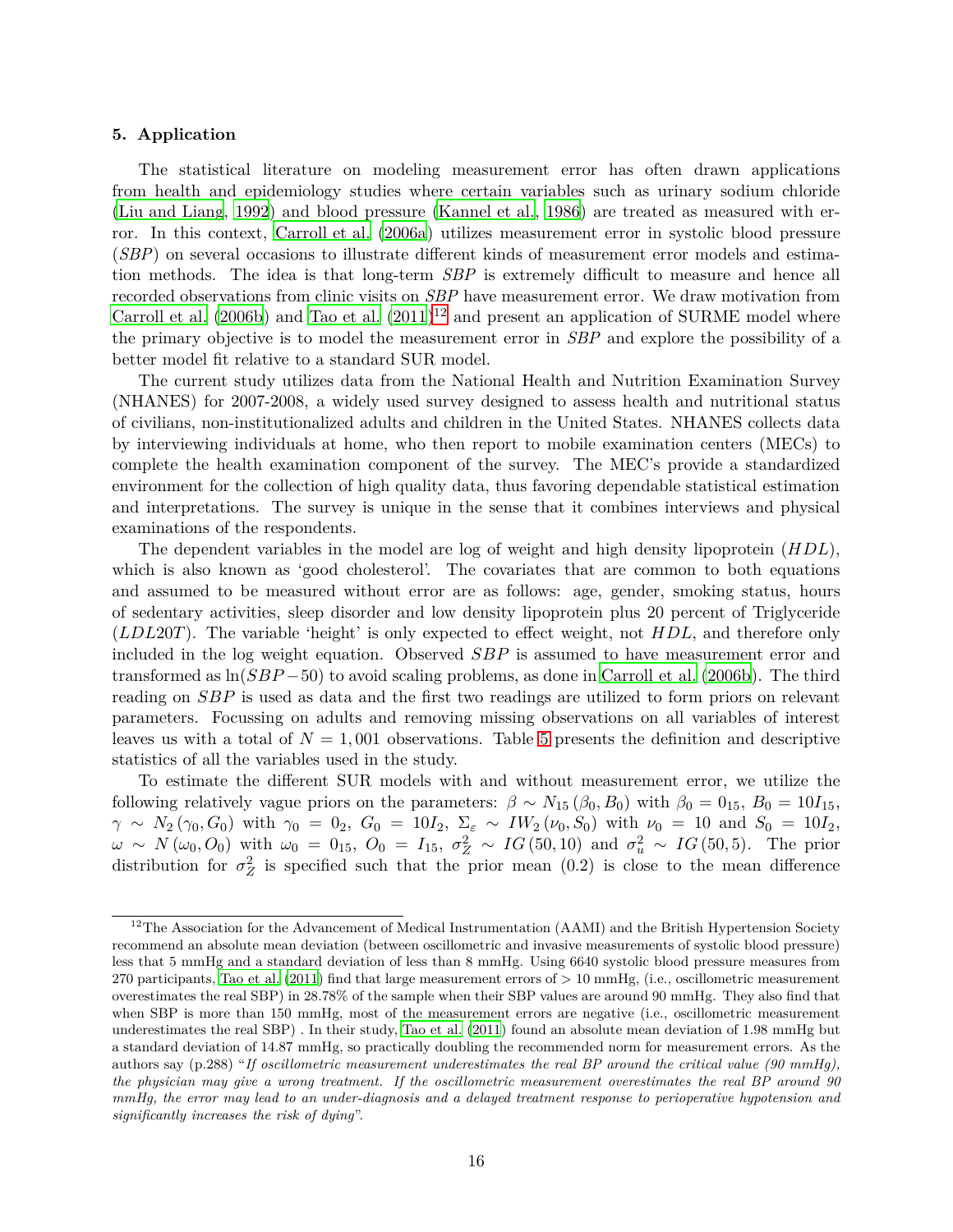between first and second readings on transformed *SBP* (0*.*024). Similarly, the prior distribution for measurement error variance  $\sigma_u^2$  is stipulated such that prior mean  $(0.1)$  is near the mean difference in variance from first and second readings on transformed *SBP* (0*.*002). Note that some of the parameters only appear in the measurement error model and the priors are used accordingly.

We first look at the results for the Bayesian estimation of SUR model presented in Table [6](#page-25-1) from 400,000 draws after a burn-in of 50,000 draws with a thinning factor of 100 (optimized following the approach in [Owen](#page-20-5) [\(2017\)](#page-20-5)). The posterior estimates show that ln(*age*) is not statistically different from zero in both the ln(*weight*) and *HDL* equations. *Male* indicator variable positively affects ln(*weight*), but negatively affects *HDL*. *Height* has a strong positive effect on ln(*weight*) and this is typically anticipated for all adults. Smoking daily or some days is negatively associated with ln(*weight*). This outcome is not surprising since smoking is well known to reduce appetite. On the contrary, smoking seems to have no significant effect on *HDL*. Number of hours of sedentary activities is positively associated with ln(*weight*) and negatively associated with *HDL*. The result confirms the generally held belief that being inactive increases weight and is negatively associated with good cholesterol. Sleep disorder is also known to be positively associated with weight gain and this is confirmed in our findings but it has no effect on *HDL*. *LDL20T* has a positive (negative) effect on ln(*weight*) (*HDL*), which is expected since *LDL* is commonly referred as 'bad cholesterol' and is associated with weight gain. Transformed *SBP* has a positive effect on ln(*weight*), but a negative effect on *HDL* which is statistically different from zero at 90% probability level. As the first equation is a log-log specification, the coefficient of ln(*SBP* − 50) is an elasticity. Then, a 10% increase in the transformed *SBP* leads to a 0*.*967% growth of weight. The second equation is a semi-log specification, so the elasticity of *HDL* relative to the transformed *SBP* at the mean of the sample is:  $0.1012/1.32 = 0.076$ . A 10% increase in the transformed *SBP* leads to a 0.76% growth of *HDL*. The estimated correlation coefficients of the residuals between the two equations is  $\rho_{\epsilon_1 \epsilon_2} = -0.304$ . Inefficiency factors are close to 1 suggesting a good mix of the draws and the Geweke's CD ( $CD \sim N(0, 1)$ ) confirms that a sufficiently large number of draws has been taken.

The results from the Bayesian estimation of SURME model (which accounts for the measurement error in the covariate *SBP*) is presented in the upper panel of Table [7.](#page-26-0) A quick glance shows that the results for the covariates measured without error are similar to those in Table [6,](#page-25-1) except for the intercept and the male indicator in the ln(*weight*) equation. The ln(*height*) coefficient in the ln(*weight*) equation is now slightly higher but its 95% credible interval overlaps with that of the SUR model. Posterior estimates corresponding to transformed *SBP* increase in both equations (from 0.097 to 0.141 in the  $ln(weight)$  equation and from 0.101 to 0.152 in the  $HDL$  equation) leading to the following elasticities at the mean of the sample:  $0.141$  and  $0.115(= 0.152/1.32)$ , for weight and *HDL*, respectively. However, as the posterior standard errors become larger (from 0*.*027 to 0*.*044 in the ln(*weight*) equation and from 0*.*056 to 0*.*092 in the *HDL* equation)—as in the Monte Carlo study—the 95% HPDI of the posterior means of ln(*SBP* −50) overlap even if the distribution moves to the right when we go from SUR to SURME (see Figure [1\)](#page-28-0). In particular, the 95% HPDI of the posterior means of ln(*SBP* − 50) are [0*.*051; 0*.*143] and [0*.*009; 0*.*194] in the ln(*weight*) and the *HDL* equations, respectively, in the SUR model, and [0*.*067; 0*.*213] and [0*.*005; 0*.*304] in the ln(*weight*) and the *HDL* equations in the SURME model. In the *HDL* equation, the coefficient of *SBP* is positive but statistically equivalent to zero. Posterior estimate of measurement error variance is 0*.*029, which leads to an estimated reliability ratio of about 59*.*78% and a noise-to-true variance ratio of 67*.*27%. The posterior variances of the disturbances from ln(*weight*) and *HDL* are close to those of SUR model and lead to an error correlation  $\rho_{\epsilon_1\epsilon_2} = -0.25$ . Inefficiency factors are close to 1 and Geweke's CD confirms, for most parameters, that a sufficiently large number of draws has been taken.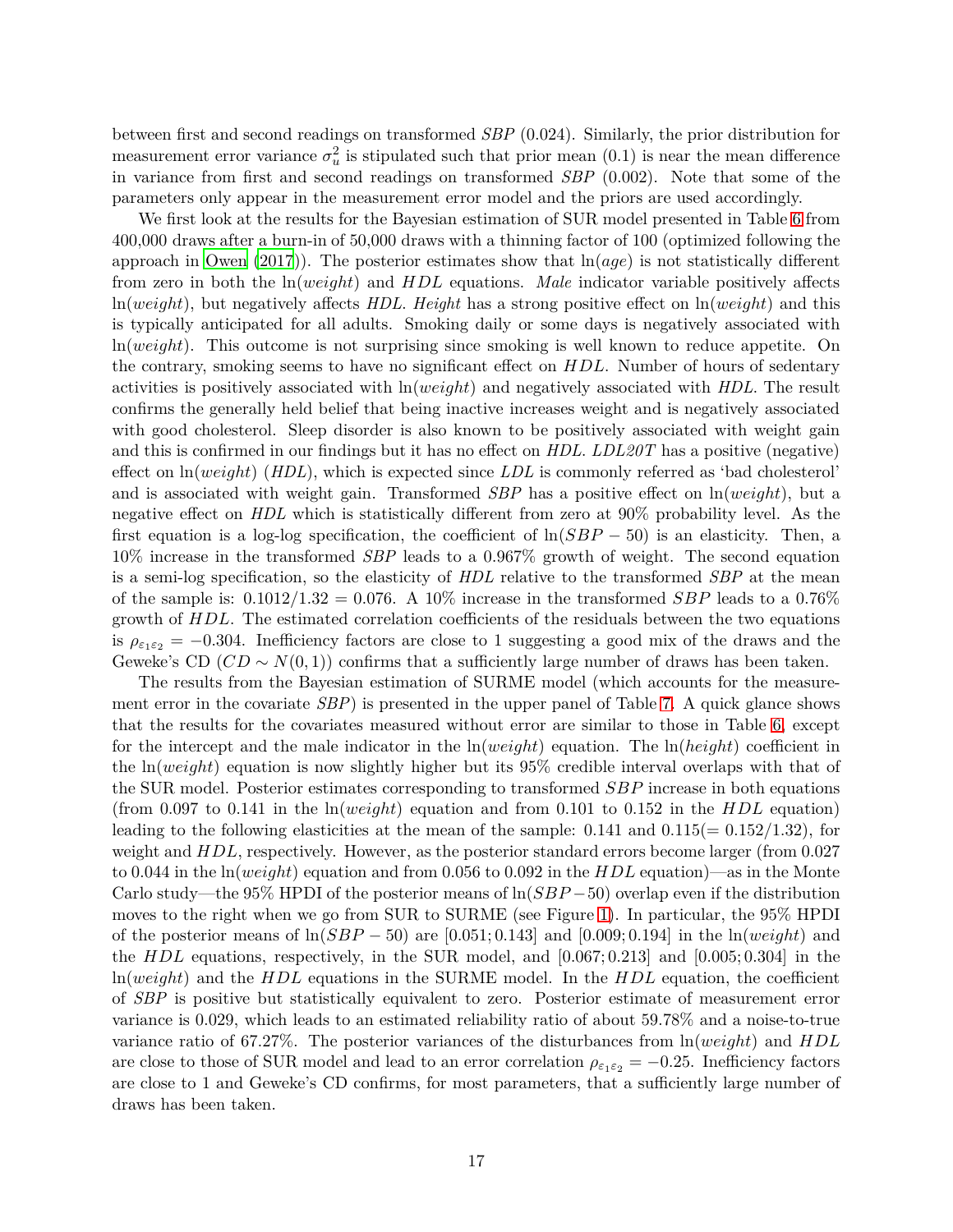The lower panel of Table [7](#page-26-0) presents the results for the exposure equation from the Bayesian estimation of SURME model. In the first equation, only three variables have a positive effect on ln(*SBP* − 50): ln(*age*), LDL20T and ln(*height*) (only at the 10% probability level). In the second equation, four variables have a positive effect on ln(*SBP* −50): ln(*age*), LDL20T, male and smokers (the last two variables are different from zero only at the 10% probability level).

We next estimate the SURME model using the MFVB approach, which takes 1565 cycles to get the maximum of the evidence lower bound *l*. The results, presented in the upper panel of Table [8,](#page-27-0) shows that for the transformed *SBP* both the coefficient (0*.*159) and the probability interval ([0*.*076; 0*.*242]) are similar to those obtained from the Bayesian estimation of SURME model. In the *HDL* equation, the marginal effect at 0*.*186 is higher compared to the Bayesian estimate, with a 95% probability interval of [0*.*03; 0*.*34]. Taking into account measurement errors using MFVB allows to get significantly larger and more accurate elasticities of weight (0*.*159) and *HDL*  $(0.1414 = (0.186/1.32))$  for the transformed *SBP* compared to the other method.

Posterior estimate of measurement error variance from the MFVB approach is 0*.*029, which is similar to the Bayesian estimate, and leads to an estimated reliability ratio of about 60*.*2% and to a noise-to-true variance ratio of 66*.*1%. The posterior variances of the disturbances from ln(*weight*) and *HDL* are close to the Bayesian estimates and lead to the same correlation between the errors of the two equations  $\rho_{\varepsilon_1\varepsilon_2}=-0.25$ . The lower panel of Table [8](#page-27-0) presents results for the exposure model estimated using with MFVB approximation method. In the first equation, four variables have a positive effect on ln(*SBP* − 50): ln(*age*), smokers, *LDL*20*T* and ln(*height*). Similarly, in the second equation four variables have a positive effect on ln(*SBP* − 50): ln(*age*), *male*, *smokers* and *LDL*20*T*. The exposure equation in the SURME model allows to define the implicit links between the true systolic blood pressure and the "risk factors" such as age, gender, smokers and "bad cholesterol" (*LDL*20*T*).

Figure [1](#page-28-0) gives the posterior densities of the parameter corresponding to ln(*SBP* − 50) in the ln(*weight*) equation from the Bayesian estimation of SUR model, SURME model and the MFVB estimation of SURME model. We note a shift of the marginal effect of ln(*SBP* −50) on ln(*weight*) to the right of the distribution from a mode established around 0*.*097 for SUR model to a mode of 0*.*141 for SURME model but with a wider dispersion. The estimated probability density function (*pdf*) with MFVB is slightly to the right and centered around the mode (0*.*159) but with a surface under the curve globally equivalent to that of Bayesian estimation of SURME model. In Figure [2,](#page-28-1) we observe similar shifts in the posterior density of the parameter corresponding to ln(*SBP* − 50) in the *HDL* equation, when we move from SUR (0*.*101) to SURME (0*.*152) or to MFVB (0*.*187) estimation of SURME model.

We note that similar to the Monte Carlo study, the MFVB approach to estimating the SURME model improves the results compared to those from Gibbs sampling. The results actually lend credibility to the proposed MFVB algorithm since coefficient estimates for variables which do not have measurement error are almost unaltered. However, when measurement error in *SBP* is ignored as in the SUR model, the posterior estimates are underestimated relative to the MFVB estimates. So, accounting for measurement error potentially corrects or reduces the bias in parameter estimates (see [Carroll et al.](#page-19-6), [2006b](#page-19-6)).

#### **6. Conclusion**

The paper considers a SURME model (seemingly unrelated regression where some covariates have classical measurement error of the structural form) and introduces two novel estimation methods: a pure Bayesian algorithm based on MCMC and a second algorithm based on mean field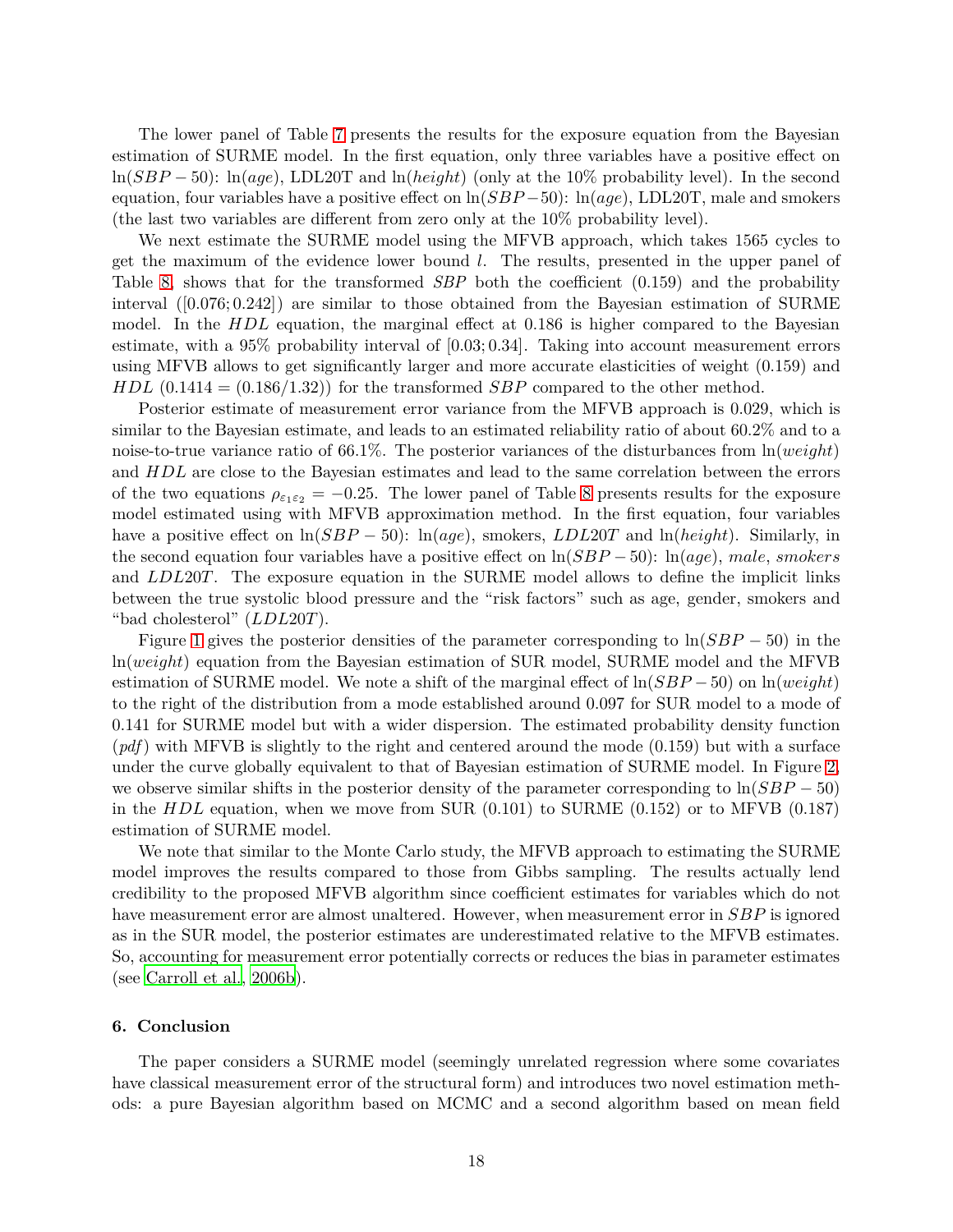variational Bayes approximation. The proposed algorithms use a prior distribution on measurement error variance to resolve identification issues in the model. In the MCMC estimation, Gibbs sampling is employed to sample the parameters from the conditional posterior distributions. While most of the conditional posterior densities have the standard form and are easily derived, the conditional posterior density for the true unobserved quantity associated with covariates having measurement error requires extensive attention to arrive at a manageable form. We also note that the proposed SURME model as explained is based on the structural form of measurement error, but the functional form of measurement error can be easily incorporated by introducing the distribution of the true unobserved quantity as a part of the subjective prior information. The expression for the joint and conditional posteriors will remain unchanged. However, estimating the SURME model using MCMC leads to high autocorrelation in the draws corresponding to the covariate measured with error. While this is easily dealt using *thinning*, the paper also proposes the MFVB approach as an alternative to get around the problem of high autocorrelation.

The proposed estimation algorithms are illustrated in multiple Monte Carlo simulation studies. While, the first set of 2 simulations (labeled Case I) investigate the effect on estimates by varying the variance of the true unobserved variable (for a fixed reliability ratio), the second set of 2 simulations examine the effect for a changing reliability ratio (for a fixed variance of the true unobserved variable). The results from all the simulations show that the Bayesian and MFVB estimation of SURME model reduce the biases to obtain satisfactory estimates as compared to estimates from SUR model. Moreover, the MFVB approach turns out as an excellent alternative to the MCMC and its poor mixing properties in the presence of latent variables. Besides, the MFVB approach has slightly better estimation accuracy and can be advantageous with large data sets.

The proposed models and techniques are also implemented in a health study where the two dependent variables, log of weight and high density lipoprotein (*HDL*), are regressed on a set of covariates measured without error and on systolic blood pressure (*SBP*) known to have measurement error. The model is estimated using the two algorithms and the results obtained reveal that the sign of the estimated coefficients are mostly consistent with what is typically found in the literature. Specifically, *SBP* has a positive effect on both ln(*weight*) and *HDL*, measurement error variance is small with an estimated reliability ratio of about 60% and a noise-to-true variance ratio of 66%. To offer a baseline comparison, a SUR model that ignores measurement error in *SBP* is also estimated using Gibbs sampling. Comparing the results across models, we see that posterior estimates for covariates without measurement error are almost identical, but that of *SBP* is lower and hence underestimated both in the weight and the *HDL* equations.

The combination of SUR and measurement error models is attractive and the proposed model can be generalized in several directions. One straightforward extension is the introduction of multiple covariates with measurement error in each SUR equation. However, the challenge here is to keep track of measurement errors arising from different covariates. The proposed SURME model can also be modified by introducing classical measurement error in the response variable or nonclassical measurement error models, where the errors may be correlated with the latent true values. Beyond the SUR models, these Bayesian approaches may be useful for measurement error in simultaneous equation models. We leave these possibilities for future research.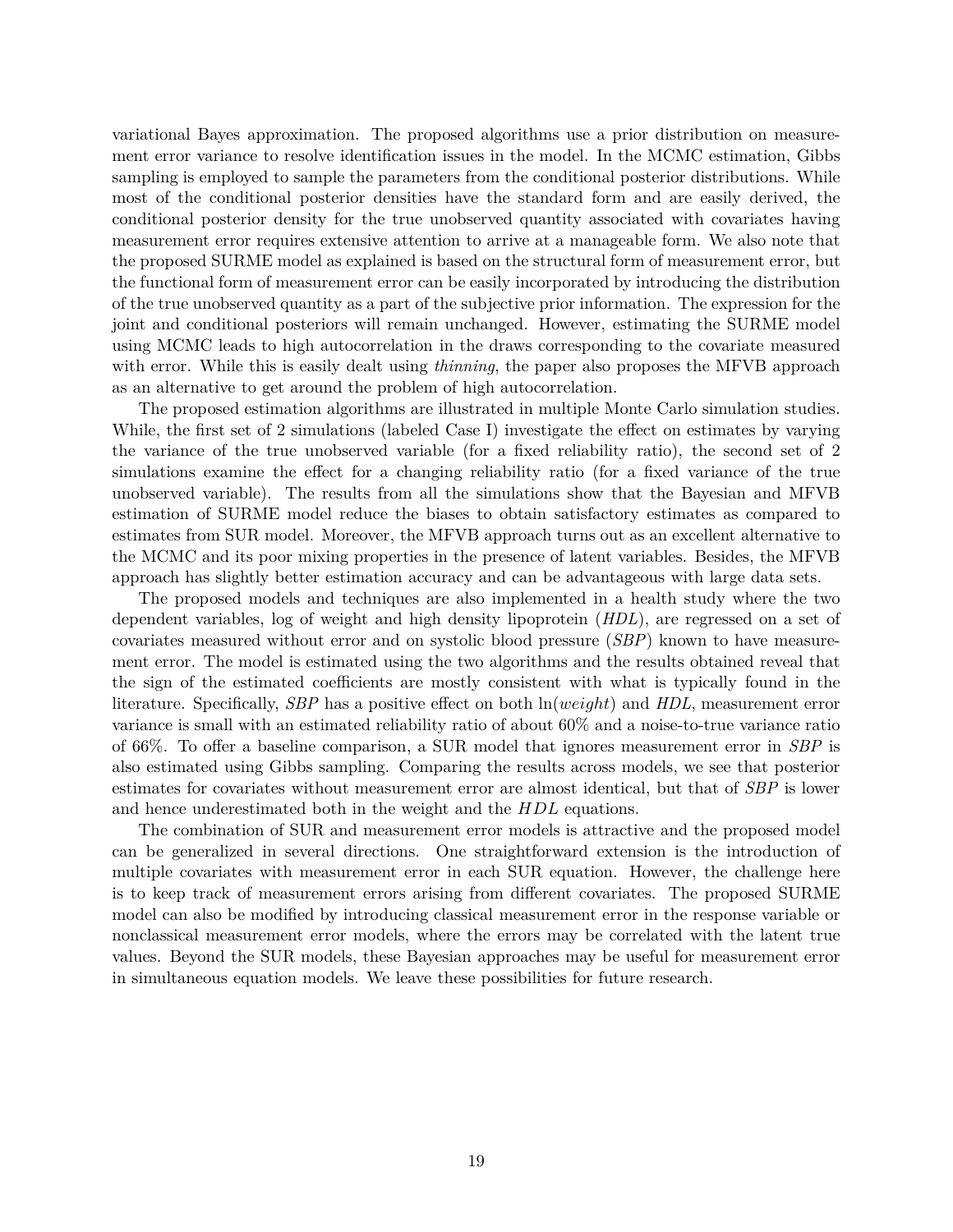#### **References**

- <span id="page-19-3"></span>Ando, T. and Zellner, A. (2010), "Hierarchical Bayesian Analysis of the Seemingly Unrelated Regression and Simultaneous Equation Models using a Combination of Direct Monte Carlo and Importance Sampling Techniques," *Bayesian Analysis*, 5, 65–95.
- <span id="page-19-10"></span>Bishop, C. M. (2006), *Pattern Recognition and Machine Learning*, Springer, New York.
- <span id="page-19-11"></span>Blei, D. M., Kuckelbir, A., and McAuliffe, J. D. (2017), "Variational Inference: A Review for Statisticians," *Journal of the American Statistical Association*, 112, 859–877.
- <span id="page-19-5"></span>Carroll, R. J., Ruppert, D., Stefanski, L. A., and Crainiceanu, C. M. (2006a), *Measurement Error in Nonlinear Models: A Modern Perspective*, Chapman & Hall, Boca Raton.
- <span id="page-19-6"></span>Carroll, R. J., Midthune, D., Freedman, L. S., and Kipnis, V. (2006b), "Seemingly Unrelated Measurement Error Models with Application to Nutritional Epidemiology," *Biometrics*, 62, 75– 84.
- <span id="page-19-2"></span>Casella, G. and George, E. I. (1992), "Explaining the Gibbs Sampler," *The American Statistician*, 46, 167–174.
- <span id="page-19-13"></span>Celeux, G., Forbes, F., Robert, C. P., and Titterington, D. M. (2006), "Deviance Information Criteria for Missing Data Models," *Bayesian Analysis*, 1, 651–674.
- <span id="page-19-14"></span>Chan, J. and Grant, A. D. (2016), "Fast Computation of the Deviance Information Criterion for Latent Variable Models," *Computational Statistics and Data Analysis*, 100, 847–859.
- <span id="page-19-7"></span>Cheng, C.-L. and Van Ness, J. W. (1999), *Statistical Regression with Measurement Error*, Arnold Publishers, London.
- <span id="page-19-15"></span>Cheng, C.-L., Shalabh, and Garg, G. (2014), "Coefficient of Determination for Multiple Measurement Error Models," *Journal of Multivariate Analysis*, 126, 137–152.
- <span id="page-19-4"></span>Chib, S. and Greenberg, E. (1995), "Hierarchical Analysis of SUR Models with Extension to Correlated Serial Errors and Time-Varying Parameter Models," *Journal of Econometrics*, 68, 339–360.
- <span id="page-19-12"></span>Faes, C., Ormerod, J. T., and Wand, M. P. (2011), "Variational Bayesian Inference for Parametric and Nonparametric Regression With Missing Data," *Journal of the American Statistical Association*, 106, 959–971.
- <span id="page-19-0"></span>Fiebig, D. G. (2001), "Seemingly Unrelated Regression," in *A Companion to Theoretical Econometrics*, ed. B. H. Baltagi, pp. 101–121, Blackwell Publishing, Massachusett.
- <span id="page-19-8"></span>Fuller, W. A. (1987), *Measurement Error Models*, John Wiley & Sons, New York.
- <span id="page-19-1"></span>Geman, S. and Geman, D. (1984), "Stochastic Relaxation, Gibbs Distributions, and the Bayesian Restoration of Images," *IEEE Transactions on Pattern Analysis and Machine Intelligence*, 6, 721–741.
- <span id="page-19-9"></span>Geyer, C. J. (1991), "Markov chain Monte Carlo Maximum Likelihood," in *Computing Science and Statistics: Proceedings of the 23rd Symposium on the Interface*, ed. E. M. Kemramides, pp. 156–163, Interface Foundation of North America, Fairfax Station, VA, USA.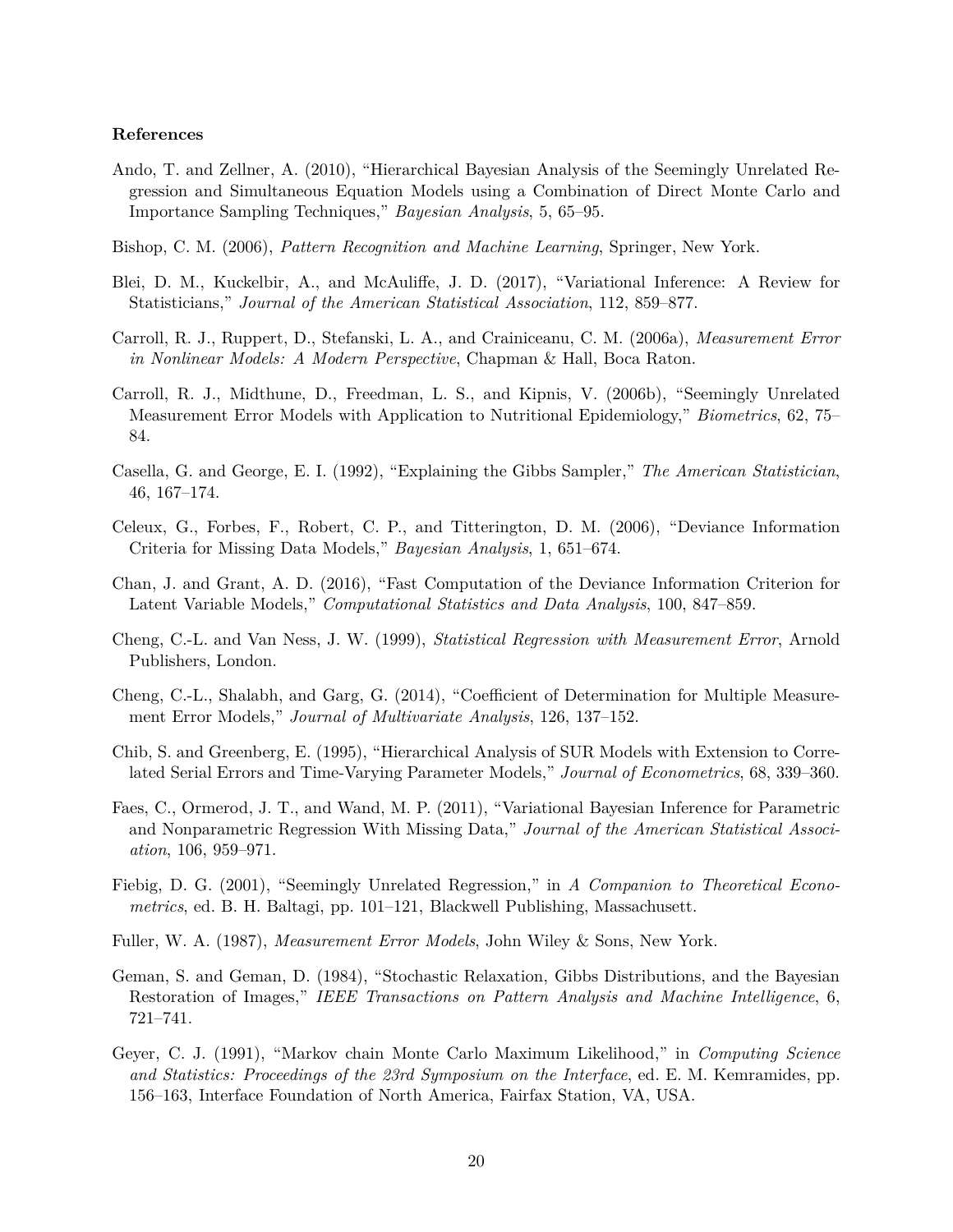- <span id="page-20-13"></span>Giordano, R., Broderick, T., and Jordan, M. I. (2018), "Covariances, Robustness and Variational Bayes," *Journal of Machine Learning Research*, 19, 1–49.
- <span id="page-20-1"></span>Griffiths, W. E. and Chotikapanich, D. (1997), "Bayesian Methodology for Imposing Inequality Constraints on a Linear Expenditure System with Demographic Factors," *Australian Economic Papers*, 36, 321–341.
- <span id="page-20-2"></span>Griffiths, W. E. and Valenzuela, M. R. (2006), "Gibbs Samplers for a set of Seemingly Unrelated Regressions," *Australian & New Zealand Journal of Statistics*, 48, 335–351.
- <span id="page-20-4"></span>Hu, Y. and Wansbeek, T. (2017), "Measurement Error Models: Editor's Introduction," *Journal of Econometrics*, 200, 151–153.
- <span id="page-20-12"></span>Jeliazkov, I. (2013), "Nonparametric Vector Autoregressions: Specification, Estimation and Inference," *Advances in Econometrics*, 32, 327–359.
- <span id="page-20-15"></span>Kannel, W. B., Neaton, J. D., Wentworth, D., Thomas, H. E., Stamler, J., Hulley, S. B., and Kjelsberg, M. O. (1986), "Overall and Coronary Heart Disease Mortality Rates in Relation to Major Risk Factors in 325,348 men Screened for the MRFIT," *American Heart Journal*, 112, 825–836.
- <span id="page-20-3"></span>Koop, G., Poirier, D. J., and Tobias, J. (2005), "Semiparametric Bayesian Inference in Multiple Equation Models," *Journal of Applied Econometrics*, 20, 723–747.
- <span id="page-20-11"></span>Lee, C. Y. Y. and Wand, M. P. (2016), "Streamlined Mean Field Variational Bayesian Inference in Multiple Equation Models," *Biometrical Journal*, 58, 868–895.
- <span id="page-20-6"></span>Link, W. A. and Eaton, M. J. (2012), "On Thinning of Chains in MCMC," *Methods in Ecology and Evolution*, 3, 112–115.
- <span id="page-20-7"></span>Liu, J. S. (1994), "The Collapsed Gibbs Sampler in Bayesian Computations with Applications to a Gene Regulation Problem," *Journal of the American Statistical Association*, 89, 958–966.
- <span id="page-20-14"></span>Liu, X. and Liang, K.-Y. (1992), "Efficacy of Repeated Measures in Regression Models with Meausrement Error," *Biometrics*, 48, 645–654.
- <span id="page-20-8"></span>MacEachern, S. N. and Berliner, L. M. (1994), "Subsampling the Gibbs Sampler," *The American Statistician*, 48, 188–190.
- <span id="page-20-9"></span>Ormerod, J. T. and Wand, M. P. (2010), "Explaining Variational Approximations," *The American Statistician*, 64, 140–153.
- <span id="page-20-5"></span>Owen, A. B. (2017), "Statistically Efficient Thinning of a Markov Chain Sampler," *Journal of Computational and Graphical Statistics*, 26, 738–744.
- <span id="page-20-0"></span>Percy, D. F. (1992), "Prediction for Seemingly Unrelated Regressions," *Journal of the Royal Statistical Society – Series B*, 54, 243–252.
- <span id="page-20-10"></span>Pham, T. H., Ormerod, J. T., and Wand, M. P. (2013), "Mean Field Variational Bayesian Inference for Nonparametric Regression with Measurement Error," *Computational Statistics and Data Analysis*, 68, 375–387.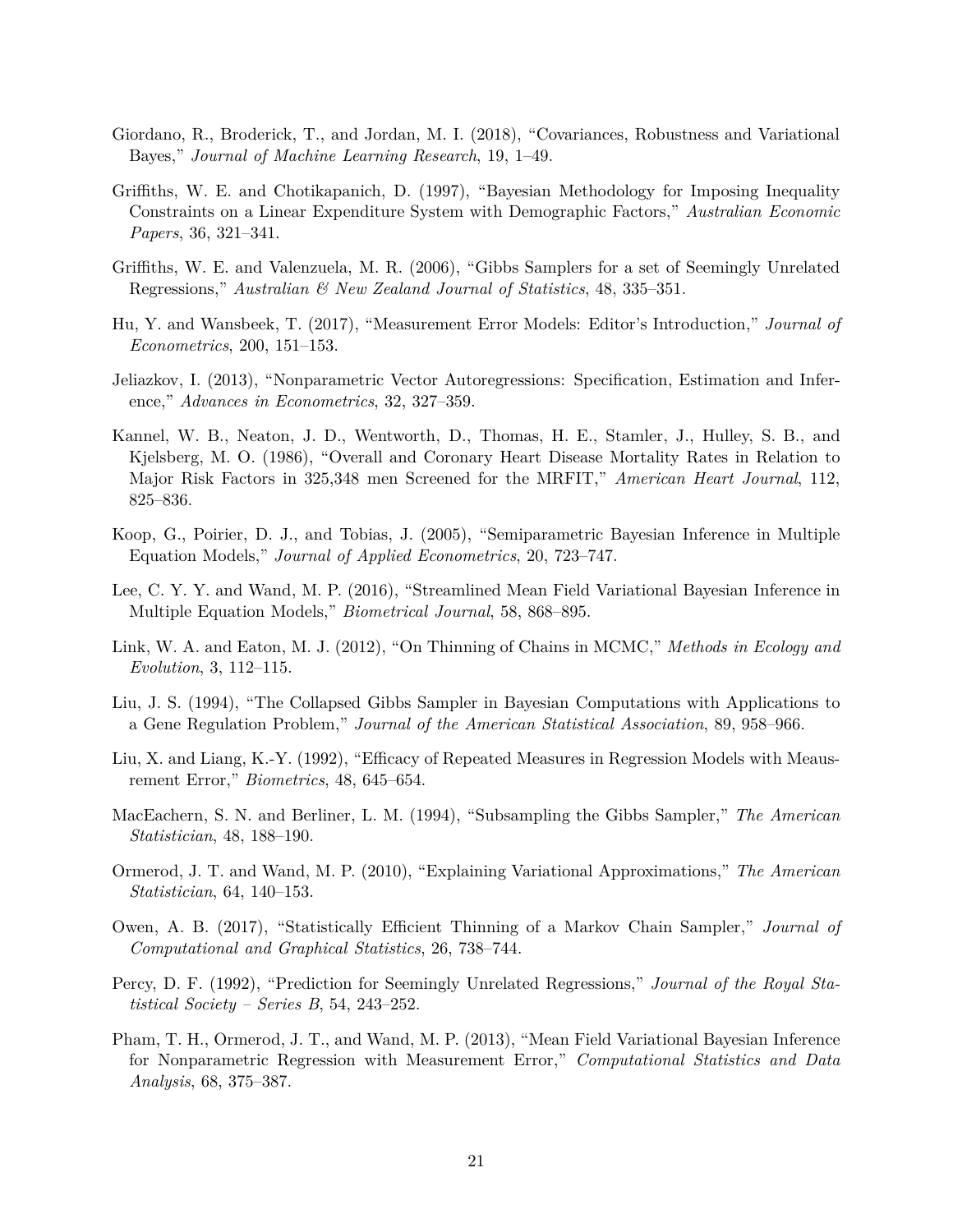- <span id="page-21-7"></span>Rao, C. R., Toutenburg, H., Shalabh, and Heumann, C. (2008), *Linear Models and Generalizations: Least Squares and Alternatives*, Springer, Berlin.
- <span id="page-21-8"></span>Shalabh (2003), "Consistent Estimation of Coefficients in Measurement Error Models with Replicated Observations," *Journal of Multivariate Analysis*, 86, 227–241.
- <span id="page-21-10"></span>Spiegelhalter, D. J., Best, N. G., Carlin, B. P., and van der Linde, A. (2002), "Bayesian Measures of Model Complexity and Fit," *Journal of the Royal Statistical Society – Series B*, 64, 583–639.
- <span id="page-21-11"></span>Spiegelhalter, D. J., Best, N. G., Carlin, B. P., and van der Linde, A. (2014), "The Deviance Information Criterion: 12 years on," *Journal of the Royal Statistical Society – Series B*, 76, 485–493.
- <span id="page-21-1"></span>Srivastava, V. K. and Dwivedi, T. D. (1979), "Estimation of Seemingly Unrelated Regression Equations," *Journal of Econometrics*, 10, 15–32.
- <span id="page-21-2"></span>Srivastava, V. K. and Giles, D. E. A. (1987), *Seemingly Unrelated Regression Equations Models: Estimation and Inference*, Marcel Dekker, New York.
- <span id="page-21-5"></span>Steel, M. F. J. (1992), "Posterior Analysis of Restricted Seemingly Unrelated Regression Equation Models: A Recursive Analytical Approach," *Econometric Reviews*, 11, 129–142.
- <span id="page-21-13"></span>Tao, G., Chen, Y., Wen, C., and Bi, M. (2011), "Statistical Analysis of Blood Pressure Measurement Errors by Oscillometry during Surgical Operations," *Blood Pressure Monitoring*, 16, 285–290.
- <span id="page-21-9"></span>van Dyk, D. A. and Park, T. (2008), "Partially Collapsed Gibbs Samplers: Theory and Methods," *Journal of the American Statistical Association*, 103, 790–796.
- <span id="page-21-6"></span>Wansbeek, T. and Meijer, E. (2000), *Meausrement Error and Latent Variables in Econometrics*, Noth Holland, Amsterdam.
- <span id="page-21-12"></span>Yang, Y., Pati, D., and Bhattacharya, A. (2018), "*α* Variational Inference with Statistical Guarantees," *https://arxiv.org/abs/1710.03266*.
- <span id="page-21-0"></span>Zellner, A. (1962), "An Efficient Method of Estimating Seemingly Unrelated Regression and Tests for Aggregation Bias," *Journal of the American Statistical Association*, 57, 348–368.
- <span id="page-21-3"></span>Zellner, A. (1971), *An Introduction to Bayesian Inference in Econometrics*, John Wiley & Sons, New York.
- <span id="page-21-4"></span>Zellner, A. and Ando, T. (2010), "A Direct Monte Carlo Approach for Bayesian Analysis of the Seemingly Unrelated Regression Model," *Journal of Econometrics*, 159, 33–45.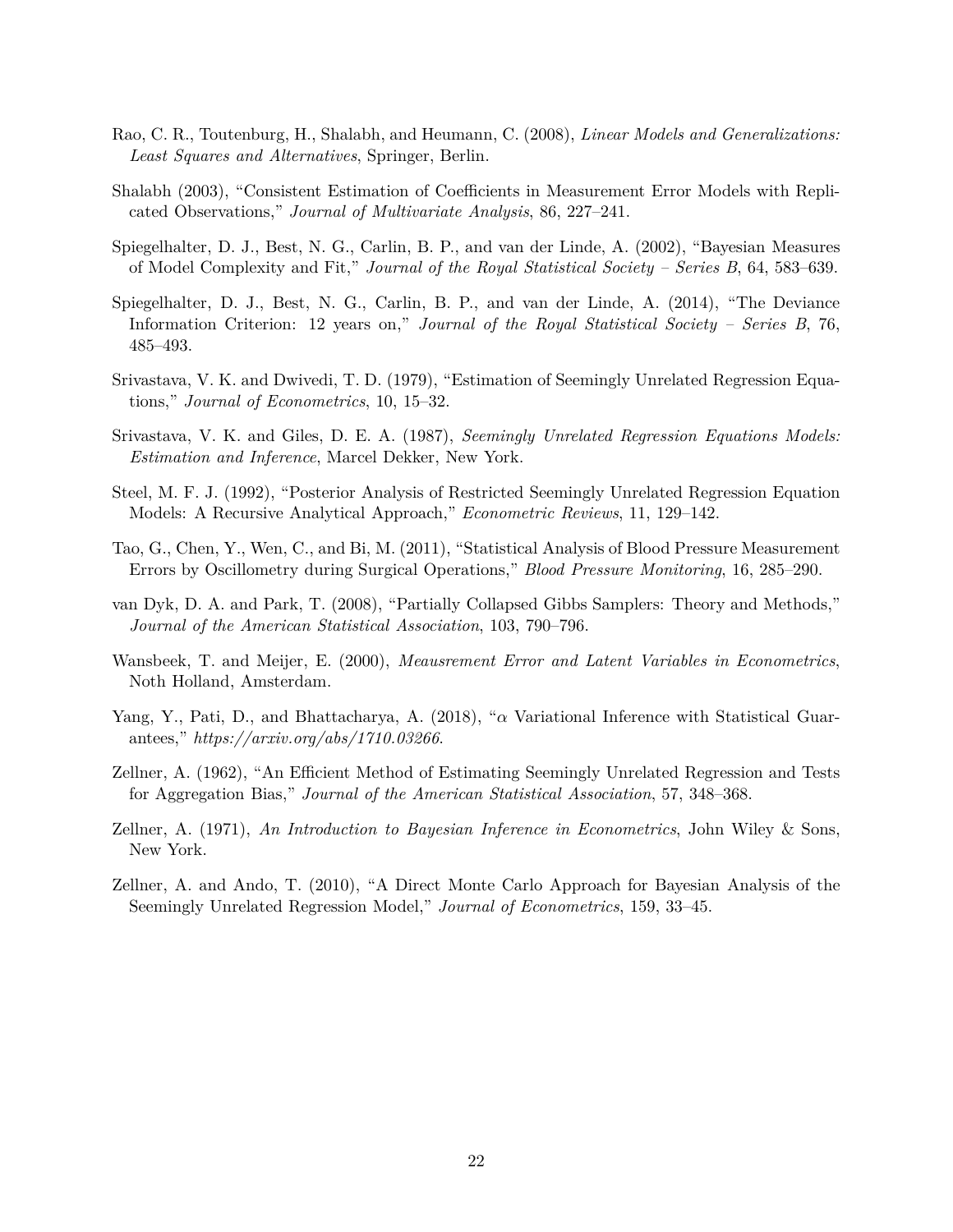<span id="page-22-0"></span>Table 1: Frequentist estimates of SUR Model. The table presents the true parameter values (TRUE), regression coefficients (COEF), relative error (RE), standard error (SE) and 95% confidence interval (INF, SUP).  $N = 300, \sigma_Z^2 = 1$ ,  $R_Z = 0.8$ , Replications=100.

|            | $\beta_{11}$ | $\beta_{12}$ | $\beta_{13}$ $\beta_{21}$ | $\beta_{22}$ | $\beta_{23}$ $\gamma_1$                                         | $\gamma_2$                                                                                | $\sigma_{11}$ $\sigma_{12}$ | $\sigma_{22}$ |
|------------|--------------|--------------|---------------------------|--------------|-----------------------------------------------------------------|-------------------------------------------------------------------------------------------|-----------------------------|---------------|
| TRUE       |              |              |                           |              | 3 5 4 4 3.8 3 4                                                 |                                                                                           | 4 1 0.5 1                   |               |
|            |              |              |                           |              |                                                                 | COEF 4.144 5.622 4.246 5.150 4.649 3.353 3.206 3.216 4.171 0.523 4.144                    |                             |               |
| RE         |              |              |                           |              |                                                                 | $0.381$ $0.124$ $0.062$ $0.288$ $0.223$ $0.118$ $-0.198$ $-0.196$ $3.171$ $0.046$ $3.144$ |                             |               |
| SE.        |              |              |                           |              | $0.350$ $0.219$ $0.106$ $0.348$ $0.233$ $0.112$ $0.105$ $0.105$ |                                                                                           |                             |               |
| <b>INF</b> |              |              |                           |              | 3.458 5.192 4.038 4.467 4.192 3.134 3.000 3.010                 |                                                                                           |                             |               |
| <b>SUP</b> |              |              |                           |              | 4.830 6.051 4.455 5.833 5.105 3.572 3.412 3.422                 |                                                                                           |                             |               |

<span id="page-22-1"></span>Table 2: Bayesian estimation of SURME model. The upper panel presents results for the main equations and the lower panel presents results for the exposure equations. MEAN is posterior mean, RE is relative error, STD is posterior standard deviation, IF is inefficiency factor, and (INF-HPDI, SUP-HPDI) represents 95% HPDI, and CD represents Geweke's convergence diagnostics.  $N = 300$ ,  $\sigma_Z^2 = 1$ ,  $R_Z = 0.8$ , Draws=51,000, Burnin draws=1,000, thinning=100, Replications=100.

|             | $\beta_{11}$ | $\beta_{12}$ | $\beta_{13}$   | $\beta_{21}$   | $\beta_{22}$ | $\beta_{23}$ | $\gamma_1$              | $\gamma_2$     | $\sigma_Z^2$                                                                  | $\sigma^2_u$ | $\sigma_{11}$                   | $\sigma_{12}$ | $\sigma_{22}$  |
|-------------|--------------|--------------|----------------|----------------|--------------|--------------|-------------------------|----------------|-------------------------------------------------------------------------------|--------------|---------------------------------|---------------|----------------|
| TRUE        | 3            | 5            | $\overline{4}$ | $\overline{4}$ | 3.8          | 3            | $\overline{4}$          | $\overline{4}$ | $\mathbf{1}$                                                                  | 0.25         |                                 | 0.5           | $\overline{1}$ |
| <b>MEAN</b> | 2.895        | 4.858        | 3.986          | 3.716          |              |              |                         |                | 3.694 2.999 4.083 4.103 0.974 0.251 1.025 0.504 1.015                         |              |                                 |               |                |
| RE          | $-0.035$     | $-0.028$     | $-0.004$       | $-0.071$       |              |              |                         |                | $-0.028$ $-0.000$ $0.021$ $0.026$ $-0.026$ $0.005$ $0.025$ $0.008$ $0.015$    |              |                                 |               |                |
| <b>STD</b>  | 0.369        | 0.243        | 0.119          | 0.376          | 0.261        |              | $0.125$ $0.131$ $0.130$ |                |                                                                               |              | 0.071 0.020 0.187 0.135 0.184   |               |                |
| ΙF          | 1.029        | 1.028        | 1.023          | 1.055          | 1.066        |              | 1.050 1.117 1.232       |                |                                                                               |              | 1.032 1.011 1.011 1.004 1.013   |               |                |
| INF-HPDI    | 2.280        | 4.450        | 3.786          | 3.086          | 3.257        |              | 2.790 3.870 3.893       |                |                                                                               |              | $0.862$ $0.220$ $0.752$ $0.297$ |               | 0.746          |
| SUP-HPDI    | 3.494        | 5.251        | 4.180          | 4.320          | 4.114        |              | 3.202 4.301 4.320       |                |                                                                               |              | 1.093 0.284 1.359 0.738 1.347   |               |                |
| CD          | 0.990        | 0.980        | 1.000          | 0.970          | 0.950        |              | 0.980 0.990 0.950       |                |                                                                               |              | 0.960 0.990 0.990 0.960 0.970   |               |                |
|             |              |              |                |                |              |              |                         |                | $\ell_1$ laa $\ell_2$ laa $\ell_3$ laa $\ell_4$ laa $\ell_5$ laa $\ell_6$ laa |              |                                 |               |                |

|             | $\omega_{11}$ | $\omega_{12}$     | $\omega_{13}$ | $\omega_{21}$                             | $\omega_{22}$ | $\omega_{23}$ |  |
|-------------|---------------|-------------------|---------------|-------------------------------------------|---------------|---------------|--|
| TRUE        | 1.5           | 0.75              | 0.3           | 1.5                                       | 1.05          | 0.45          |  |
| <b>MEAN</b> | 1.466         |                   |               | 0.773 0.307 1.489 1.068 0.443             |               |               |  |
| R.E         | $-0.023$      |                   |               | $0.031$ $0.022$ $-0.007$ $0.017$ $-0.016$ |               |               |  |
| <b>STD</b>  | 0.165         | 0.109 0.055       |               | 0.166 0.109                               |               | 0.055         |  |
| IF          | 1.000         |                   |               | 1.001 1.001 1.001                         | -1.004        | 1.000         |  |
| INF-HPDI    |               | 1.194 0.593 0.216 |               | 1.214 0.888                               |               | 0.353         |  |
| SUP-HPDI    | 1.735         | 0.952 0.396       |               | 1.758                                     | - 1.246       | 0.533         |  |
| CD          | 0.990         | 0.990             | 0.990         | 0.970                                     | 0.980         | 0.980         |  |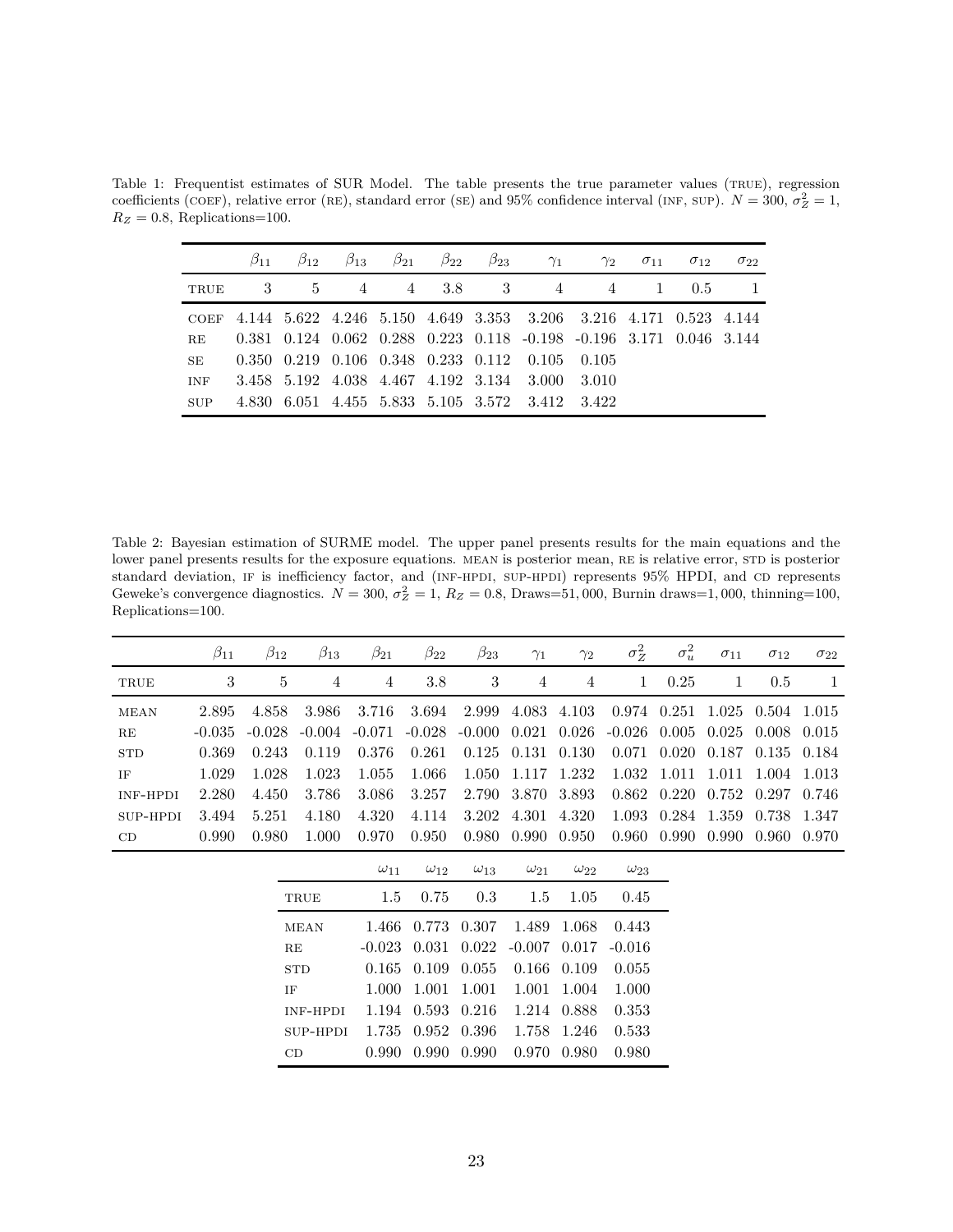<span id="page-23-0"></span>Table 3: MFVB estimation of SURME model. The upper panel presents results for the main equations and the lower panel presents results for the exposure equations. MEAN is posterior mean, RE is relative error, STD is posterior standard deviation, and (INF-CRI, SUP-CRI) represents 95% credible interval.  $N = 300$ ,  $\sigma_Z^2 = 1$ ,  $R_Z = 0.8$ , Replications=100, Cycles = 145*.*49, Maximum Elbo = −3517*.*205.

|             | $\beta_{11}$ | $\beta_{12}$ | $\beta_{13}$        | $\beta_{21}$                                                                        | $\beta_{22}$  | $\beta_{23}$ | $\gamma_1$ | $\gamma_2$                                                                      | $\sigma^2$                       |      | $\sigma_u^2$ $\sigma_{11}$ $\sigma_{12}$ |     | $\sigma_{22}$  |
|-------------|--------------|--------------|---------------------|-------------------------------------------------------------------------------------|---------------|--------------|------------|---------------------------------------------------------------------------------|----------------------------------|------|------------------------------------------|-----|----------------|
| TRUE        |              | 5.           | $\overline{4}$      |                                                                                     | $4 \quad 3.8$ | 3            | 4          |                                                                                 | $\overline{4}$<br>$\overline{1}$ | 0.25 |                                          | 0.5 | $\overline{1}$ |
| <b>MEAN</b> | 2.968        |              |                     | 4.908 4.006 3.889 3.823 3.054 4.027 3.990 1.004 0.241 1.089 0.534 1.098             |               |              |            |                                                                                 |                                  |      |                                          |     |                |
| RE          | $-0.011$     |              |                     | $-0.018$ 0.002 $-0.028$ 0.006 0.018 0.007 $-0.003$ 0.004 $-0.035$ 0.089 0.067 0.098 |               |              |            |                                                                                 |                                  |      |                                          |     |                |
| <b>STD</b>  | 0.149        |              | $0.103 \quad 0.045$ |                                                                                     |               |              |            | $0.149$ $0.103$ $0.045$ $0.065$ $0.055$ $0.058$ $0.014$ $0.083$ $0.065$ $0.084$ |                                  |      |                                          |     |                |
| INF-CRI     | 2.677        |              |                     | 4.707 3.918 3.596 3.621 2.965 3.898 3.882 0.890 0.214 0.926 0.405 0.934             |               |              |            |                                                                                 |                                  |      |                                          |     |                |
| SUP-CRI     | 3.259        | 5.110        | 4.095               |                                                                                     |               |              |            | 4.181 4.026 3.143 4.155 4.097 1.118 0.269 1.251 0.662 1.262                     |                                  |      |                                          |     |                |

|             | $\omega_{11}$ | $\omega_{12}$ $\omega_{13}$ | $\omega_{21}$                                      | $\omega_{22}$ | $\omega_{23}$ |
|-------------|---------------|-----------------------------|----------------------------------------------------|---------------|---------------|
| TRUE        |               |                             | $1.5 \t0.75 \t0.3 \t1.5$                           | 1.05          | 0.45          |
| <b>MEAN</b> |               |                             | 1.468 0.771 0.306 1.487 1.066 0.442                |               |               |
| RE          |               |                             | $-0.021$ $0.029$ $0.019$ $-0.009$ $0.015$ $-0.017$ |               |               |
| <b>STD</b>  |               |                             | $0.151$ $0.099$ $0.050$ $0.151$ $0.099$            |               | 0.050         |
| INF-CRI     |               |                             | 1.172 0.577 0.208 1.191 0.871 0.344                |               |               |
| SUP-CRI     |               |                             | 1.765 0.966 0.403 1.784 1.261                      |               | 0.540         |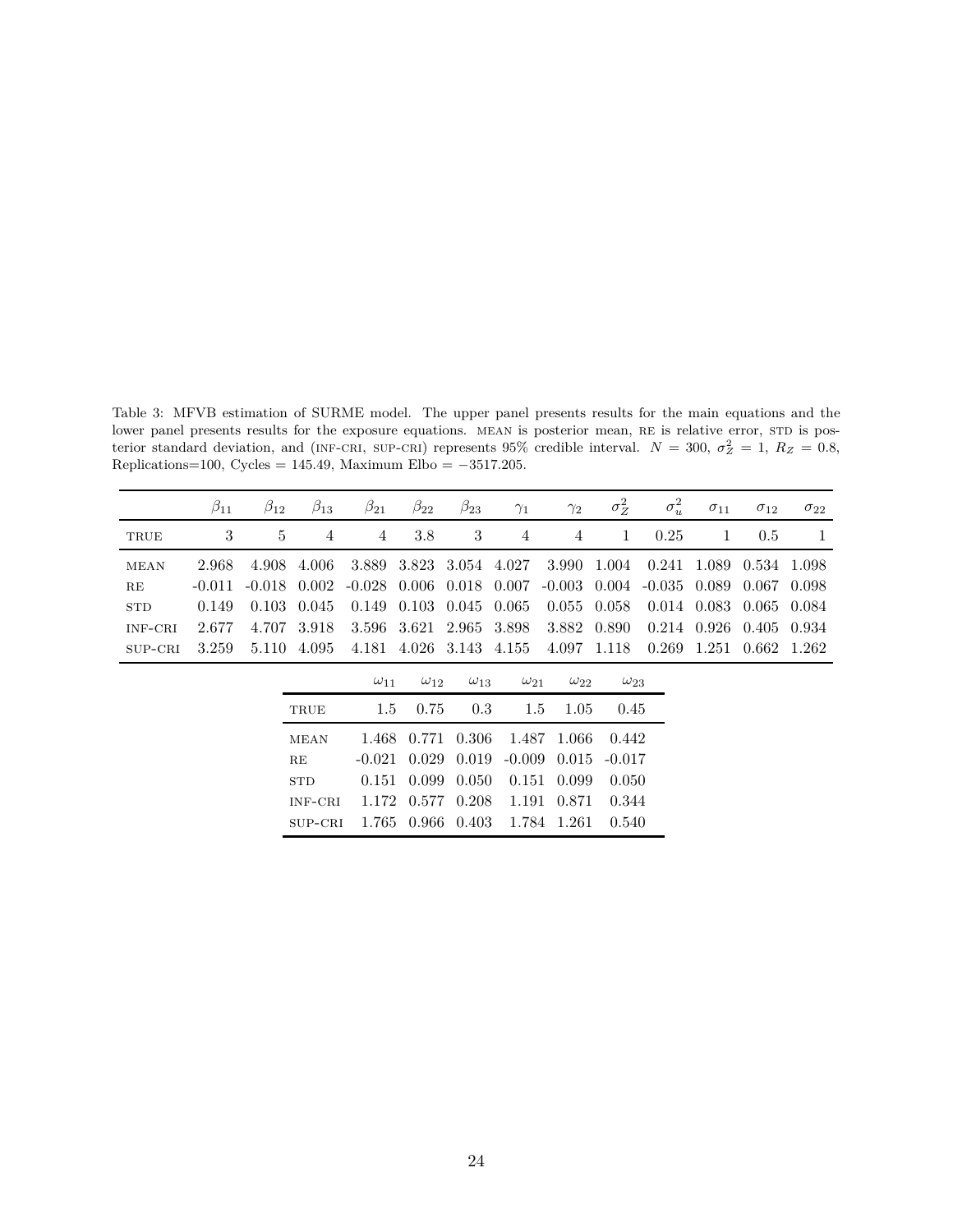<span id="page-24-0"></span>

|                                       |              | $\beta_{11}$ | $\beta_{12}$                                                      | $\beta_{13}$ | $\beta_{21}$                                              | $\beta_{22}$ | $\beta_{23}$ | $\gamma_1$              | $\gamma_2$      | $\sigma_Z^2$             | $\sigma_u^2$    | $\sigma_{11}$                   | $\sigma_{12}$           | $\sigma_{22}$   |
|---------------------------------------|--------------|--------------|-------------------------------------------------------------------|--------------|-----------------------------------------------------------|--------------|--------------|-------------------------|-----------------|--------------------------|-----------------|---------------------------------|-------------------------|-----------------|
|                                       | <b>SUR</b>   | 0.381        |                                                                   |              | $0.124$ $0.062$ $0.288$ $0.223$                           |              |              | $0.118 - 0.198 - 0.196$ |                 |                          |                 | 3.171                           | 0.046                   | 3.144           |
| $(\sigma_Z^2 = 1, R_Z = 0.8)$         | <b>SURME</b> |              | $-0.035$ $-0.028$ $-0.004$ $-0.071$ $-0.028$                      |              |                                                           |              | 0.000        | 0.021                   |                 | $0.026$ -0.026           | 0.005           | 0.025                           | 0.008                   | 0.015           |
|                                       | <b>MFVB</b>  |              | $-0.011$ $-0.018$ $0.002$ $-0.028$                                |              |                                                           | 0.006        | 0.018        |                         | $0.007 - 0.003$ |                          | $0.004 - 0.035$ | 0.089                           | 0.067                   | 0.098           |
|                                       | <b>SUR</b>   | 0.386        |                                                                   |              | $0.118$ $0.059$ $0.282$ $0.213$ $0.113$ $-0.195$ $-0.190$ |              |              |                         |                 |                          |                 |                                 | $0.195$ $0.002$ $0.187$ |                 |
| $(\sigma_Z^2 = 0.0625, R_Z = 0.8)$    | <b>SURME</b> |              | $-0.294$ $-0.096$ $-0.045$ $-0.256$ $-0.186$ $-0.099$             |              |                                                           |              |              |                         |                 | $0.150$ $0.168$ $-0.123$ |                 | $0.433 - 0.079 - 0.008 - 0.090$ |                         |                 |
|                                       | <b>MFVB</b>  |              | $-0.170$ $-0.056$ $-0.025$ $-0.111$ $-0.077$ $-0.039$             |              |                                                           |              |              | 0.086                   |                 | $0.070$ -0.049           |                 | $0.174$ -0.026                  |                         | $0.011 - 0.027$ |
|                                       | <b>SUR</b>   | 0.834        | 0.263                                                             | 0.130        | 0.627                                                     | 0.481        |              | $0.255 - 0.427 - 0.426$ |                 |                          |                 | 6.796                           | 0.088                   | 6.793           |
| $(\sigma_Z^2 = 1, R_Z = 0.5714)$      | <b>SURME</b> |              | $-0.065$ $-0.078$ $-0.013$ $-0.151$ $-0.070$ $-0.003$             |              |                                                           |              |              | 0.053                   |                 | $0.058 - 0.081$          | 0.010           | 0.023                           | 0.005                   | 0.020           |
|                                       | <b>MFVB</b>  |              | $-0.001 - 0.046$                                                  |              | $0.004$ -0.064                                            | 0.004        | 0.039        |                         | $0.012 - 0.002$ |                          | $0.000 - 0.016$ | 0.081                           | 0.069                   | 0.097           |
|                                       | <b>SUR</b>   |              | $0.844$ $0.256$ $0.128$ $0.625$ $0.468$ $0.251$ $-0.425$ $-0.419$ |              |                                                           |              |              |                         |                 |                          |                 | 0.424                           | 0.000                   | 0.413           |
| $(\sigma_Z^2 = 0.0625, R_Z = 0.5714)$ | SURME        |              | $-0.317$ $-0.107$ $-0.050$ $-0.283$ $-0.205$ $-0.107$             |              |                                                           |              |              | 0.164                   |                 | $0.184 - 0.154$          |                 | $0.154 - 0.070 - 0.023 - 0.087$ |                         |                 |
|                                       | <b>MFVB</b>  |              | $-0.166$ $-0.057$ $-0.025$ $-0.109$ $-0.072$ $-0.035$ $0.085$     |              |                                                           |              |              |                         |                 | $0.066$ - $0.055$        |                 | $0.042 - 0.019$                 |                         | 0.003 -0.016    |

Table 4: Summary table showing relative errors of the parameters for all simulations from the frequentist estimation of SUR model, Bayesian estimation of SURME model, and MFVB estimation of SURME model.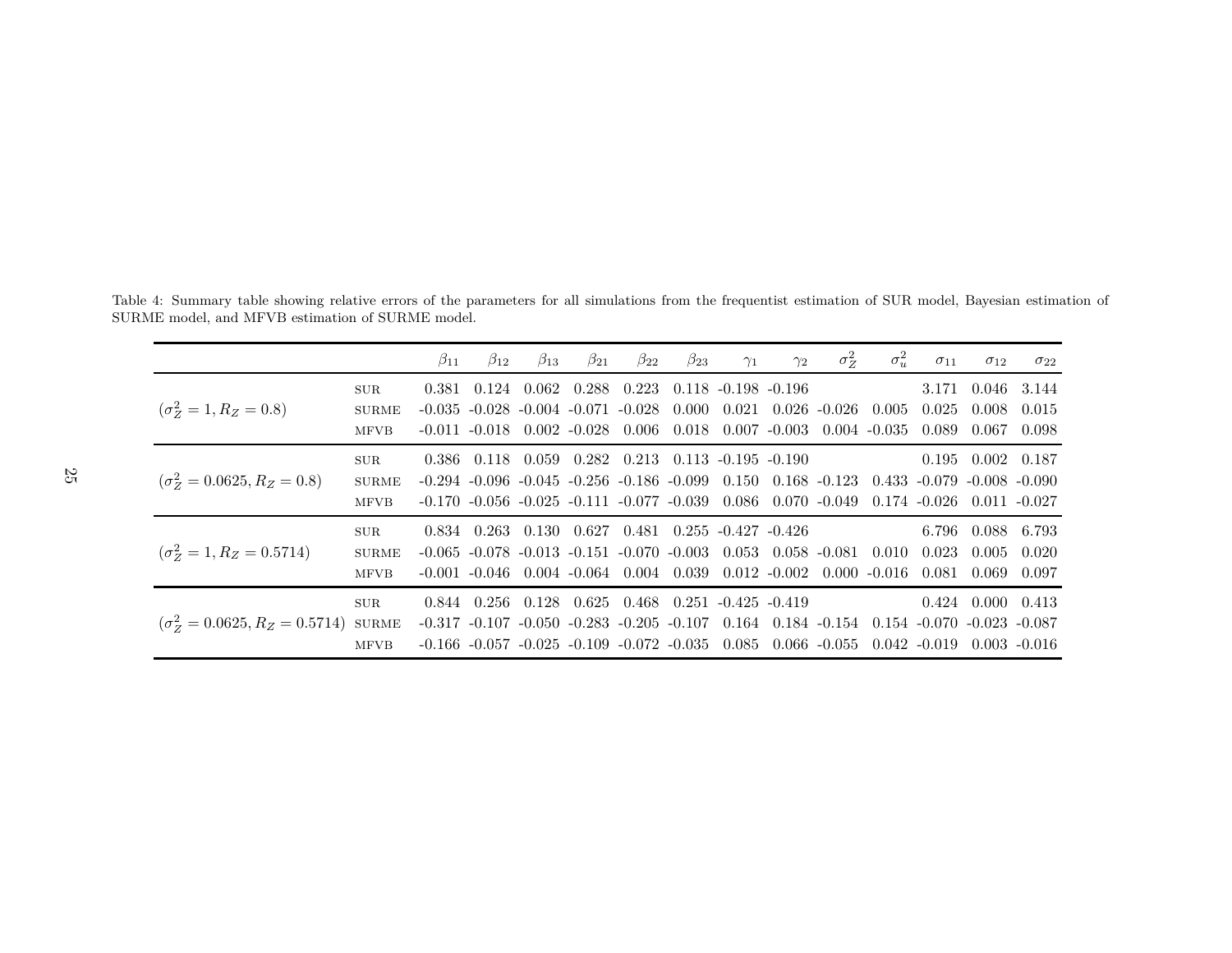<span id="page-25-0"></span>

| VARIABLE       | <b>DESCRIPTION</b>                                                                                     | MEAN | <b>STD</b> |
|----------------|--------------------------------------------------------------------------------------------------------|------|------------|
| ln(weight)     | Logarithm of weight (in kilograms).                                                                    | 4.40 | 0.24       |
| HDL            | High density lipoprotein (mmol/l, millimoles per<br>litre).                                            | 1.32 | 0.45       |
| ln(age)        | Logarithm of age (in years).                                                                           | 4.00 | 0.15       |
| Male           | Indicator variable for male.                                                                           | 0.57 | 0.49       |
| <i>Smokers</i> | Indicator variable for individuals who smoke daily or<br>some days.                                    | 0.46 | 0.50       |
| Sedentary      | Number of hours of sedentary activities.                                                               | 5.28 | 3.37       |
| Sleep disorder | Indicator variable for sleep disorder problem.                                                         | 0.11 | 0.32       |
| LDL20T         | Low density lipoprotein plus 20 percent of Triglyc-<br>eride $\text{(mmol/l, millimoles per litre)}$ . | 3.94 | 1.09       |
| $\ln(SBP-50)$  | Transformation on systolic blood pressure.                                                             | 4.28 | 0.24       |

Table 5: Health application - variable definitions and data summary.

<span id="page-25-1"></span>Table 6: Health application - Bayesian estimation of SUR model. The table presents the posterior mean (mean), standard deviation (STD), inefficiency factor (IF), and Geweke's convergence diagnostics (CD) of the parameters. Draws=450*,* 000, Burnin draws=50*,* 000, thinning=100.

|                |             | ln(weight) |        |           |             | H D L      |        |           |  |  |  |
|----------------|-------------|------------|--------|-----------|-------------|------------|--------|-----------|--|--|--|
|                | <b>MEAN</b> | <b>STD</b> | IF     | CD        | <b>MEAN</b> | <b>STD</b> | IF     | CD        |  |  |  |
| Intercept      | $-3.4956$   | 0.5894     | 0.9850 | 0.5770    | 1.1074      | 0.3665     | 0.9995 | 0.1262    |  |  |  |
| ln(age)        | $-0.0497$   | 0.0443     | 1.0089 | $-0.3950$ | 0.1035      | 0.0880     | 0.9869 | 0.4550    |  |  |  |
| Male           | 0.0406      | 0.0154     | 0.9914 | $-0.8753$ | $-0.2794$   | 0.0264     | 0.9930 | $-1.0020$ |  |  |  |
| <i>Smokers</i> | $-0.1008$   | 0.0132     | 0.9908 | 0.5216    | 0.0424      | 0.0275     | 0.9870 | 1.0594    |  |  |  |
| Sedentary      | 0.0085      | 0.0019     | 0.9821 | $-0.2897$ | $-0.0076$   | 0.0039     | 1.0069 | $-0.4709$ |  |  |  |
| Sleep disorder | 0.1061      | 0.0202     | 1.0197 | $-0.1130$ | $-0.0272$   | 0.0412     | 0.9903 | 0.2408    |  |  |  |
| LDL20T         | 0.0223      | 0.0058     | 1.0098 | $-0.4155$ | $-0.1137$   | 0.0119     | 1.0024 | $-0.1327$ |  |  |  |
| ln(height)     | 1.4731      | 0.1134     | 0.9949 | $-0.6200$ |             |            |        |           |  |  |  |
| $ln(SBP-50)$   | 0.0967      | 0.0277     | 0.9963 | 0.8784    | 0.1012      | 0.0560     | 0.9873 | $-0.7712$ |  |  |  |
| $\sigma_{11}$  | 0.0399      | 0.0018     | 0.9900 | $-1.0924$ |             |            |        |           |  |  |  |
| $\sigma_{12}$  | $-0.0250$   | 0.0027     | 1.0219 | 0.4914    |             |            |        |           |  |  |  |
| $\sigma_{22}$  | 0.1693      | 0.0075     | 1      | $-0.5193$ |             |            |        |           |  |  |  |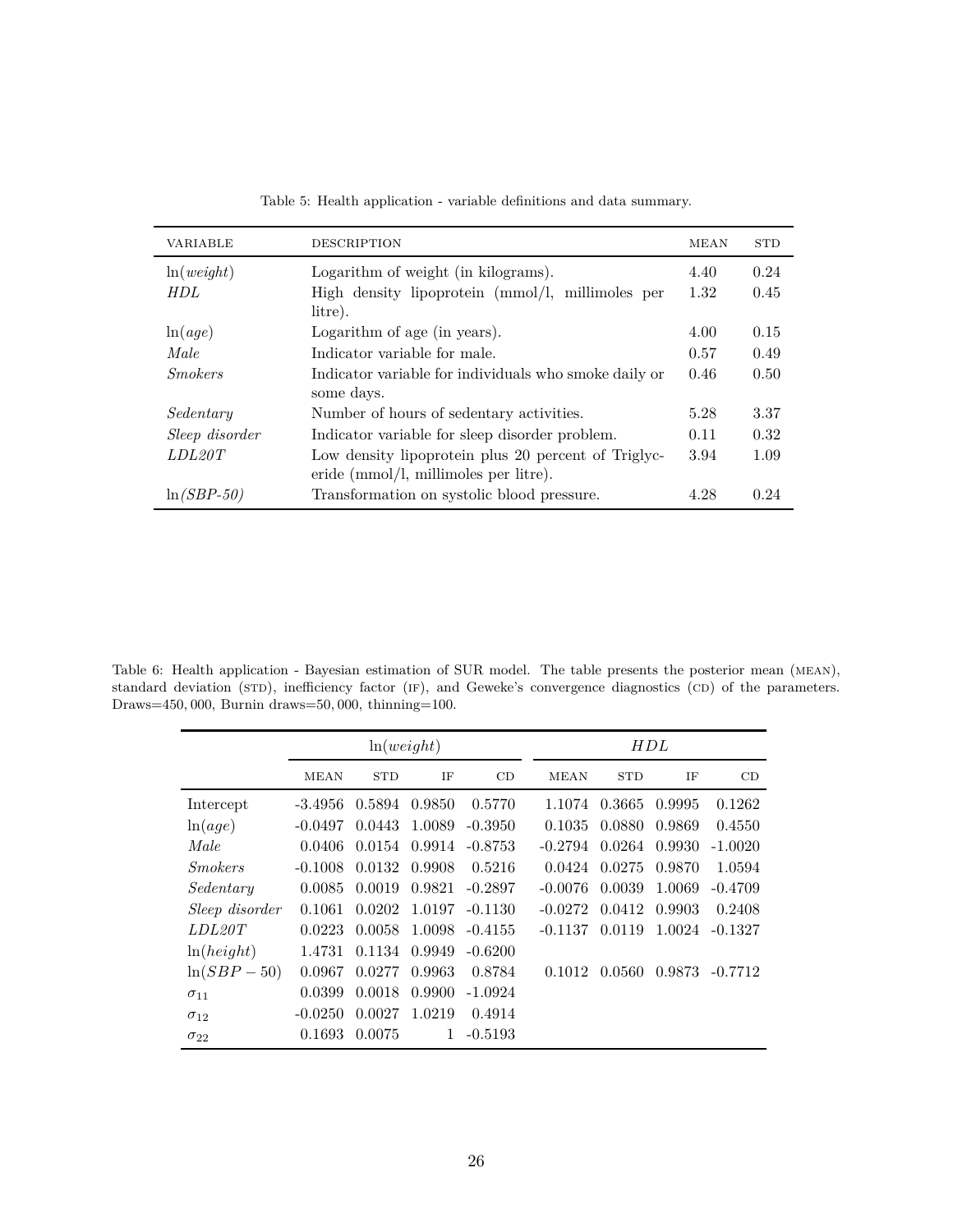<span id="page-26-0"></span>Table 7: Health application - Bayesian estimation of SURME model. The upper panel presents results for the main equations and the lower panel presents results for the exposure equations. MEAN is posterior mean, STD is posterior standard deviation, IF is inefficiency factor, and CD is Geweke's convergence diagnostics. Draws=450,000, Burnin draws=50*,* 000, thinning=100.

|                |             | log(weight)  |        |                   |             |              | HDL    |           |
|----------------|-------------|--------------|--------|-------------------|-------------|--------------|--------|-----------|
|                | <b>MEAN</b> | <b>STD</b>   | IF     | CD                | <b>MEAN</b> | <b>STD</b>   | IF     | CD        |
| Intercept      | $-5.2859$   | 0.8284       | 1.0132 | 0.6022            | 1.1825      | 0.4332       | 1.7579 | 0.7772    |
| ln(age)        | $-0.0383$   | 0.0521       | 1.1769 | 0.7601            | 0.0329      | 0.0997       | 1.4330 | 1.7639    |
| Male           | 0.0156      | 0.0187       | 1.0181 | $-0.0596$         | $-0.2807$   | 0.0276       | 1.0156 | 0.7971    |
| <b>Smokers</b> | $-0.1009$   | 0.0146       | 0.9998 | 0.8830            | 0.0375      | 0.0280       | 1.0110 | 1.7027    |
| Sedentary      | 0.0080      | 0.0021       | 1.0279 | 0.8739            | $-0.0075$   | 0.0040       | 1.0071 | $-0.1389$ |
| Sleep disorder | 0.1066      | 0.0222       | 0.9863 | 0.8386            | $-0.0294$   | 0.0425       | 0.9941 | $-0.0086$ |
| LDL20T         | 0.0224      | 0.0066       | 1.0159 | 1.4224            | $-0.1155$   | 0.0126       | 1.0008 | $-0.1091$ |
| ln(height)     | 1.7790      | 0.1561       | 1.0112 | $-0.4465$         |             |              |        |           |
| $ln(SBP-50)$   | 0.1416      | 0.0443       | 3.3261 | $-0.6761$         | 0.1520      | 0.0921       | 3.8691 | $-1.1416$ |
| $\sigma_{11}$  | 0.0485      | 0.0022       | 0.9933 | 0.1713            |             |              |        |           |
| $\sigma_{12}$  | $-0.0252$   | 0.0030       | 0.9829 | $-0.7013$         |             |              |        |           |
| $\sigma_{22}$  | 0.1778      | 0.0080       | 1.0163 | $-0.3718$         |             |              |        |           |
| $\sigma_Z^2$   | 0.0440      | 0.0019       | 1.0025 | 0.9275            |             |              |        |           |
| $\sigma^2_u$   | 0.0296      | 0.0016       | 1.0275 | $-1.4186$         |             |              |        |           |
|                |             | $ln(SBP-50)$ |        |                   |             | $ln(SBP-50)$ |        |           |
|                | <b>MEAN</b> | <b>STD</b>   | IF     | $\mathop{\rm CD}$ | <b>MEAN</b> | <b>STD</b>   | IF     | CD        |
| Intercept      | 1.1847      | 0.7160       | 1.0137 | $-0.0465$         | 2.4526      | 0.2377       | 1.0053 | 0.8891    |
| ln(age)        | 0.4156      | 0.0577       | 1.0250 | 0.8542            | 0.4302      | 0.0580       | 1.0051 | $-0.8192$ |
| Male           | 0.0118      | 0.0201       | 0.9935 | $-0.0731$         | 0.0318      | 0.0172       | 1.0165 | $-0.4137$ |
| <b>Smokers</b> | 0.0341      | 0.0180       | 1.0020 | 0.6742            | 0.0363      | 0.0179       | 1.0280 | $-1.3321$ |
| Sedentary      | $-0.0018$   | 0.0026       | 0.9709 | 0.1812            | $-0.0013$   | 0.0025       | 0.9886 | 1.3253    |
| Sleep disorder | 0.0087      | 0.0277       | 0.9841 | $-0.2518$         | 0.0094      | 0.0274       | 1.0220 | 0.8595    |
| LDL20T         | 0.0185      | 0.0079       | 1.0111 | $-0.1604$         | 0.0190      | 0.0080       | 1.0092 | $-0.8225$ |
| ln(height)     | 0.2620      | 0.1405       | 1.0129 | $-0.2297$         |             |              |        |           |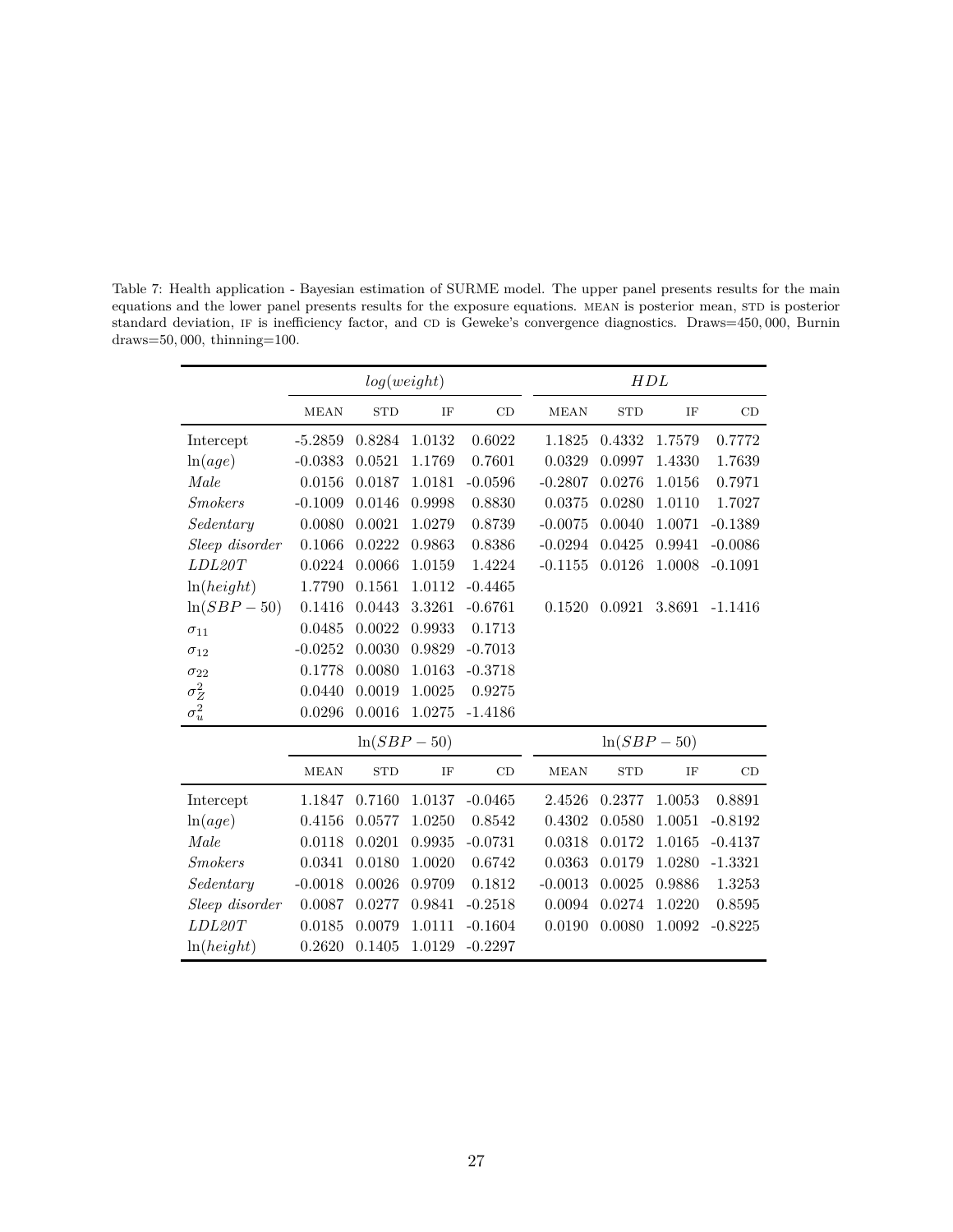|                | ln(weight)   |            | HDL          |            |
|----------------|--------------|------------|--------------|------------|
|                | <b>MEAN</b>  | <b>STD</b> | <b>MEAN</b>  | <b>STD</b> |
| Intercept      | $-5.3245$    | 0.8069     | 1.0892       | 0.3726     |
| ln(age)        | $-0.0461$    | 0.0477     | 0.0199       | 0.0908     |
| Male           | 0.0148       | 0.0185     | $-0.2816$    | 0.0272     |
| <b>Smokers</b> | $-0.1018$    | 0.0144     | 0.0364       | 0.0276     |
| Sedentary      | 0.0080       | 0.0021     | $-0.0075$    | 0.0040     |
| Sleep disorder | 0.1066       | 0.0222     | $-0.0293$    | 0.0425     |
| LDL20T         | 0.0222       | 0.0064     | $-0.1160$    | 0.0123     |
| ln(height)     | 1.7781       | 0.1537     |              |            |
| $ln(SBP-50)$   | 0.1594       | 0.0422     | 0.1867       | 0.0808     |
| $\sigma_{11}$  | 0.0484       | 0.0022     |              |            |
| $\sigma_{12}$  | $-0.0252$    | 0.0030     |              |            |
| $\sigma_{22}$  | 0.1778       | 0.0079     |              |            |
| $\sigma_Z^2$   | 0.0443       | 0.0014     |              |            |
| $\sigma_u^2$   | 0.0293       | 0.0009     |              |            |
|                | $ln(SBP-50)$ |            | $ln(SBP-50)$ |            |
|                | <b>MEAN</b>  | <b>STD</b> | <b>MEAN</b>  | <b>STD</b> |
| Intercept      | 1.1679       | 0.6340     | 2.4525       | 0.1843     |
| ln(age)        | 0.4153       | 0.0451     | 0.4305       | 0.0449     |
| Male           | 0.0118       | 0.0165     | 0.0318       | 0.0136     |
| <b>Smokers</b> | 0.0340       | 0.0138     | 0.0362       | 0.0138     |
| Sedentary      | $-0.0018$    | 0.0020     | $-0.0012$    | 0.0020     |
| Sleep disorder | 0.0090       | 0.0213     | 0.0095       | 0.0213     |
| LDL20T         | 0.0186       | 0.0061     | 0.0187       | 0.0061     |
| ln(height)     | 0.2655       | 0.1228     |              |            |

<span id="page-27-0"></span>Table 8: Health application - MFVB estimation of SURME model. Cycles=1565, Maximum Elbo =−9076*.*16. The upper panel presents results for the main equations and the lower panel presents results for the exposure equations.  $\,$  MEAN is posterior mean and STD is posterior standard deviation of the parameters.